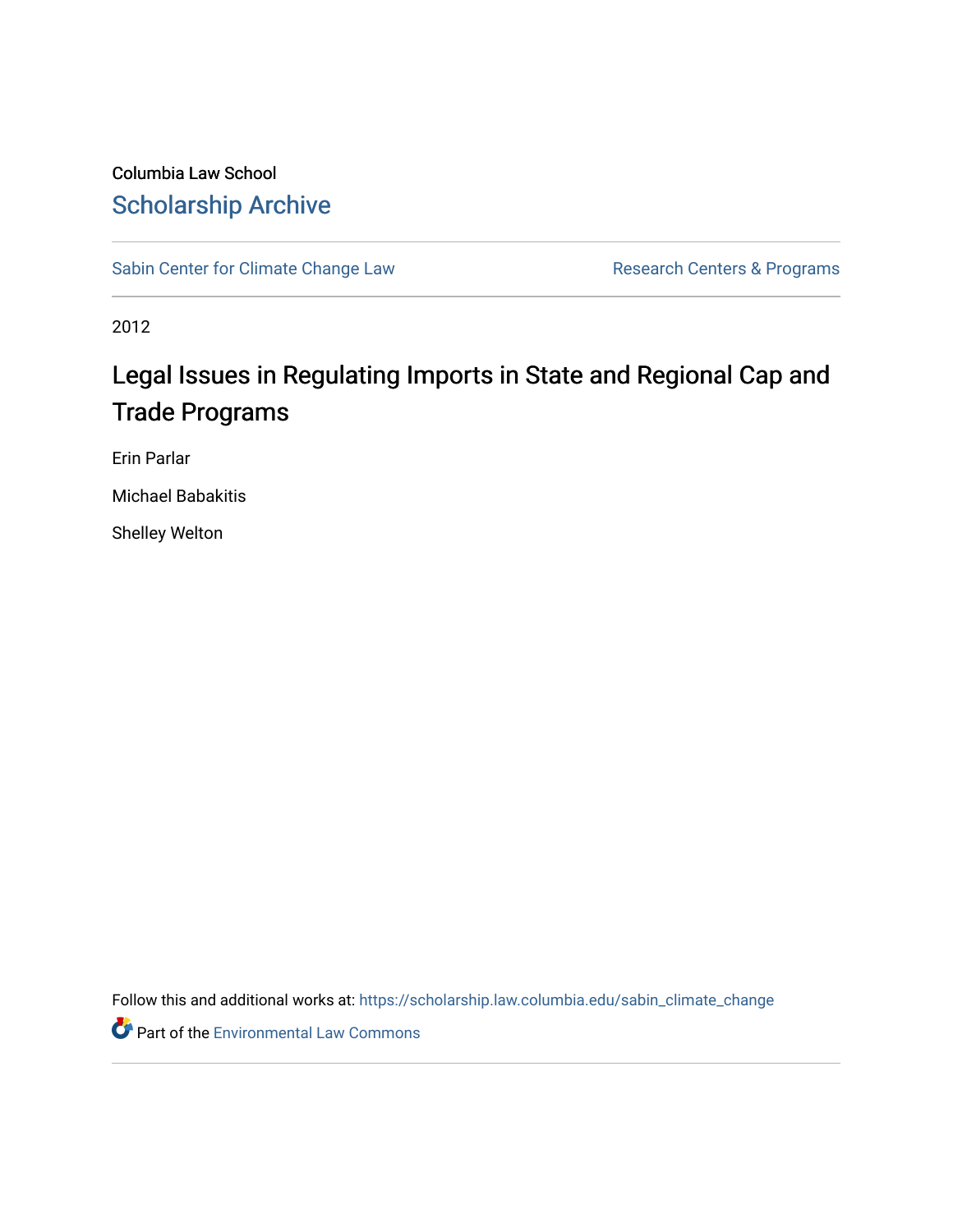

CENTER FOR CLIMATE CHANGE LAW

# **Legal Issues in Regulating Imports in State and Regional Cap and Trade Programs**

Erin Parlar, Michael Babakitis, and Shelley Welton

October 2012

Columbia Law School Center for Climate Change Law Michael B. Gerrard, Director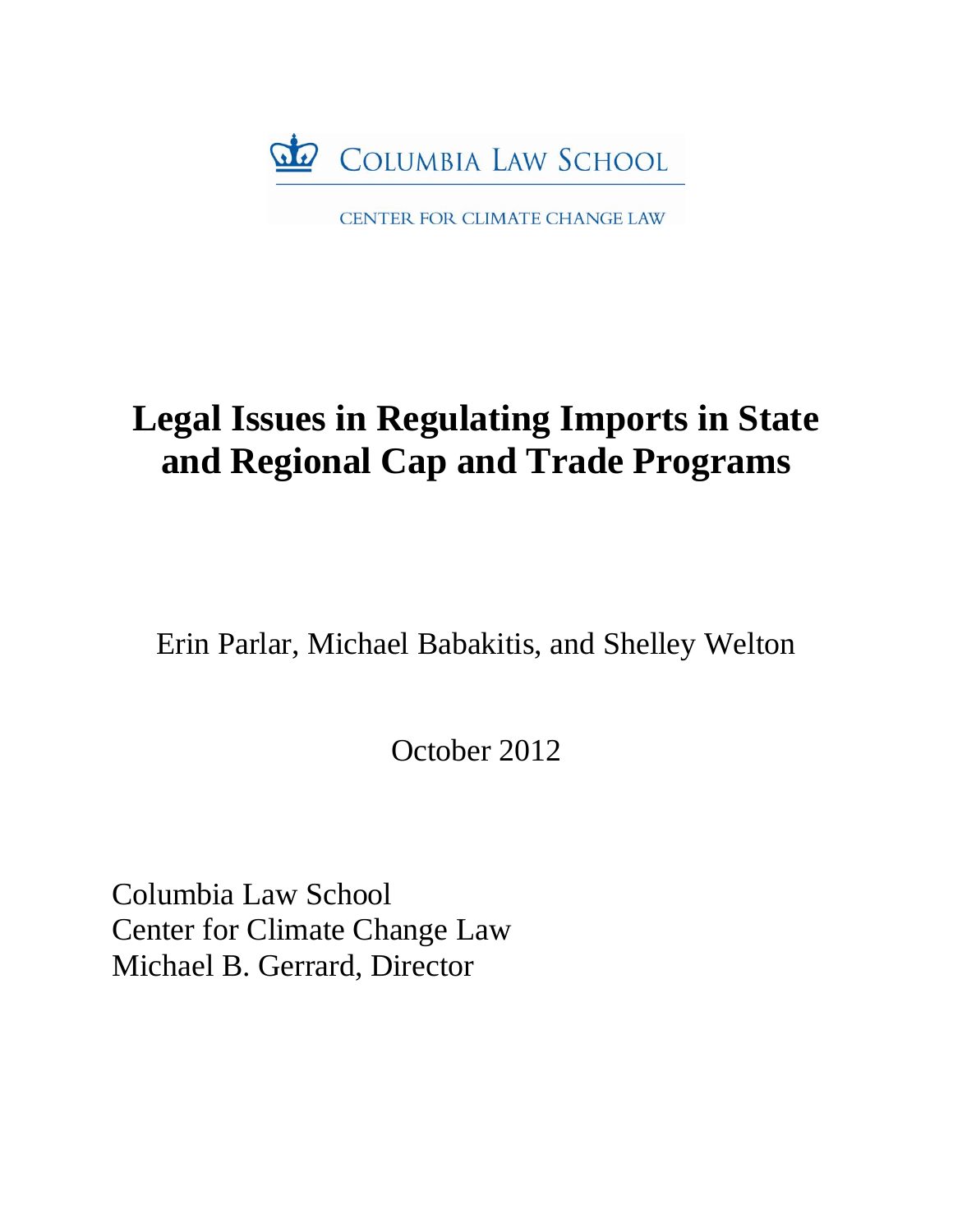© 2012 Columbia Center for Climate Change Law, Columbia Law School

The Columbia Center for Climate Change Law (CCCL) develops legal techniques to fight climate change, trains law students and lawyers in their use, and provides the legal profession and the public with up-to-date resources on key topics in climate law and regulation. It works closely with the scientists at Columbia University's Earth Institute and with a wide range of governmental, non-governmental and academic organizations.

October 2012

Center for Climate Change Law Columbia Law School 435 West 116th Street New York, NY 10027 Tel: +1 (212) 854-3287 Web: http://www.ColumbiaClimateLaw.com Twitter: @ColumbiaClimate Blog: http://blogs.law.columbia.edu/climatechange

This white paper is the responsibility of CCCL alone, and does not reflect the views of Columbia Law School or Columbia University. This independent analysis of the Regional Greenhouse Gas Initiative (RGGI) is not endorsed by RGGI and does not reflect the views of participating RGGI states, stakeholders, or staff.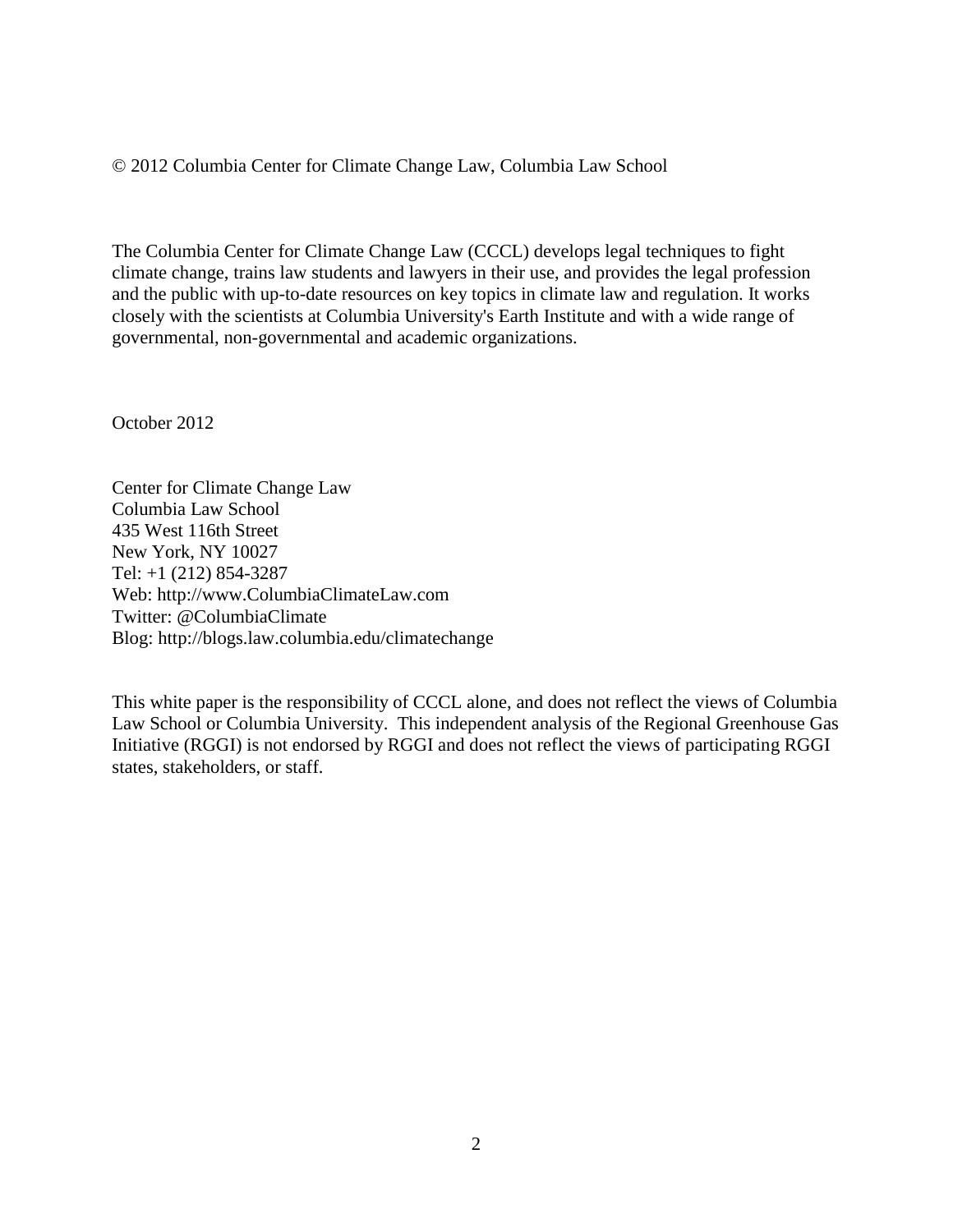#### **Executive Summary**

As the Regional Greenhouse Gas Initiative (RGGI) undertakes its 2012 program review, participating states have several important decisions to make. One key question is whether to lower the cap that participating RGGI states have set on greenhouse gas emissions (GHGs) to better correspond with changed market conditions that have caused emissions in the region to be lower than predicted. A related consideration is whether to adopt regulations on imported electricity to control for "emissions leakage," in order to ensure that emissions reduced in the region do not simply spill over into neighboring states and provinces. These two decisions are largely interrelated, as a lower cap is likely to increase the chances that significant emissions leakage might occur. For purposes of this paper, we assume that RGGI states will pursue imports regulations only if they have reason to be concerned that under the revised program, emissions leakage is likely to be a serious problem.

Regulating leakage presents potential legal challenges: in our federal governmental structure, states are limited by the Constitution in the extent to which they can regulate activities occurring beyond their own borders, and may be preempted by federal statutes from regulating certain interstate activities altogether. This paper analyzes the legal hurdles that RGGI may face should it choose to address emissions leakage through regulating imported electricity. It focuses on two legal issues in particular, which are generally thought to be the most likely arguments raised against imports regulations: (1) whether imports regulations violate the dormant Commerce Clause (DCC) of the Constitution; and (2) whether such regulations are preempted by the Federal Power Act (FPA).

Our analysis concludes that imports regulations would likely be ruled constitutional on both counts by a reviewing court. Although the DCC prohibits states from regulating extraterritorially or in a manner that discriminates against interstate commerce, we believe that properly crafted imports regulations are best interpreted as placing only permissible, comparable requirements on imported electricity to those requirements already placed on in-state electricity generators. Although imports regulations would require treating imports slightly differently from in-state emissions for the purposes of monitoring and calculating emissions, these differences would not likely amount to *discrimination* against out-of-state generators as a whole. At most, imports regulations might disadvantage one set of out-of-state generators while advantaging other out-of-state generators. Relevant Supreme Court precedent suggests that state laws that merely shift comparative advantage in this manner are permissible under the DCC.

Moreover, we think it is likely that RGGI could defend imports regulations—if justified by states as necessary to correct for a predicted leakage problem—as bringing participating states benefits that are not outweighed by any incidental burdens placed on out-of-state generators. Finally, we think it is unlikely that a court would strike imports regulations as preempted by the FPA, as these regulations would only incidentally affect the interstate wholesale electricity market and would not impede FERC's ability to fully carry out its FPA responsibilities.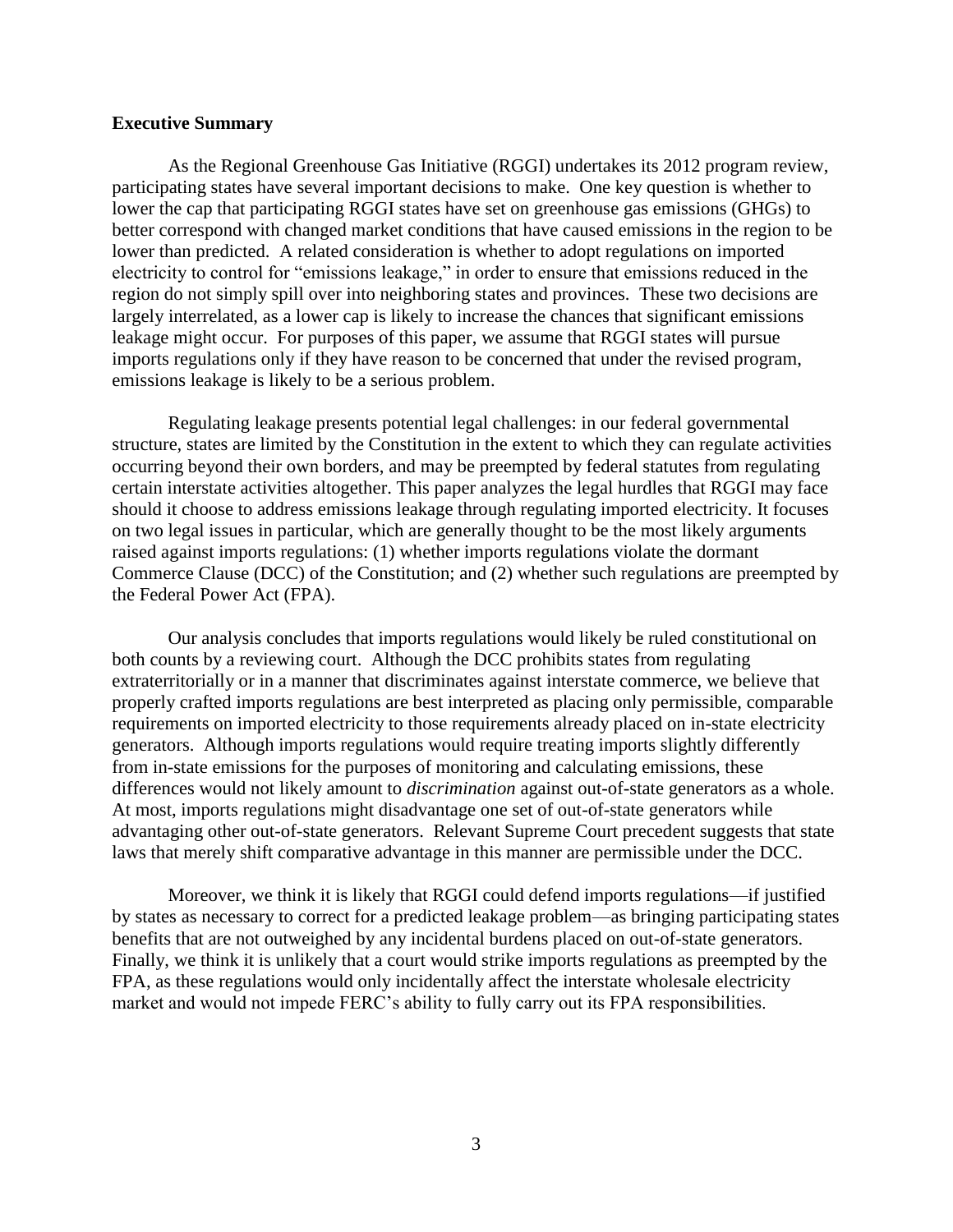## **Table of Contents**

| I.  |    |                                                                           |    |
|-----|----|---------------------------------------------------------------------------|----|
| a.  |    |                                                                           |    |
| b.  |    |                                                                           |    |
| c.  |    |                                                                           |    |
| II. |    |                                                                           |    |
| a.  |    |                                                                           |    |
|     | 1. |                                                                           |    |
|     | 2. |                                                                           |    |
|     | 3. |                                                                           |    |
| b.  |    |                                                                           |    |
|     | 1. | Imports regulations should survive an extraterritoriality challenge 25    |    |
|     | 2. |                                                                           |    |
|     | 3. | Resource shuffling regulations probably would survive Pike Balancing.  42 |    |
| IV. |    |                                                                           |    |
| a.  |    |                                                                           |    |
| b.  |    |                                                                           |    |
| V.  |    |                                                                           |    |
|     |    |                                                                           | 54 |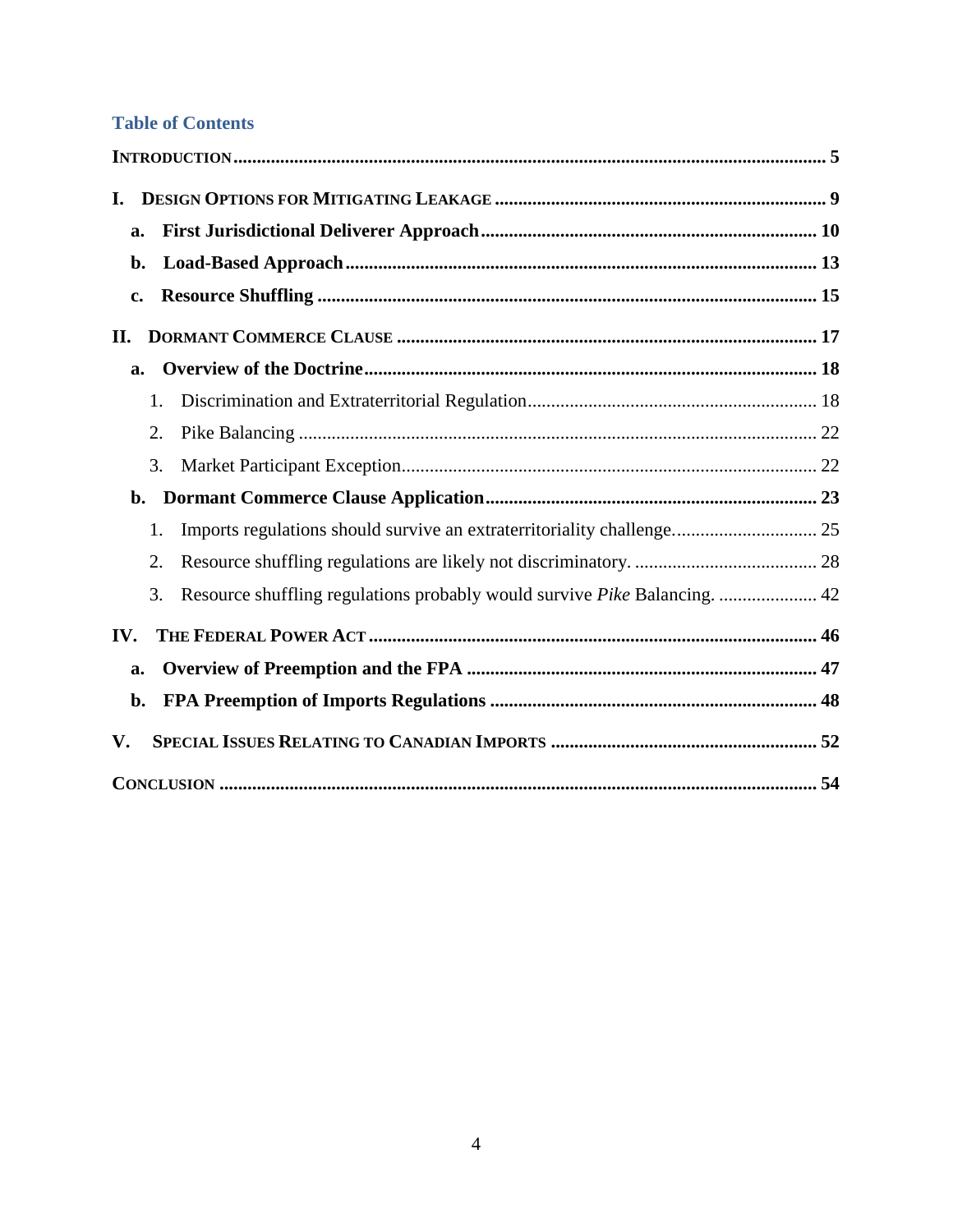#### **INTRODUCTION**

 $\overline{a}$ 

Progress in curbing greenhouse gases (GHGs) has been frustratingly slow both internationally and at the federal level in the United States. Many U.S. states have responded by tackling climate change themselves in a range of ways. Most notable are two efforts to create sub-national cap-and-trade programs to regulate GHG emissions. In the northeast, ten states – Connecticut, Delaware, Maine, Maryland, Massachusetts, New Hampshire, New Jersey, New York, Rhode Island and Vermont – cooperated to form the Regional Greenhouse Gas Initiative (RGGI) (though one of them, New Jersey, recently dropped out).<sup>1</sup> Collectively, these states have capped and will reduce carbon dioxide  $(CO<sub>2</sub>)$  emissions from the power sector 10 percent by 2018, relative to the  $CO_2$  allowance budget of 165 million short tons.<sup>2</sup> California is also implementing a cap-and-trade program, with compliance obligations to begin in 2013, as part of its statewide effort to return the state to its 1990 levels of GHG emissions by  $2020$ .<sup>3</sup>

These state and regional programs are commendable efforts at regulating an inherently global problem. However, these smaller-scale efforts butt up against a worrisome potential constraint on their effectiveness: the problem of "emissions leakage." The implementation of a carbon cap on electricity generators within a certain state or region can increase the cost of in-

<sup>&</sup>lt;sup>1</sup> REGIONAL GREENHOUSE GAS INITIATIVE,<http://rggi.org/rggi> (last visited June 26, 2012). New Jersey was a member of RGGI until 2011, when Governor Chris Christie withdrew the state from the program.

 $2$  REGIONAL GREENHOUSE GAS INITIATIVE, http://www.rggi.org/docs/RGGI\_Executive\_Summary.pdf (last visited July 10, 2012).

<sup>&</sup>lt;sup>3</sup> See Cal. Air Res. Bd., Resolution 07-55 (Dec. 6, 2007). California is also part of a regional effort to address climate change, the Western Climate Initiative (WCI). However, the WCI has been slower than RGGI to coalesce into a functional program. Although the initiative began in 2007 as a collaboration among Arizona, California, New Mexico, Oregon, and Washington, and expanded to include Montana and Utah as well as the Canadian provinces of British Columbia, Manitoba, Ontario, and Québec, the U.S. states other than California have all halted their collaboration, either formally or informally. *See About the WCI – History*, WESTERN CLIMATE INITIATIVE, http://www.westernclimateinitiative.org/history (last visited July 23, 2012). California is now the sole U.S. signatory state moving forward, in collaboration with the participating Canadian provinces.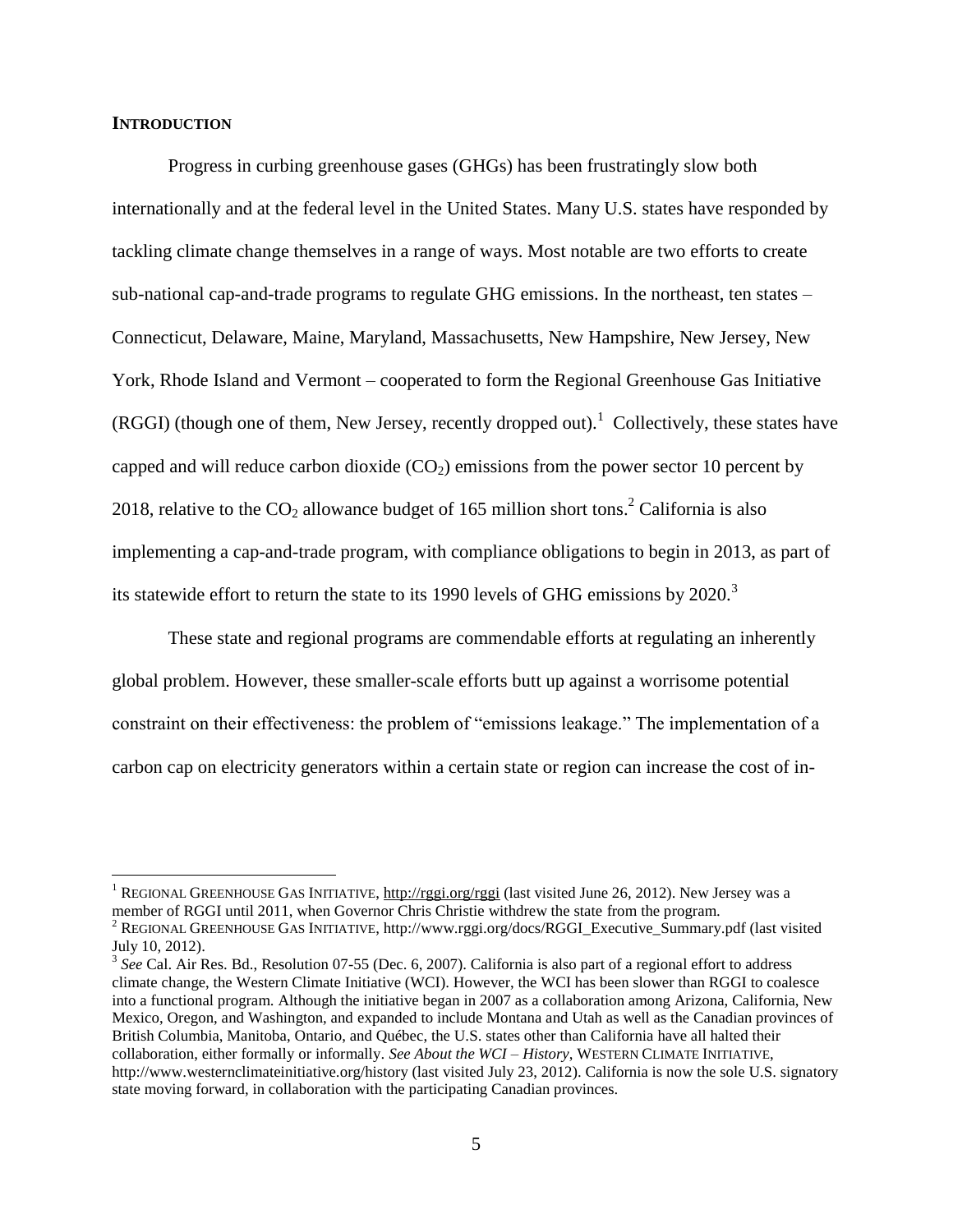<span id="page-6-1"></span><span id="page-6-0"></span>region electricity generation.<sup>4</sup> The electric grid, however, does not follow state lines – power can be imported and exported across states. Therefore, when the cost of in-state or in-region generation increases, it may have the effect of causing load-serving entities  $(LSEs)$ <sup>5</sup> within a state to shift their power purchases to uncontrolled and relatively cheaper fossil fuel-fired generation outside of the regulated state or region.<sup>6</sup> This shift from capped sources to uncapped sources is described as "emissions leakage."<sup>7</sup>

When designing a state or regional cap-and-trade program, regulators are faced with the question of whether or not to regulate this potential leakage. If left unregulated, it has the potential to undermine the regulated market "by distorting actual emissions levels and providing incentives to shift, rather than reduce, GHG emissions."<sup>8</sup> In essence, leakage can mean that the GHG emissions reductions achieved by a policy are lower than intended. However, choosing to regulate leakage has its own challenges: in our federal governmental structure, states are limited by the Constitution in the extent to which they can regulate activities occurring beyond their own borders,<sup>9</sup> and may be preempted by federal statutes from regulating certain interstate activities altogether.<sup>10</sup>

<sup>4</sup> DAVID FARNSWORTH, CHRISTINA PALMERO & CHRISTOPHER SHERRY, POTENTIAL EMISSIONS LEAKAGE AND THE REGIONAL GREENHOUSE GAS INITIATIVE (RGGI): EVALUATING MARKET DYNAMICS, MONITORING OPTIONS, AND POSSIBLE MITIGATION MECHANISMS 3 (2007) [hereinafter 2007 RGGI REPORT], *available at* http://www.rggi.org/docs/il\_report\_final\_3\_14\_07.pdf.

 $<sup>5</sup>$  A load-serving entity (LSE) is the "entity that arranges energy and transmission service to serve the electrical</sup> demand and energy requirements of its end-use customers. In restructured states, such entities are not necessarily the utilities that own transmission and distribution assets." REGULATORY ASSISTANCE PROJECT, ELECTRICITY REGULATION IN THE U.S.: A GUIDE 112 (2011).

<sup>6</sup> 2007 RGGI REPORT, *supra* note [4.](#page-6-0)

<sup>7</sup> *Id*.

 $^8$  Snuller Price et al., Energy and Envtl. Econ., Inc., Electricity Leakage Analysis Summary Report 5 (2009).

 $<sup>9</sup>$  U.S. CONST. art. I, § 8, cl. 3.</sup>

<sup>&</sup>lt;sup>10</sup> *See, e.g.* the Federal Power Act, which reserves the power to regulate the interstate transmission and sale of electricity to the Federal Energy Regulatory Commission. 16 U.S.C. §§ 791-823 (2006).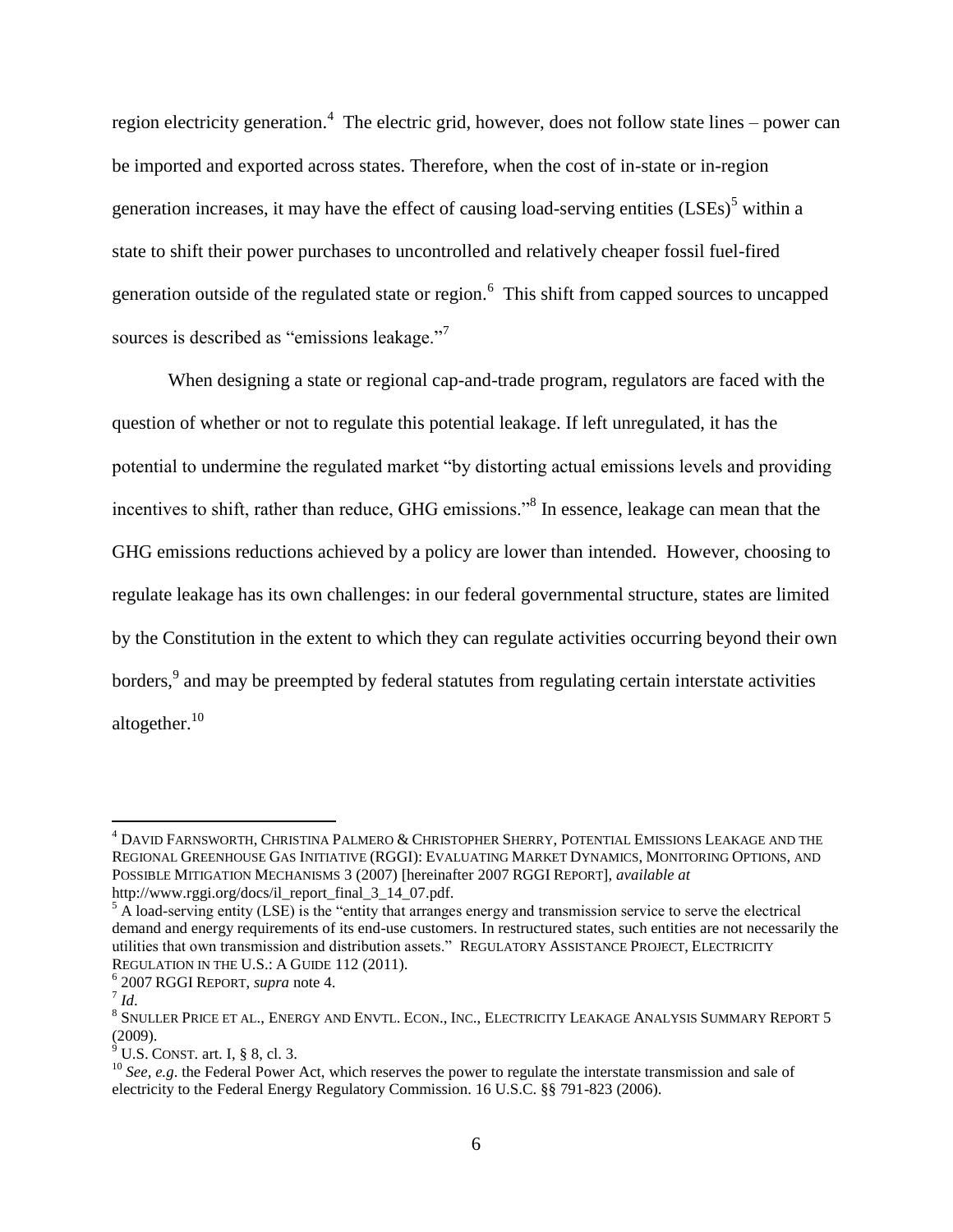<span id="page-7-0"></span>Faced with these competing concerns, RGGI and California have, so far, proceeded down opposite paths. RGGI requires electricity generators in participating states of greater than 25 megawatts (MW) to purchase one allowance for each ton of carbon dioxide that they generate. During its program design phase, RGGI chose to regulate only in-region generators, placing no cap on emissions associated with electricity imported into the RGGI states from out-of-region generation. This decision raised some concern over the possibility that leakage might offset a large portion of RGGI's emission reductions.<sup>11</sup> However, during RGGI's first three years of operation, leakage appears not to have posed a significant a problem.<sup>12</sup> This has been largely attributed to the imposition of a cap much higher than actual emissions, $13$  which has depressed allowance prices and thereby kept in-region generation relatively competitive with out-of-region generation.<sup>14</sup> RGGI is now in the middle of its 2012 program review, where it is considering, among other issues, whether to tighten its cap.<sup>15</sup> If RGGI tightens the cap to correspond with actual emissions levels, allowance prices (i.e., the fee for  $CO<sub>2</sub>$  emissions) would be expected to increase, thereby increasing the probability of leakage. Under these circumstances, regulating leakage would become much more important.

<sup>&</sup>lt;sup>11</sup> Jonathan B. Wiener, *Think Globally, Act Globally: The Limits of Local Climate Policies*, 155 U. PA. L. REV. 1961, 1969-70 (2007) [hereinafter *Think Globally*] (citing *The Magnificent Seven: States Take the Lead on Global Warming*, GRAPEVINE ONLINE, Jan. 17, 2006, http://www.aceee.org/about/0601rggi.htm).

<sup>&</sup>lt;sup>12</sup> *NYISO*: RGGI Has Not Caused GHG Increases in Nonparticipating States from Increased Imports, POWERNEWS, Oct. 19, 2011, [http://www.powermag.com/POWERnews/4115.html;](http://www.powermag.com/POWERnews/4115.html) *see also* James T. Gallagher, *NY Wholesale Electricity Markets & the Effect of RGGI on Imports*, REGIONAL GREENHOUSE GAS INITIATIVE (Oct. 11, 2011), http://www.rggi.org/docs/ProgramReview/LearningSession1/Presentation\_James\_Gallagher\_NYISO.pdf.

<sup>&</sup>lt;sup>13</sup> *RGGI At One Year: An Evaluation of the Design and Implementation of the Regional Greenhouse Gas Initiative*, ENVIRONMENT NORTHEAST 3-4 (Feb. 2010), http://www.env-

ne.org/public/resources/pdf/ENE\_2009\_RGGI\_Evaluation\_20100223\_FINAL.pdf. The cap was originally set higher than the historical emissions of member states because of assumptions that have subsequently proved inaccurate. In particular, a steep decline in emissions has been attributed to low natural gas prices and the economic downturn.

<sup>&</sup>lt;sup>14</sup> Committee Report, *Report of the Climate Change & Emissions Committee*, 31 ENERGY L.J. 571 (2010).

<sup>&</sup>lt;sup>15</sup> REGIONAL GREENHOUSE GAS INITIATIVE, PROGRAM REVIEW, http://www.rggi.org/design/program\_review/ (last visited July 23, 2012)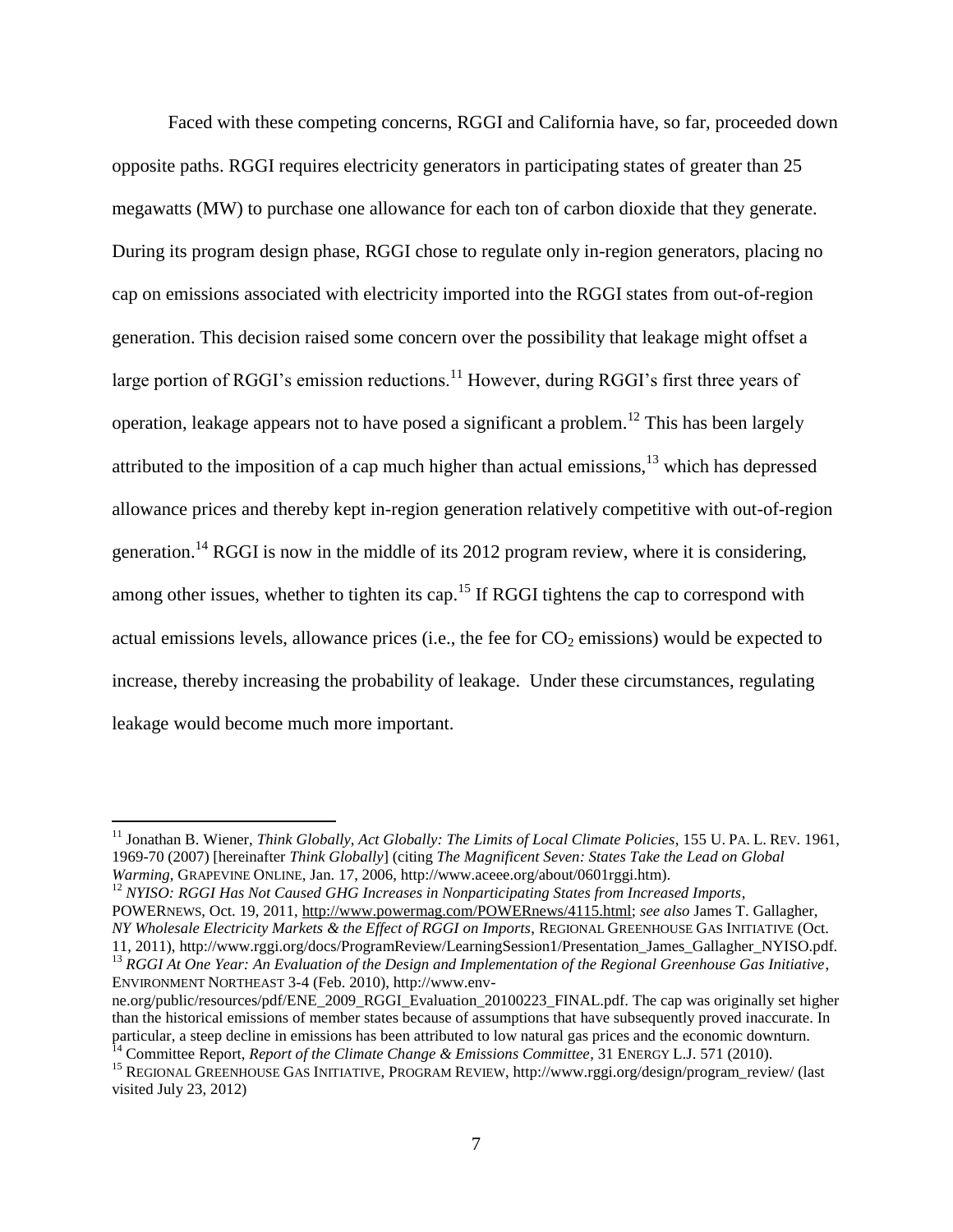California, on the other hand, has chosen to regulate leakage by placing compliance obligations on electricity imported into the state as well as generated in the state.<sup>16</sup> California likely chose to regulate leakage from the inception of its program due to the overwhelming problem experts predicted it would otherwise face: Californians import about one-quarter of the electricity they consume, and these imports are "disproportionately dirty, accounting for over half of the  $CO_2$  credited to California electricity demand."<sup>17</sup> California's imports regulations have not yet faced a legal challenge, but many anticipate that as the program moves from planning to implementation, challenges will be mounted.

<span id="page-8-0"></span>As RGGI considers whether to adopt imports regulations for its program moving forward, it may hesitate due to worries over the legality of any such scheme. This paper analyzes the legal hurdles that RGGI may face should it choose to address emissions leakage through regulating imported electricity. For purposes of this paper, we assume that RGGI would proceed with imports regulations only if it tightened its cap or otherwise amended the program such that emissions leakage became a more prominent concern.<sup>18</sup> We make this assumption because imports regulations would be harder to justify as a necessary component of RGGI if there were no worry that emissions leakage was, in fact, occurring or likely to occur.<sup>19</sup>

<sup>&</sup>lt;sup>16</sup> We discuss the design of California's imports regulations in more detail *infra* Part I. California regulators were in fact *required* to select a program design to "minimize leakage" by the state's comprehensive climate change bill, AB 32: California Global Warming Solutions Act of 2006.

<sup>&</sup>lt;sup>17</sup> JAMES BUSHNELL, CENTER FOR THE STUDY OF ENERGY MARKETS, THE IMPLEMENTATION OF CALIFORNIA AB 32 AND ITS IMPACT ON WHOLESALE ELECTRICITY MARKETS 5 (University of California Energy Institute, 2007), *available at* http://www.hks.harvard.edu/hepg/Papers/Bushnell.pdf

<sup>&</sup>lt;sup>18</sup> Although RGGI would not need to show a *past* leakage problem in order to justify adopting regulations to protect against leakage, RGGI would want to at least be able to demonstrate via modeling or other research that emissions leakage was likely to present concerns under a revised scheme.

<sup>&</sup>lt;sup>19</sup> Of course, states might want to enact imports regulations irrespective of worries over leakage due to fairness concerns about the relative competitiveness of in-state and out-of-state firms. Our analysis does not consider whether stand-alone imports regulations, adopted without any reforms to RGGI that would increase the potential for leakage, would withstand a legal challenge. In that case, the dormant Commerce Clause analysis would differ from the one presented here, in that the regulations could not be justified as necessary to maintain the environmental effectiveness of the cap-and-trade program.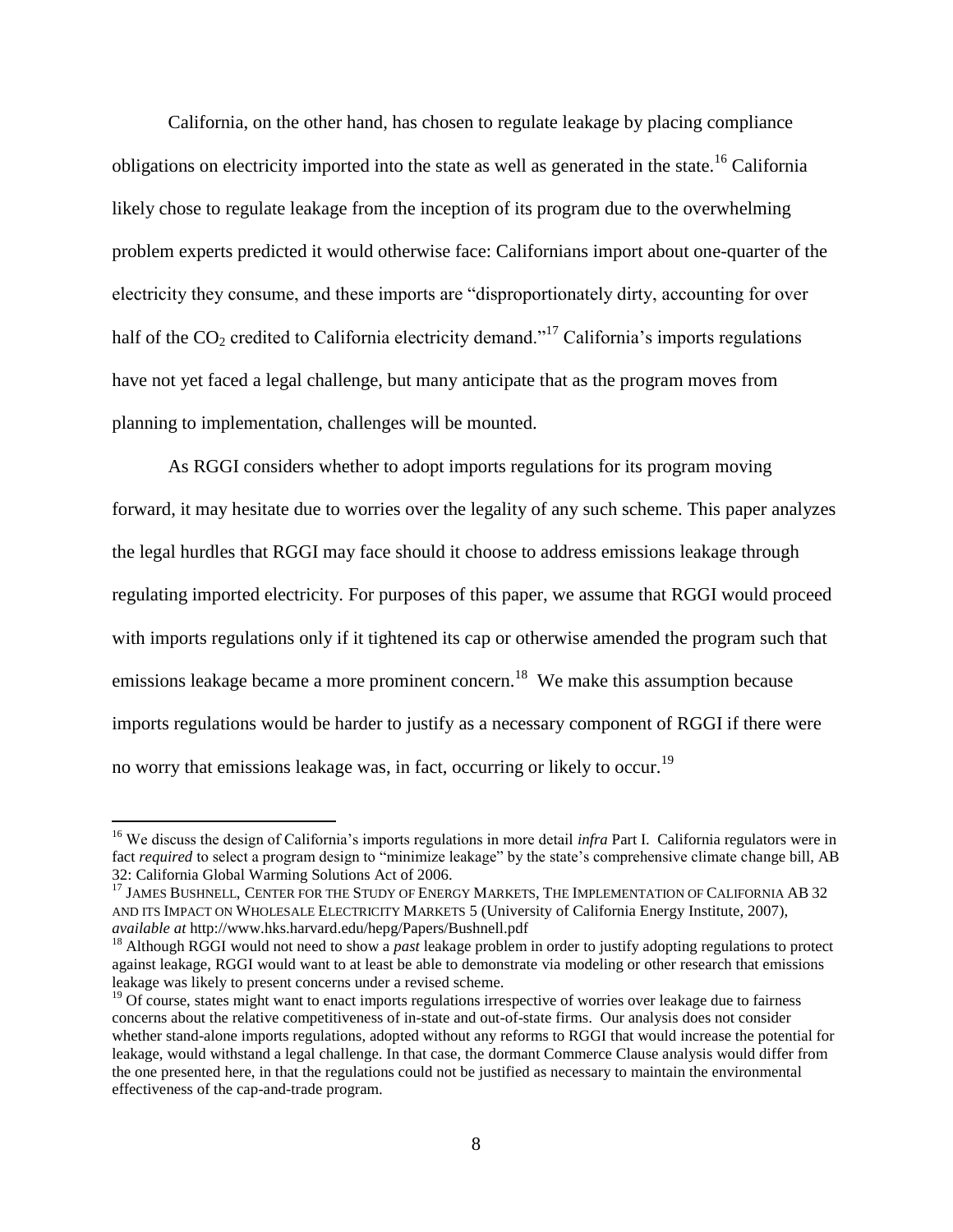This white paper focuses on two legal issues that are generally thought to be the most likely arguments raised against imports regulations: (1) whether imports regulations violate the dormant Commerce Clause (DCC) of the Constitution; and (2) whether such regulations are preempted by the Federal Power Act (FPA). Based on the analysis that follows, we believe that the imports regulations being considered by RGGI would likely be ruled constitutional on both counts by a reviewing court.

Part I of this paper assesses potential design options for regulating GHG emissions associated with electricity imported into the RGGI region. Part II analyzes the potential DCC hurdles that each of these approaches may face. Part III examines any potential claims that challengers may bring under the FPA. Finally, Part IV discusses a few additional legal issues unique to Canadian imports that should be considered during the design phase of imports regulations.

#### <span id="page-9-0"></span>**I. DESIGN OPTIONS FOR MITIGATING LEAKAGE**

 $\overline{a}$ 

We first examine the key design issues important to consider when drafting leakage regulations. There are numerous ways to attempt to minimize leakage by reducing electricity load, particularly through energy efficiency policies.<sup>20</sup> Reduced demand helps keep cap-andtrade compliance costs low, which "reduce[s] the generation cost differential between electric generators subject to a carbon cap and those that do not face a carbon constraint, which is

<sup>&</sup>lt;sup>20</sup> Such mechanisms include conservation efforts, energy efficiency portfolio standards, building energy codes and standards, appliance and equipment energy efficiency standards, combined heat and power systems, carbon procurement adders, carbon procurement emissions rates, and emissions portfolio standards. For more information on these indirect leakage control mechanisms, *see* 2007 RGGI REPORT, *supra* not[e 4,](#page-6-0) at 1; *see also* CAL. AIR RES. BD. FOR THE STATE OF CAL., CLIMATE CHANGE SCOPING PLAN (2009) [hereinafter CARB SCOPING PLAN], *available at* http://www.arb.ca.gov/cc/scopingplan/document/adopted\_scoping\_plan.pdf; COLUMBIA LAW SCHOOL CENTER FOR CLIMATE CHANGE LAW, PUBLIC UTILITY COMMISSIONS & ENERGY EFFICIENCY: A HANDBOOK OF LEGAL AND REGULATORY TOOLS FOR COMMISSIONERS & ADVOCATES (August 2012), *available at* (forthcoming; link should be available by the time paper is finalized) (cataloguing tools that state public utilities commissions can utilize to promote energy efficiency).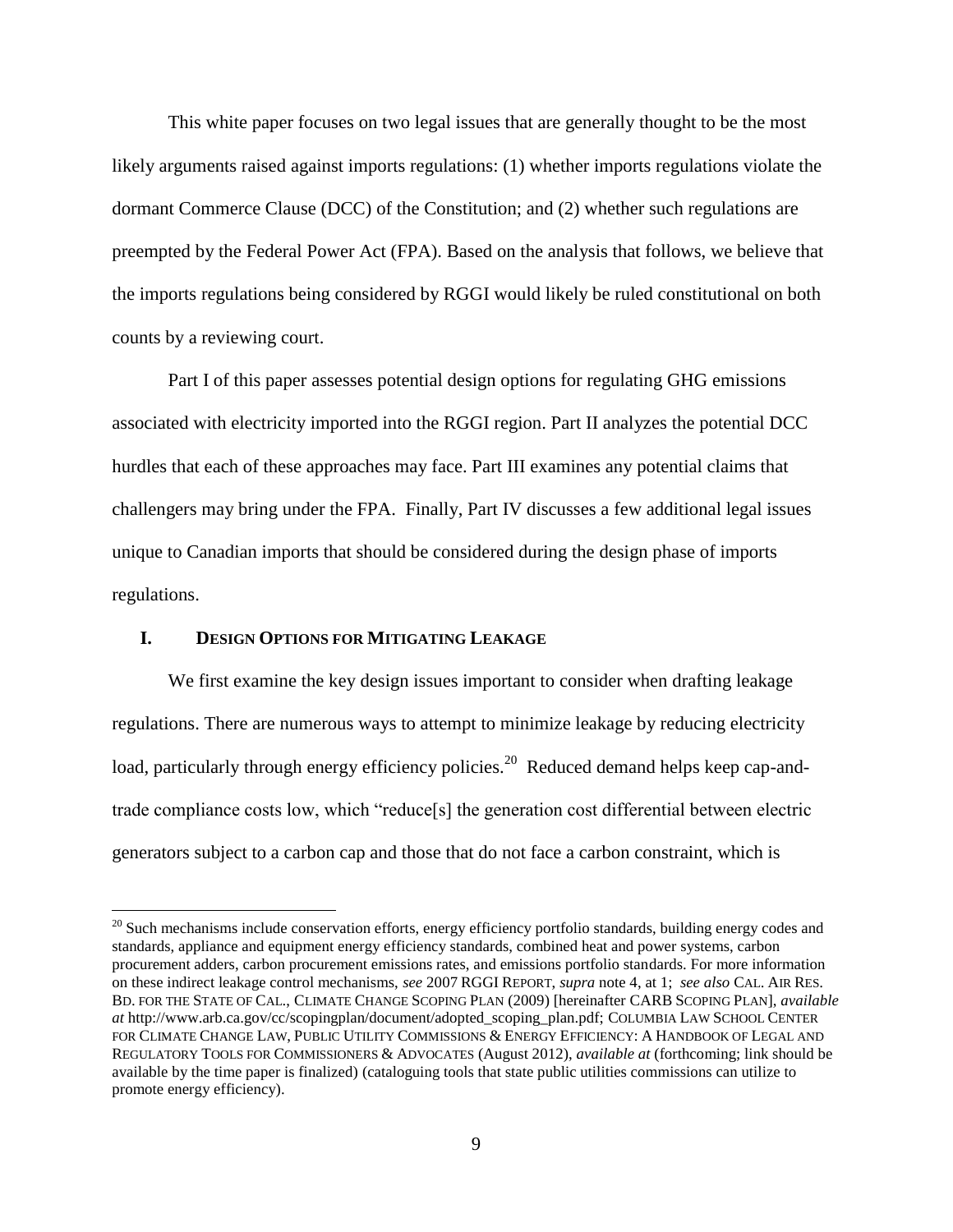expected to mitigate potential leakage."<sup>21</sup> However, if regulators decide that these indirect means of helping to alleviate leakage are insufficient to deal with the scope of the leakage problem a state or region faces, then a focus on imports is necessary. Imports regulations assign compliance obligations to in-state providers of electricity purchased from beyond state borders that are similar to those obligations imposed on electricity generated in-state. There are two main design options that have been proposed to regulate imports: the First Jurisdictional Deliverer (FJD) approach, and the load-based cap approach.

These two approaches differ primarily in the point at which the regulation is taking place. Where along the supply chain is the point of compliance for the enforcement of GHG reductions? Under an FJD approach, compliance obligations are placed on whoever first delivers electricity into the state or region's grid, be it an in-state generator, an LSE importing power, or a wholesale marketer importing power. In contrast, under a load-based cap, the compliance obligation for imports is placed solely on LSEs, which are assigned the emissions from imports that they purchase.<sup>22</sup> In practical terms, the choice to place the obligation on FJDs or LSEs does not raise distinct legal challenges, but it might make a difference in terms of how easy it is for RGGI to monitor and regulate the system. The details of these two approaches are described in turn below.

#### **a. First Jurisdictional Deliverer Approach**

Under an FJD framework, responsibility for emissions arising from imported electricity is assigned to those entities that first import power into the regulated region. These entities would be labeled as "importing firms."<sup>23</sup> Conceptually, the FJD approach is a regulatory expansion of a

<sup>21</sup> 2007 RGGI REPORT, *supra* note [4,](#page-6-0) at 27.

<sup>&</sup>lt;sup>22</sup> BUSHNELL, *supra* note [17,](#page-8-0) at 7.

<sup>23</sup> *Id*. at 2.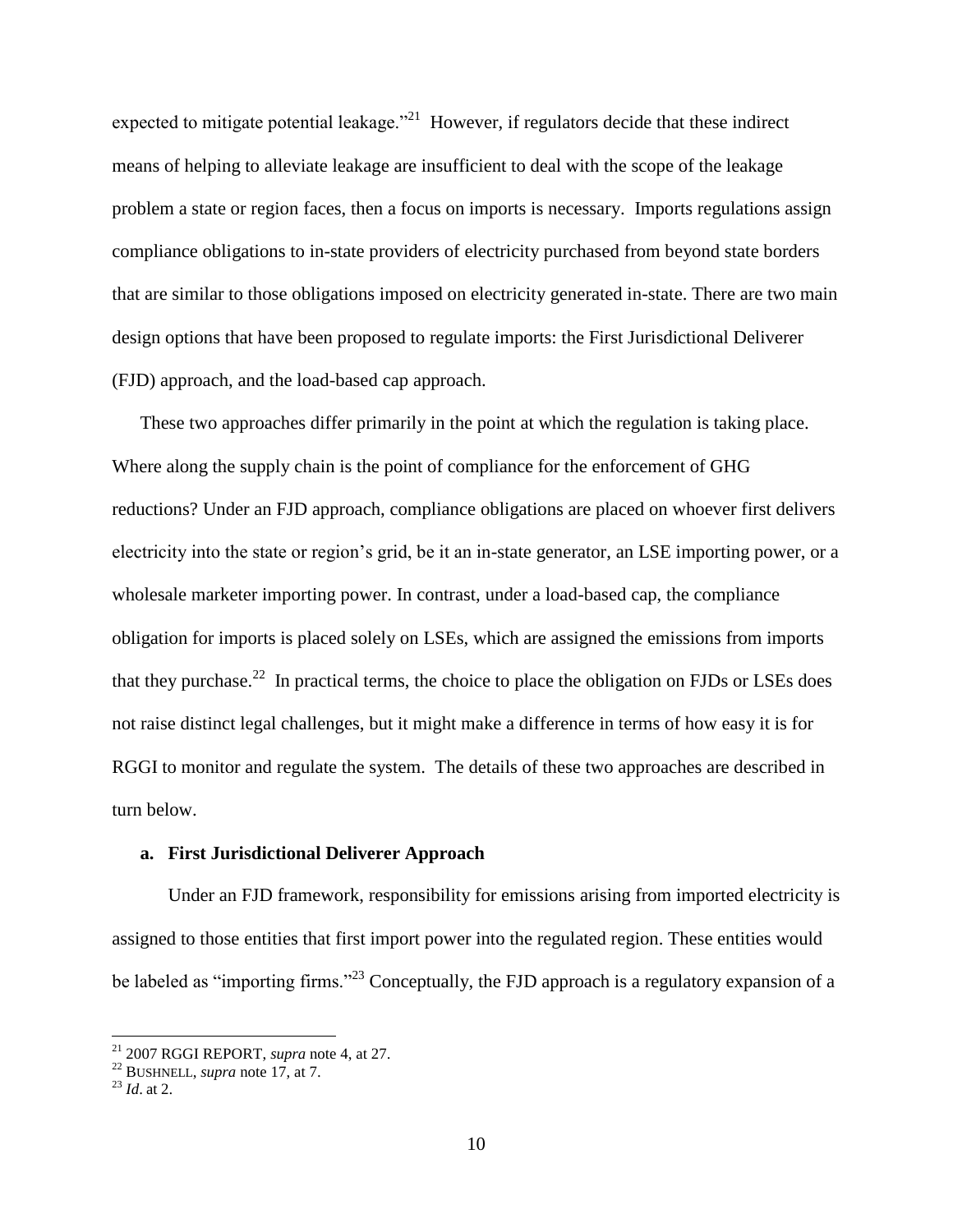source-based approach to regulating GHG emissions. In-state or in-region generators are still responsible for their own emissions, as with a traditional cap-and-trade system.<sup>24</sup> The FJD simply adds an additional layer of regulated entities to cover those emissions associated with imports.

California is the only example of how the FJD approach might be implemented in practice. Its regulations define a "first jurisdictional deliverer" or "first deliverer" as "the operator of an electricity generating facility in California or an electricity importer."<sup>25</sup> In other words, the "FJD" is either an in-state generator or the first entity that delivers imported electricity into California over which the state has regulatory authority.<sup>26</sup> The "importer" of electricity can be identified for each transaction of electricity by information gathered from North American Electric Reliability Corporation (NERC) e-Tags, which are used by NERC to track load and monitor transactions of electricity as it is scheduled to flow across parts of the country.<sup>27</sup> "Electricity importers" can be divided into two categories: (1) electric utilities, or "retail providers," including LSEs, which use the imports for their own power supply;  $^{28}$  and (2) wholesale power "marketers," which supply electricity in the spot market.<sup>29</sup> The regulations thereby place compliance obligations on the entity with title to electricity at the point of *delivery*

<sup>24</sup> *Id*.

<sup>25</sup> CAL. CODE REGS. tit. 17 § 95802(a)(103), *available at*

http://www.arb.ca.gov/regact/2010/capandtrade10/finalrevfro.pdf.

<sup>26</sup> California Air Resources Board, *Including Imported Electricity in a California Cap-and-Trade Program* 8 (2009), http://www.arb.ca.gov/cc/capandtrade/meetings/060509pm/presentation.pdf.

<sup>&</sup>lt;sup>27</sup> CAL. CODE REGS. tit. 17  $\hat{\S}$  95802(a)(170).

 $2<sup>8</sup>$  Utilities may or may not physically own transmission assets, and their ownership of such assets is beside the point for purposes of imports regulations. Utilities are defined as "importers" for that power which they contractually purchase on behalf of their end-use customers, irrespective of whether they also own the transmission lines over which the power is transported into the state. *See supra* note [5.](#page-6-1) 

<sup>&</sup>lt;sup>29</sup> See CAL. CODE REGS. tit. 17 § 95802(a)(87). Wholesale power marketers are those entities that buy wholesale power from generators and resell it to retail entities for consumption by consumers. These marketers may or may not physically own any generation, transmission, or distribution assets. *See What is a Wholesale Electricity Market?*, Electric Power Supply Association, *at* http://www.epsa.org/industry/primer/?fa=wholesaleMarket (last visited Aug. 6, 2012).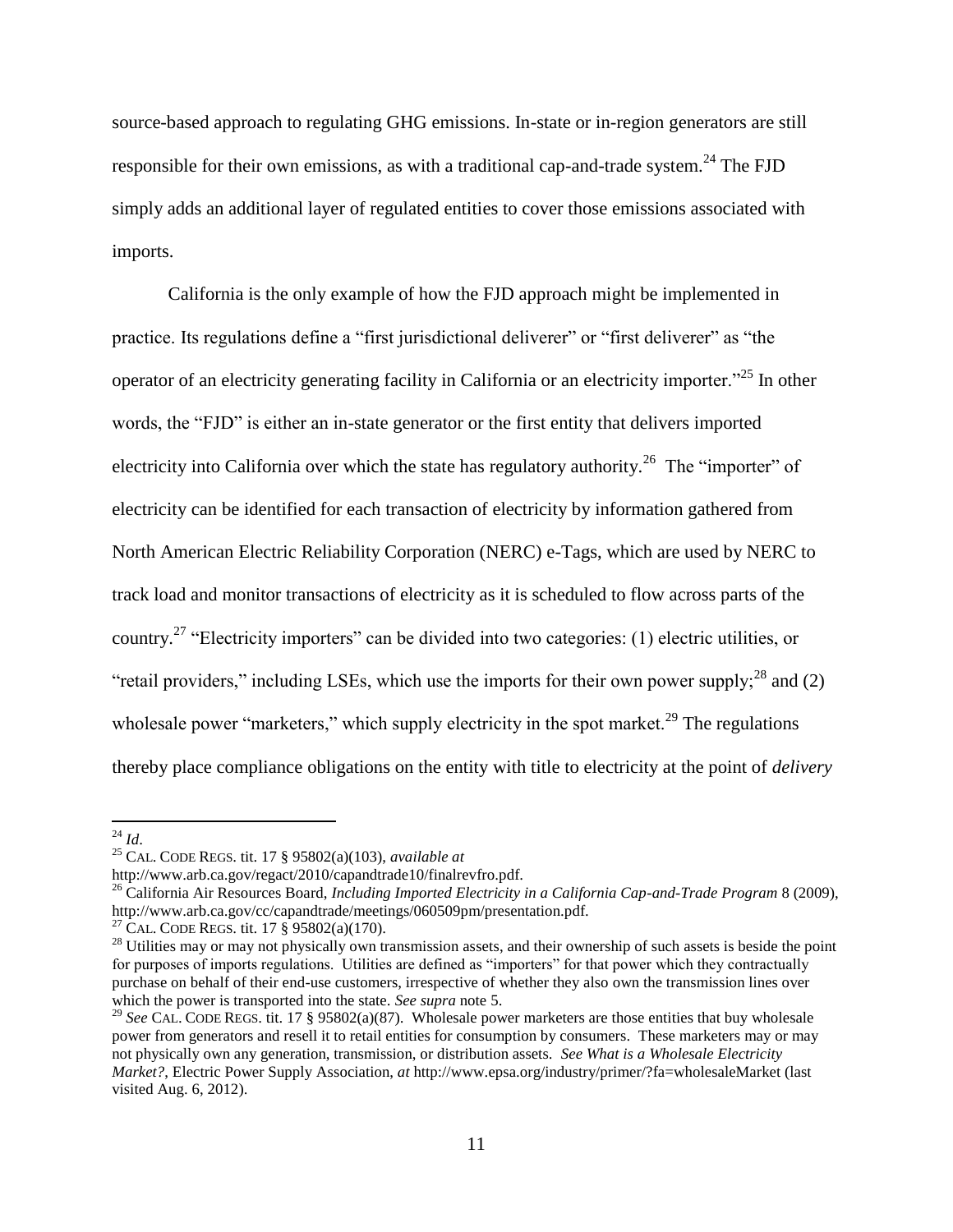into California, irrespective of what entity owns the transmission capacity that the imported electricity is moving across. As applied to first deliverers, California's cap-and-trade scheme requires both electric utilities and wholesale power marketers to obtain a sufficient number of allowances to cover the emissions associated with load supplied by these entities to Californians, from out-of-state generators.

In order to successfully implement an FJD approach to address leakage, a regulator needs to be able to track and monitor two key pieces of information: 1) the amount of electricity that is imported into and consumed within the state or regulated region,  $30$  and 2) the GHG emissions associated with those imports. While pre-existing NERC regulations allow California to monitor load being imported into and consumed within the state, the state needed an additional mechanism for attributing GHG emissions to particular loads. Thus California created a distinction between "specified" and "unspecified" transactions of electricity.<sup>31</sup> Specified transactions are typically comprised of bilateral contracts between out-of-state generators and instate electricity providers where a delivery path and the parties can be identified. Since the generating plant is known, it is relatively easy to assign emissions to load being served into California. On the other hand, unspecified transactions reflect load imported into the region where it is unclear specifically where the power originated. Under these circumstances,

 $30$  This also necessitates being able to differentiate between electricity that is consumed within the regulated region and electricity that is "wheeled through" the region in order to serve demand elsewhere. California monitors – but does not regulate – electricity that travels through the state but is consumed elsewhere and excludes this electricity from reported imports and exports. GREENHOUSE GAS REPORTER TRAINING ELECTRIC POWER ENTITIES, CALIFORNIA AIR RESOURCES BOARD 39 (Apr. 26, 2012), *available at* http://www.arb.ca.gov/cc/reporting/ghgrep/tool/power\_regreqs\_1page.pdf.

<sup>&</sup>lt;sup>31</sup> See CAL. CODE REGS. tit. 17 § 95802(a)(264) ("Specified Source of Electricity' or 'Specified Source' means a facility or unit which is permitted to be claimed as the source of electricity delivered."); *id.* at § 95802(a)(278) ("'Unspecified Source of Electricity' or 'Unspecified Source' means electricity generation that cannot be matched to a specific electricity generating facility or electricity generating unit or matched to an asset-controlling supplier recognized by ARB. Unspecified sources contribute to the bulk system power pool and typically are dispatchable, marginal resources that do not serve baseload.").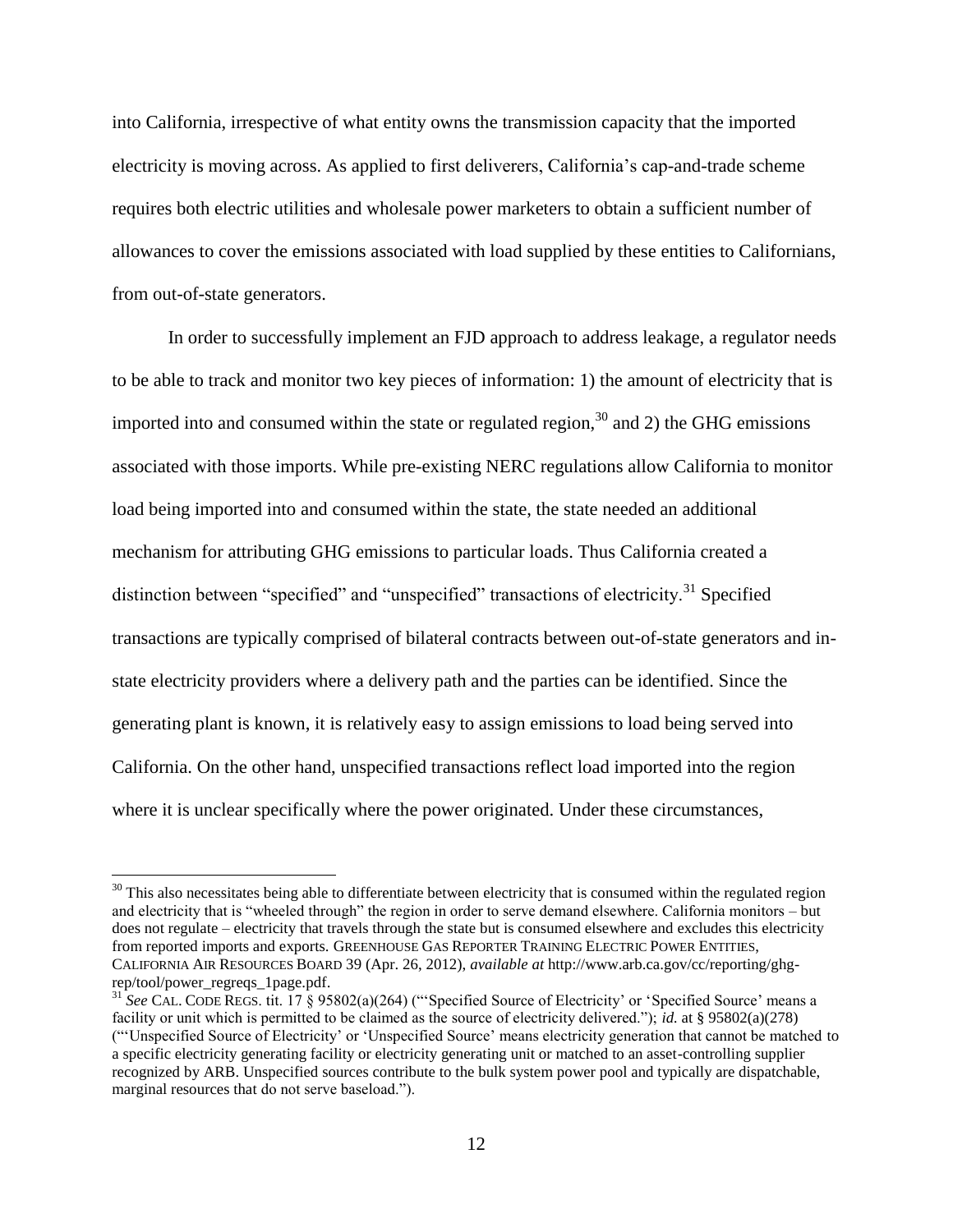California makes certain modeling assumptions about generation and related emissions in neighboring power systems and develops a "default emissions rate" that it attributes to unspecified load. Under California's default assumptions, all unspecified imports are assigned a regional default emission factor of 1,100 pounds of  $CO<sub>2</sub>e/MWh$  produced,<sup>32</sup> regardless of the geographic region from which the electricity is imported.<sup>33</sup> This default factor is determined based on a range of assumptions about what types of sources do, and do not, supply power into wholesale markets.<sup>34</sup>

#### **b. Load-Based Approach**

 $\overline{a}$ 

The main alternative to the FJD approach is to adopt a "load-based" approach to regulating imports. Under this approach, the LSE, rather than the importer, is the point of imports regulation. In other words, the main distinction between an FJD and a load-based approach is that under the former, compliance obligations for imports attach to those "first deliverers" over which the state or region exercises jurisdiction – a larger set of entities than just LSEs. There is no functioning example of a state regulating imports through the load-based approach. However, there have been recommendations that RGGI look closely at the load-based approach as the method perhaps best suited to its geographical and technical situation.

 $^{33}$  PUBLIC UTILITIES COMMISSION OF THE STATE OF CALIFORNIA, FINAL OPINION ON GREENHOUSE GAS REGULATORY STRATEGIES 54 (2008), *available at* http://docs.cpuc.ca.gov/word\_pdf/FINAL\_DECISION/92591.pdf.  $34$  For reference, this value is significantly lower than the average emission factor of 2,249 lbs  $CO<sub>2</sub>/MWh$  from coalfired generation in the United States and even a little less than that of all natural gas facilities, which comes in at 1,135 lbs CO<sub>2</sub>/MWh. UNITED STATES ENVIRONMENTAL PROTECTION AGENCY, CLEAN ENERGY, http://www.epa.gov/cleanenergy/energy-and-you/affect/air-emissions.html (last visited July 10, 2012). However, it is slightly greater than the average emissions factor of new combined cycle natural gas (NGCC), which "emits the least amount of CO<sub>2</sub> and does so at the least cost." Standards of Performance for Greenhouse Gas Emissions for New Stationary Sources, 77 Fed. Reg. 22,392, 22,398 (proposed Apr. 13, 2012) (to be codified at 40 C.F.R. pt. 60), *available at* http://www.regulations.gov/#!documentDetail;D=EPA-HQ-OAR-2011-0660-0001. NGCC facilities are

 $32$  CO<sub>2</sub>e, or CO<sub>2</sub> equivalent, is "the concentration of CO<sub>2</sub> that would cause the same amount of radiative forcing as a given mixture of CO<sub>2</sub> and other forcing components." NATIONAL ACADEMY OF SCIENCES, CLIMATE STABILIZATION TARGETS: EMISSIONS, CONCENTRATIONS, AND IMPACTS OVER DECADES TO MILLENNIA 11 (2011).

expected to easily meet the 1,000 lbs CO<sub>2</sub>/MWh new source performance standard currently being proposed by the EPA. *Id.* at 22,399 ("the proposed standard of performance in today's rulemaking . . . is based on the emission rate of a new NGCC unit").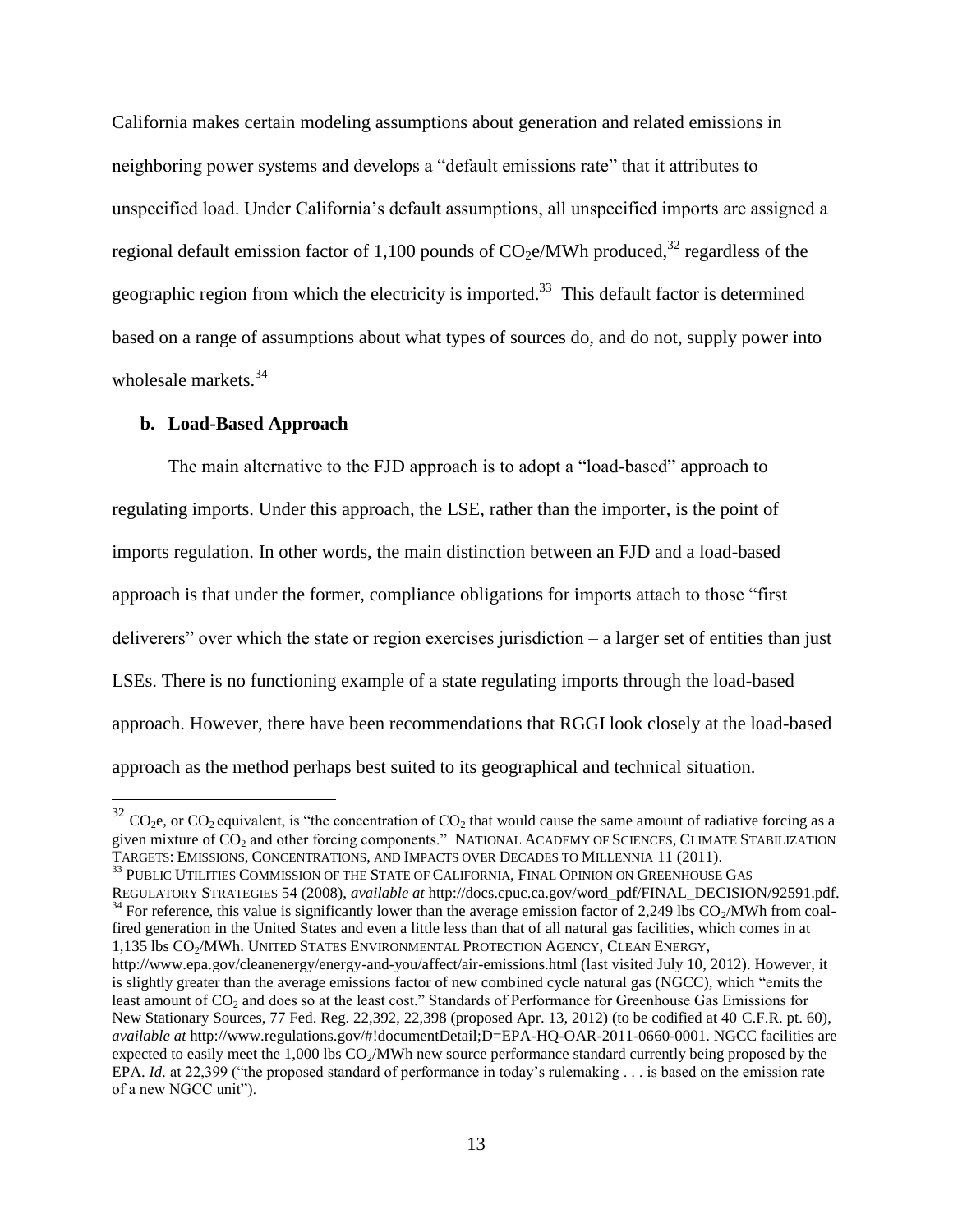Under the load-based approach, LSEs are assigned the emissions of the out-of-state sources from which they purchase power.<sup>35</sup> Similar to first deliverers under California's FJD approach, LSEs have to acquire and surrender  $CO<sub>2</sub>$  allowances in an amount that reflects the  $CO<sub>2</sub>$ content of the energy that they purchase. Therefore, as in an FJD scheme, regulators must be able to track both quantities of imports and the emissions associated with those imports.

A load-based approach faces the same challenge as an FJD approach in determining the emissions associated with particular imports, as not all electricity imports are traceable to a specific source; in many cases, an LSE can trace its purchase only to a wholesale power system. Therefore, a load-based approach also requires adopting some sort of assumptions about system emissions—which we will call an "emissions factor"—to attach to imported energy. For purposes of this paper, we assume that RGGI states, in coordination with their independent system operators (ISOs) and regional transmission organizations (RTOs), could achieve the technical capabilities necessary in order to be able to track specifically (a) imported energy that would be subject to RGGI's cap-and-trade program, i.e. coming from fossil-fuel fired generation 25 MW and larger; $36$  and (b) the emissions attributes associated with out-of-region specific generators and system power, including the assignment of an "emissions factor" to unspecified imports.<sup>37</sup>

<sup>35</sup> BUSHNELL, *supra* note [17,](#page-8-0) at 8.

<sup>&</sup>lt;sup>36</sup> We assume that in order to treat in-region and out-of-region generation as evenly as possible, RGGI will only regulate power coming from out-of-region generators that are greater than 25 MW in size (as in-region generators below this size are exempted from RGGI regulations).

<sup>&</sup>lt;sup>37</sup> "Out-of-region power" includes load being imported into the RGGI region from Canadian provinces. In order to avoid any constitutional issues associated with emissions data collection, it will be important that ISOs/RTOs§ not impose direct obligations on out-of-state generators to report emissions to regulators. Emissions data should be available for U.S. electricity imported into the RGGI region; more challenging is the question of how RGGI could obtain the emissions data necessary to track imports' emissions and calculate an "emissions factor" for Canadian imports. While the technical issues of how to obtain such data are beyond the scope of this paper, we did want to note that such data would need to be obtained cooperatively, rather than through imposing any extraterritorial reporting obligations, in order to avoid constitutional problems.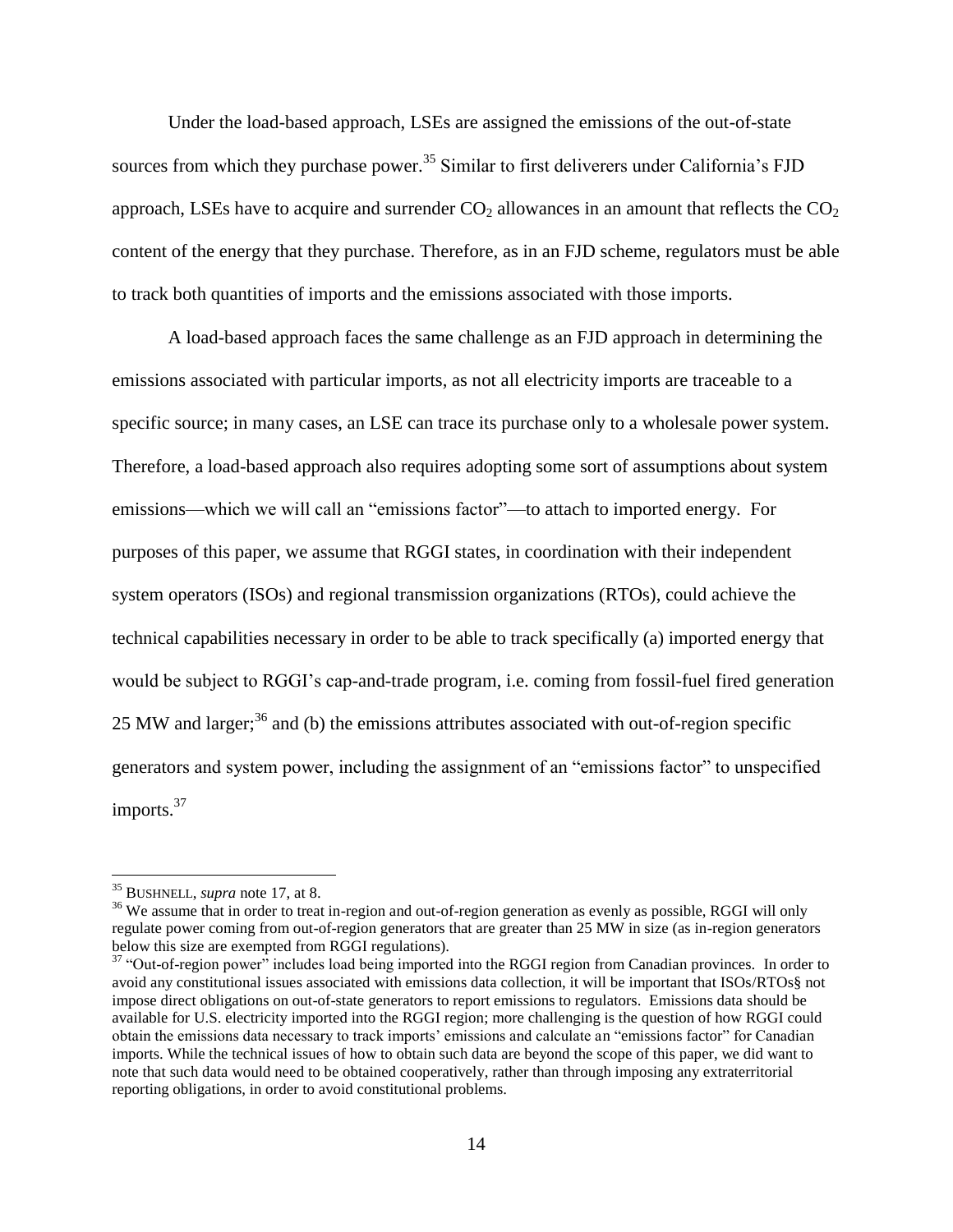#### **c. Resource Shuffling**

 $\overline{a}$ 

Under either an FJD or load-based imports regulation scheme, the important additional issue of limiting the potential for gaming the system must be addressed. In particular, imports regulations are potentially subject to manipulation through what experts have termed "resource shuffling."

As mentioned earlier, the United States is served by a network of interconnected interstate electrical grids, where electrons can flow in complex paths that make tracing them back to a particular source impossible.<sup>38</sup> Accordingly, the use of bilateral electricity contracts, where a specified source sells to a specified buyer, is in a way sort of fiction: the paper contract creates an obligation for the source to supply a certain amount of electricity to the grid, and a right for the buyer to remove this same amount from the grid, but the same electrons are not necessarily added and removed by these two parties.

This physical reality creates the potential for gaming through "resource shuffling." Resource shuffling refers to the incentives created by imports regulations for out-of-state generators to "shuffle" the assignment of existing sources so that those sources with relatively lower emissions are assigned to a regulated region, in order for suppliers to comply with a carbon cap. In exchange, relatively dirtier sources that used to serve load in the regulated region are "shuffled" to meet demand elsewhere.

Recall that under either an FJD or load-based approach, imports either are treated as "specified" and therefore as coming from a particular source, or "unspecified" and assigned an "emissions factor." This design naturally creates a tendency for importers to try to achieve "specified" status for all of their imports that have emissions below the level of the emissions

<sup>38</sup> H. Joseph Drapalinski, *The Viability of Interstate Collaboration in the Absence of Federal Climate Change Legislation*, 21 DUKE ENVTL. L. & POL'Y F. 469, 481 (2011) (quoting *Think Globally*, *supra* not[e 11,](#page-7-0) at 1969).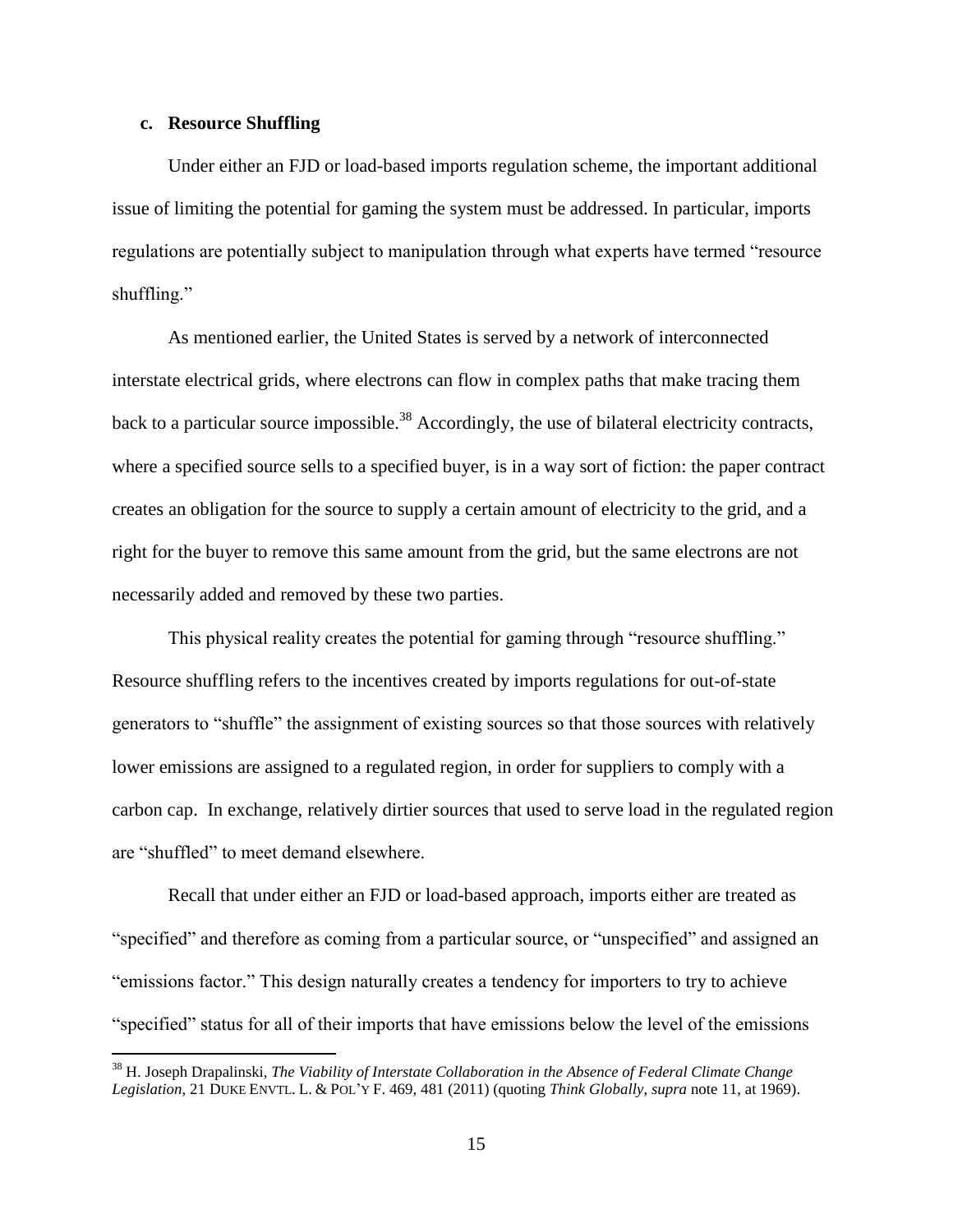factor associated with the system. Out-of-state generators that hold a mix of generating assets, some cleaner and some dirtier than the system average, may therefore contractually assign their clean power as being sold to LSEs or importers in a regulated state or region, while assigning more carbon-intensive power to fully out-of-region sales.<sup>39</sup> An electricity supplier can thereby give the appearance that it is supplying clean power into a regulated region *without actually changing its emissions profile at all*. Since resource shuffling can severely undermine the goals of a regime aiming to reduce GHG emissions, adopting regulations to prevent it is a critical element of a successful cap-and-trade scheme.

In California, the California Air Resources Board designed rules to counteract this threat, including explicitly prohibiting resource shuffling in its regulations.<sup>40</sup> It has also limited out-ofstate sources' ability to engage in "specified" contracts with FJDs. California's regulations allow an FJD to claim that the power it is importing comes from a specified source only if 1) the source has historically exported to California, 2) the source is a hydropower facility that is federally owned or otherwise allocated by contract with the federal government, or 3) generation is being imported from new facilities or new capacity at existing facilities. If the contract in question fails to meet one or more of these exceptions, then load served under its terms will be labeled as "unspecified" and assigned the default emissions rate. $41$ 

<sup>39</sup> 2007 RGGI REPORT, *supra* note [4,](#page-6-0) at 41.

<sup>40</sup> CAL. CODE REGS. tit. 17, §95852(b)(1), *available at*

http://www.arb.ca.gov/regact/2010/capandtrade10/candtmodreg.pdf.

<sup>&</sup>lt;sup>41</sup> It is worth noting that Commissioner Philip D. Moeller, of the Federal Energy Regulatory Commission (FERC), recently wrote to California's Governor Brown to express concern that California's resource shuffling regulations are not precise enough, and asked California to suspend enforcement of its prohibition on resource shuffling until its rules are clarified. *See* Letter from Commissioner Philip D. Moeller to the Honorable Edmund G. Brown, August 6, 2012, *available at* http://www.ferc.gov/about/com-mem/moeller/moeller-08-06-12.pdf. In response, CARB decided to suspend for eighteen months the portion of its regulations requiring an annual attestation that importers have not engaged in resource shuffling during the previous year. During this time, CARB plans to engage in additional rulemaking to define "the types of conduct or transactions that would trigger a finding of resource shuffling." Letter from CARB Chairman Mary D. Nichols to the Honorable Philip D. Moeller, August 16, 2012, *available at*  http://www.arb.ca.gov/newsrel/images/2012/response.pdf. The primary implication of this recent exchange for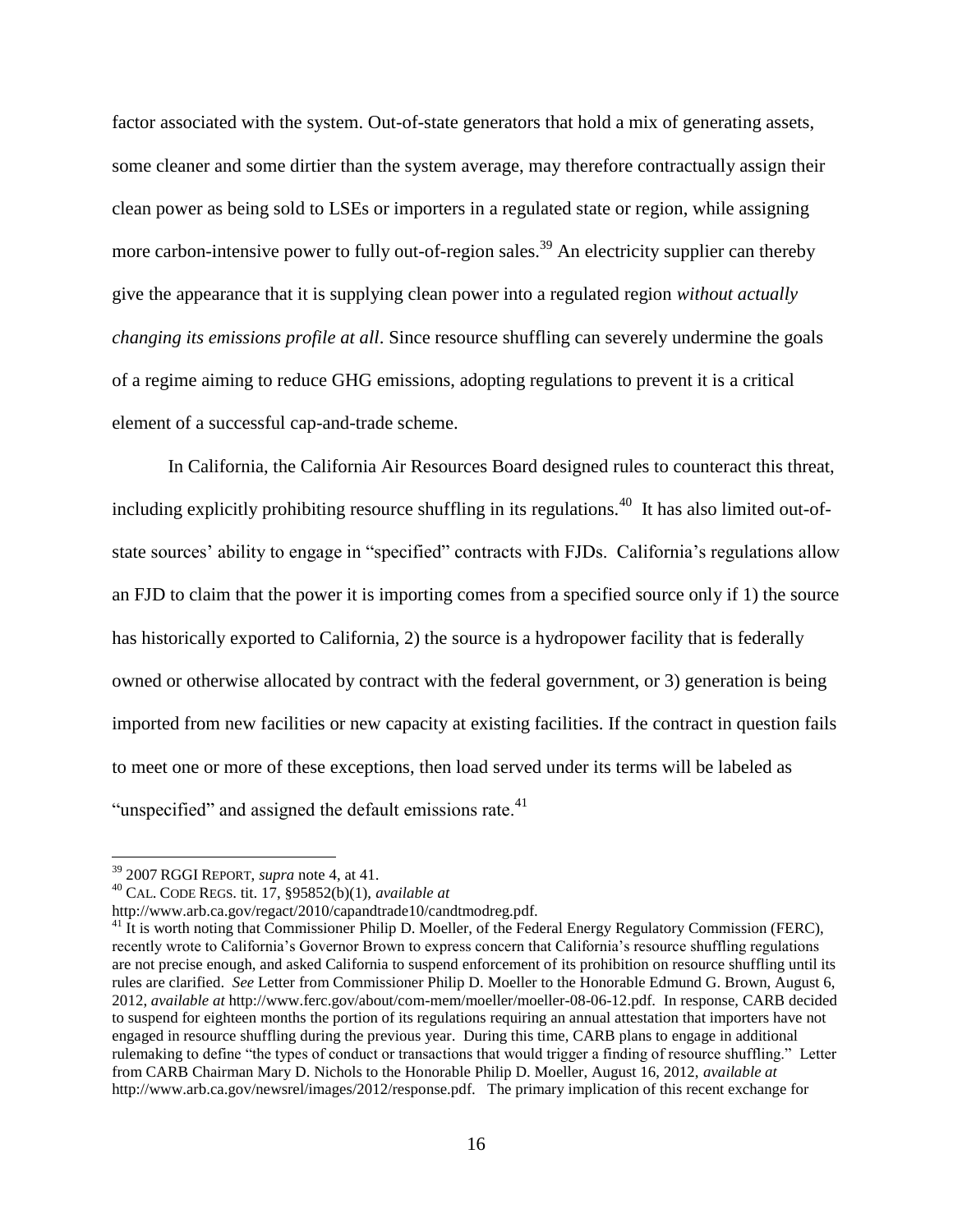A similar resource shuffling prohibition would be necessary in a load-based scheme. Otherwise, out-of-state generators could engage in the same kind of resource shuffling in their contracts with LSEs as they might with FJDs, shifting contractual assignments so that it appeared that RGGI was being served by clean resources without actually changing generation mix. If RGGI adopted a load-based scheme, it would therefore almost certainly want to supplement this scheme with resource shuffling regulations. In practice, these regulations would likely closely resemble California's rules, requiring LSEs to apply an emissions factor to unspecified contracts, with further rules allowing specified contracts only to exist when the imports can be shown to come from a historical contract path, the creation of a new facility, or the expansion of existing facilities.

#### **II. DORMANT COMMERCE CLAUSE**

 $\overline{a}$ 

With this background in place, we now turn to an examination of the primary topic of this paper: the legal issues that RGGI's adoption of some form of the above-described imports regulations might raise. The first and most important issue is the extent to which imports regulations might violate the dormant Commerce Clause. Second, and in our opinion of less concern, is the extent to which imports regulations might encroach upon the federal government's jurisdiction over interstate transmission of electricity and wholesale electricity markets, as provided by the FPA (addressed in Part III). Finally, we briefly address potential issues raised by regulating the cross-border transmission of electricity between RGGI states and Canada (Part IV). $42$ 

RGGI is that if RGGI states should choose to pursue imports regulations, they should consider how to build in adequate specificity to give regulated entities and FERC confidence in precisely what the rules prohibit and permit.  $42$  We do not consider in this analysis whether individual RGGI states have the legal authority, under existing state legislation, to pass regulations combating leakage.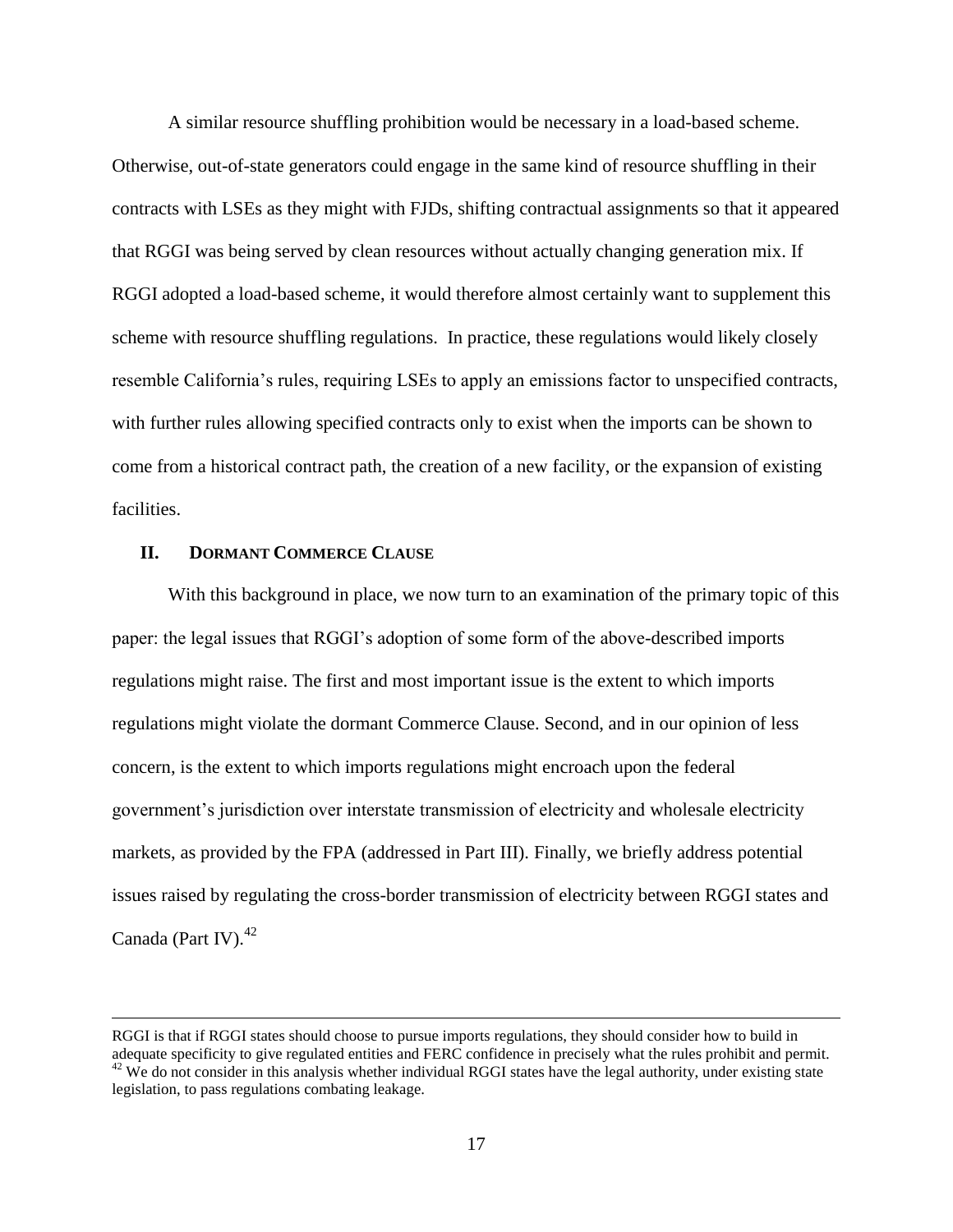#### **a. Overview of the Doctrine**

The Commerce Clause grants Congress the power "[t]o regulate Commerce with foreign Nations, and among the several States, and with the Indian Tribes."<sup>43</sup> The Commerce Clause has long been interpreted to contain a negative component, the so-called "dormant" Commerce Clause, which limits states' ability to impose burdens on interstate commerce.<sup>44</sup>

Courts take several steps when determining whether a state law comports with the dormant Commerce Clause. First, the court considers whether a statute or regulation is either facially or effectively discriminatory against out-of-state interests. If so, the court applies a strict scrutiny test when evaluating that law's constitutionality. Separately, the court will also examine whether a law regulates extraterritorially. If it does, the law will be invalidated. If a law is not discriminatory and does not regulate extraterritorially, the court applies the more lenient *Pike* balancing test in deciding whether the law is constitutional. The Supreme Court has also carved out an exception to the dormant Commerce Clause, providing that a statute will be upheld if it functions by placing the enacting State in the role of a market participant. The following subsections describe each of these analytical steps in more detail.

#### **1. Discrimination and Extraterritorial Regulation**

The first question asked by a court conducting a dormant commerce clause analysis is whether the law at issue discriminates against out-of-state interests, "either on its face or in practical effect."<sup>45</sup> If so, such a law is considered "virtually *per se*" invalid.<sup>46</sup>

"Discrimination" in this context refers to "differential treatment of in-state and out-ofstate economic interests that benefits the former and burdens the latter."<sup>47</sup> In order to be

 $^{43}$  U.S. CONST. art. I, § 8, cl. 3.

<sup>44</sup> *See, e.g.*, Dept. of Revenue of Ky. v. Davis, 553 U.S. 328, 337 (2008).

<sup>45</sup> *See* Maine v. Taylor, 477 U.S. 131, 138 (1986).

<sup>46</sup> *Davis*, 553 U.S. at 338.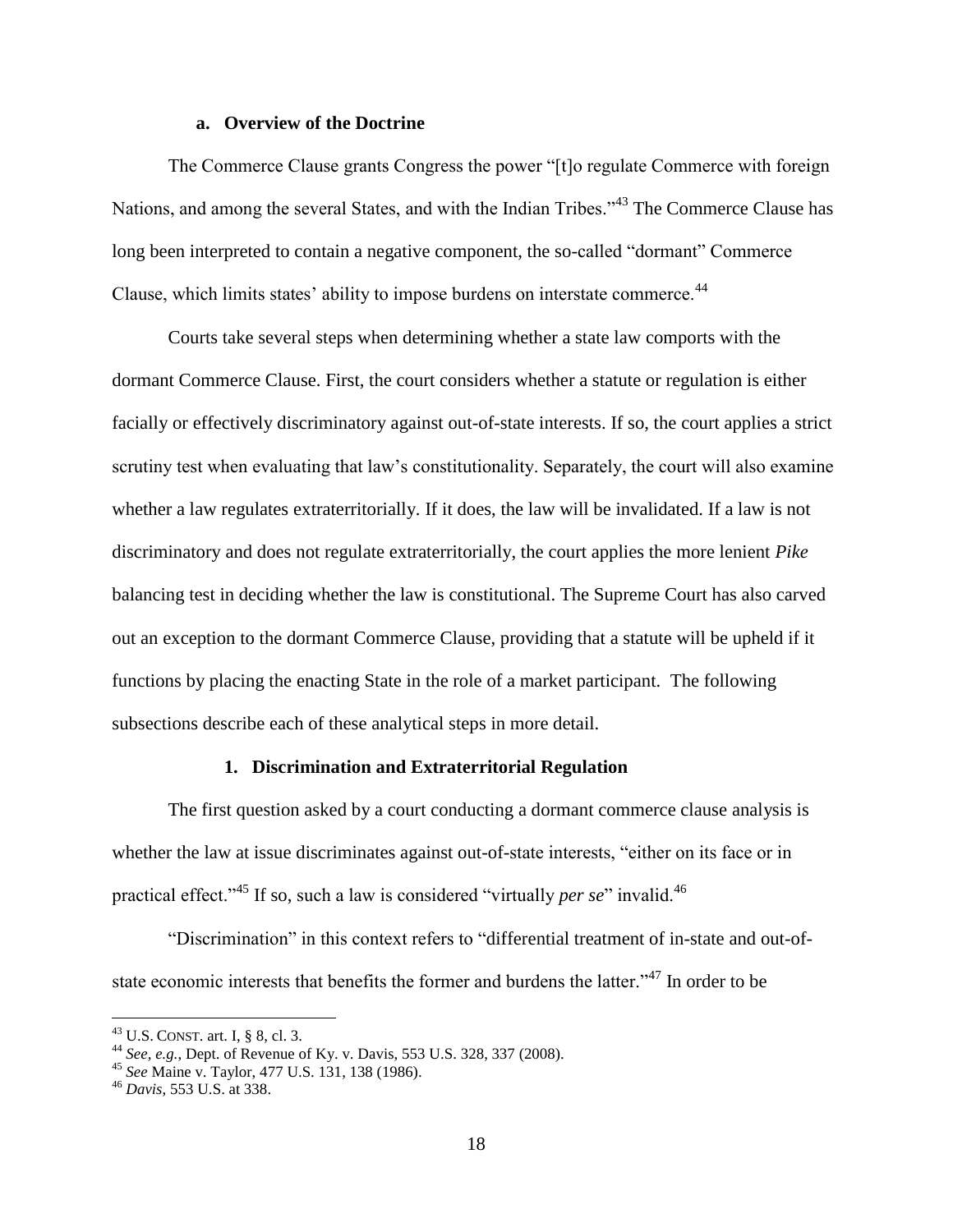discriminatory, a statute must afford this differential treatment to "substantially similar entities."<sup>48</sup> This is because, without such similarity, it is entirely possible that two entities would continue to serve different markets absent the allegedly discriminatory burden.<sup>49</sup> The challenger bears the initial burden of demonstrating that a statute is discriminatory.<sup>50</sup> When a court does find discrimination, "the *extent* of the discrimination . . . is of no relevance to the determination whether a State has discriminated against interstate commerce," at least in the context of a facially discriminatory statute.<sup>51</sup>

The key inquiry in determining whether a statute is discriminatory is whether it operates to effect economic protectionism in favor of in-state interests.<sup>52</sup> Outright bans on imports generally fail under this test, as do laws that create obvious preferences for in-state entities. For example, in *City of Philadelphia*, the Supreme Court held that a statute that banned the importation of out-of-state waste was both facially and effectively discriminatory.<sup>53</sup> The Court ruled that New Jersey could not preserve its landfill space by overtly discriminating against an article of commerce (the out-of-state waste) based solely on its origin.<sup>54</sup> Likewise, in *Camps Newfound/Owatonna, Inc. v. Town of Harrison, Maine*, the Court held that a law that provided more favorable tax treatment to a nonprofit church camp primarily serving intrastate clientele, than to those camps primarily serving interstate clientele, was facially discriminatory.<sup>55</sup> The Court reasoned that this differential treatment created a burden that ultimately fell on out-of-

 $47$  Or. Waste Sys., Inc. v. Dep't of Envtl. Quality of State of Or., 511 U.S. 93, 99 (1994).

<sup>48</sup> Gen. Motors Corp. v. Tracy, 519 U.S. 278, 298 (1997).

<sup>49</sup> *Id.* at 299.

<sup>50</sup> Hughes v. Oklahoma, 441 U.S. 322, 336 (1979).

<sup>51</sup> Wyoming v. Oklahoma, 502 U.S. 437, 455 (1992).

 $52$  City of Philadelphia v. New Jersey, 437 U.S. 617, 624 (1978).

<sup>53</sup> *Id.* at 627.

<sup>54</sup> *Id.* at 629.

<sup>55</sup> 520 U.S. 564 (1997).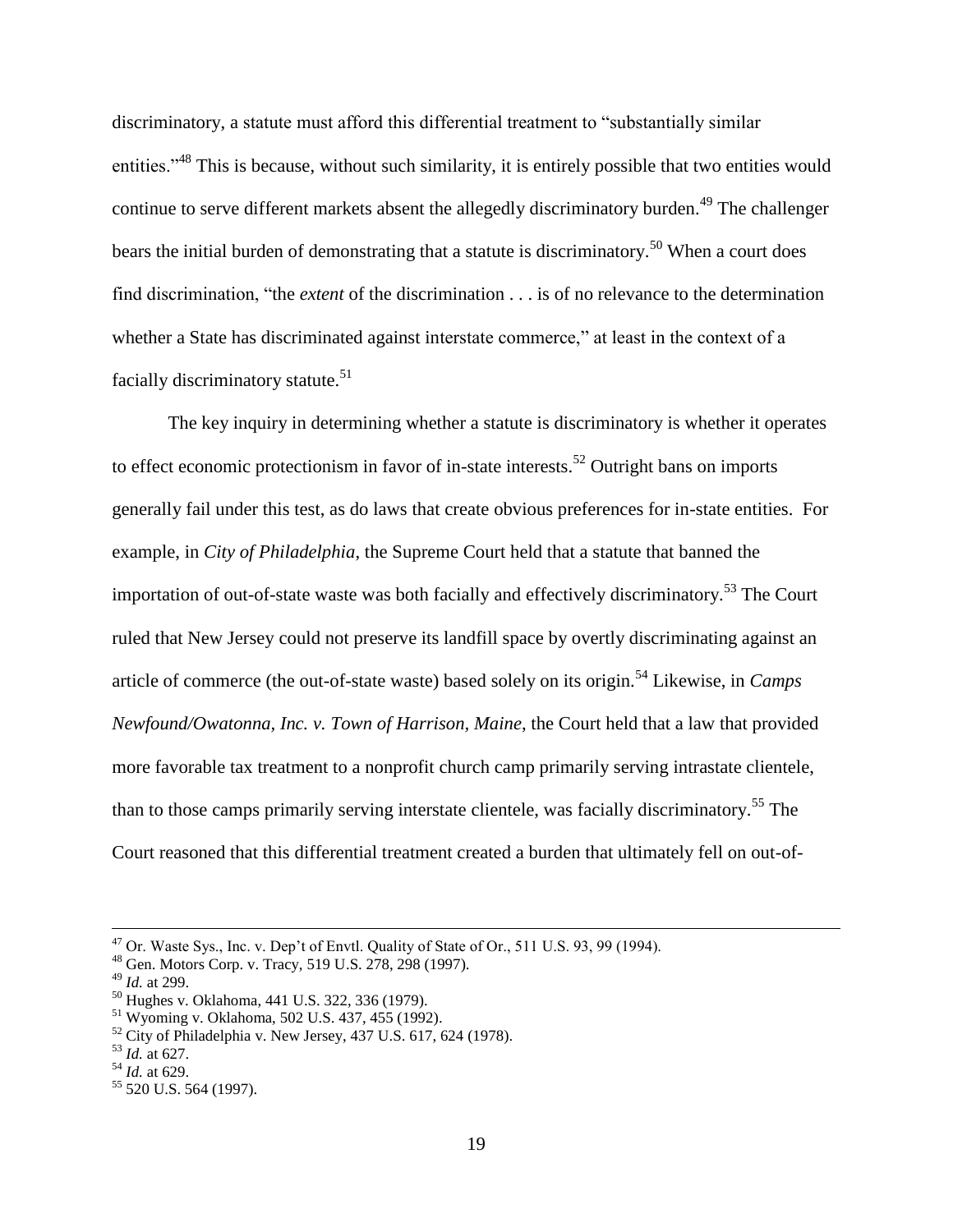staters, deterring them from enjoying the benefits of camping in Maine, and was thus discriminatory.<sup>56</sup>

Once a statute is determined to be discriminatory, courts apply what is nominally referred to as a "strict scrutiny" standard in evaluating that statute.<sup>57</sup> In order to survive, a state must justify the law in terms of legitimate "local benefits" and the "unavailability of nondiscriminatory alternatives" that would effectuate the statute's goals.<sup>58</sup> Courts uphold statutes subject to this level of scrutiny in only the rarest of circumstances.<sup>59</sup> One of the few times the Supreme Court has upheld a discriminatory statute was in *Maine v. Taylor*.<sup>60</sup> In that case, Maine had enacted a statute prohibiting the importation of live baitfish.<sup>61</sup> The Court acknowledged that this ban facially discriminated against interstate trade.<sup>62</sup> Nevertheless, the Court upheld the statute because a parasite common to out-of-state baitfish could disrupt Maine's ecology, and there was no way to effectively test live bait fish for this parasite.<sup>63</sup> Thus, the Court held that although the statute was discriminatory, Maine had a reason distinct from that of origin to treat out-of-state baitfish differently than in-state baitfish.<sup>64</sup>

A law may also be struck down if it is deemed an extraterritorial regulation and therefore impermissible.<sup>65</sup> A statute is considered an extraterritorial regulation when it applies to commerce occurring entirely outside of the enacting state's borders, even if that commerce has

<sup>56</sup> *Id.* at 581 (1997).

 $\frac{57}{2}$  *See, e.g.*, Or. Waste Sys., Inc. v. Dep't of Envtl. Quality of State of Or., 511 U.S. 93, 101 (1994).

<sup>58</sup> Hunt v. Wash. State Apple Adver. Comm'n, 432 U.S. 333, 353 (1977).

<sup>59</sup> *See, e.g.*, *Or. Waste Sys.*, 511 U.S. at 101.

 $^{60}$  477 U.S. 131 (1986).

<sup>61</sup> *Id.* at 132.

<sup>62</sup> *Id.* at 138.

<sup>63</sup> *Id.* at 141, 151.

 $^{64}$  *Id.* at 152.

<sup>65</sup> *See, e.g.*, Healy v. Beer Inst., 491 U.S. 324, 336 (1989).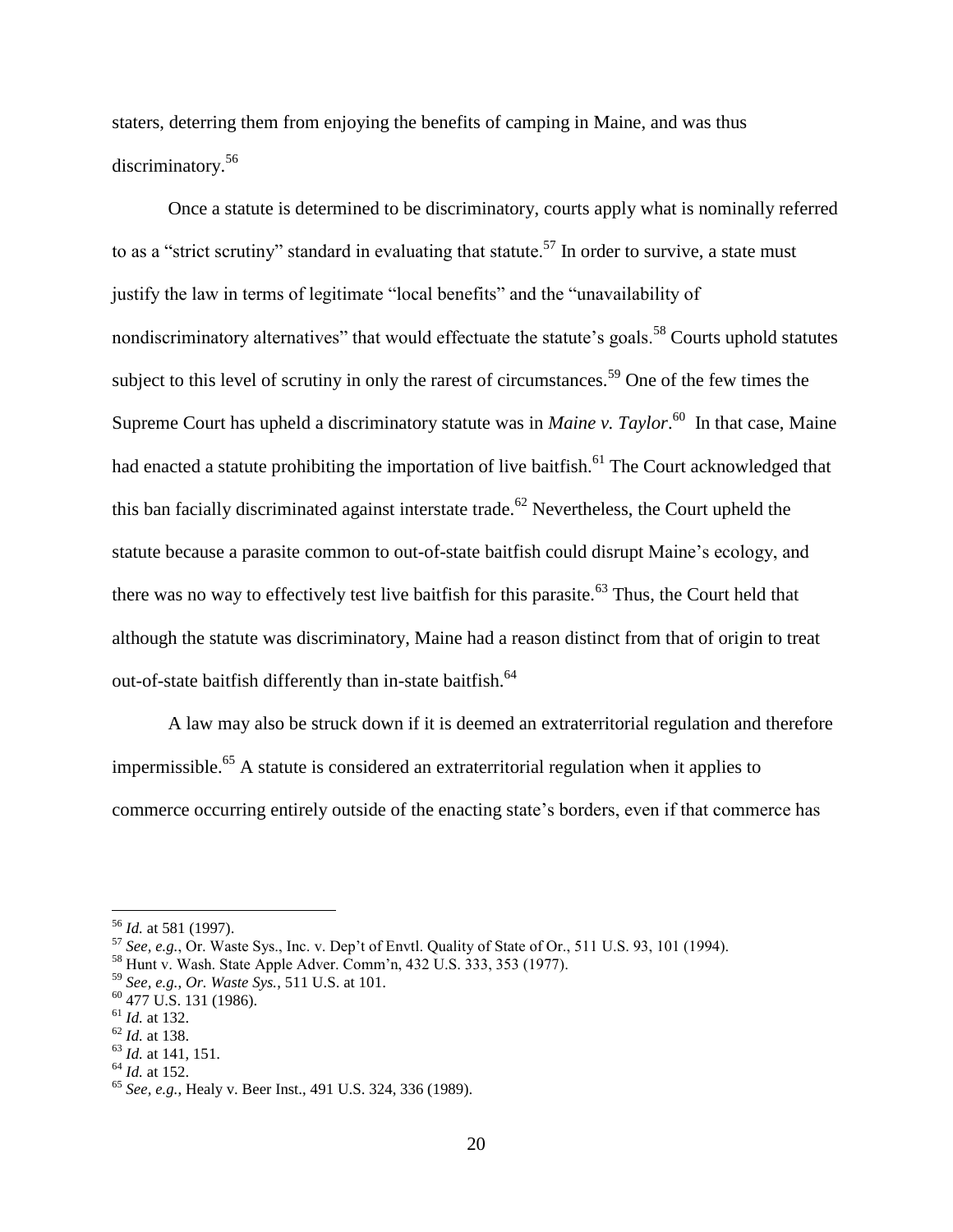effects within the enacting state as well.<sup>66</sup> In deciding whether the effect of a statute is extraterritorial regulation, the Court considers the consequences of the statute itself and the effects that would arise if many states adopted similar legislation.<sup>67</sup> A state *specifically* may not require an out-of-state merchant to seek approval in one State before engaging in a transaction in another or adopt legislation which, in effect, establishes a price-scale in other states.<sup>68</sup> Extraterritorial regulations are *per se* invalid, regardless of whether this reach beyond the state's borders was intended.<sup>69</sup>

An illustrative example of an impermissible extraterritorial regulation is the statute at issue in *Brown-Forman Distillers Corp. v. N.Y. State Liquor Authority*. <sup>70</sup> The New York law at issue in *Brown-Forman* required any distiller or agent who wished to sell alcoholic beverages to a wholesaler in the state to file a price schedule.<sup>71</sup> That schedule would take effect in the second month after filing, and all sales made during the applicable month were required to be at the prices specified therein.<sup>72</sup> The law also required any distiller or agent who filed a price schedule to affirm that the prices contained therein were no higher than the lowest price at which the item was being sold in any other state during the month the schedule was in effect.<sup>73</sup> Thus, the law prevented distillers from lowering prices of liquor in other states while the posted price in New York was in effect.<sup>74</sup> The Court found this law unconstitutional because it effectively regulated

<sup>67</sup> *Id.*

<sup>69</sup> *Id.* at 336.

- $71$  *Id.* at 575.
- <sup>72</sup> *Id.* at 575-76.

 $\overline{a}$ <sup>66</sup> *Id.*

<sup>68</sup> *Id.* at 336-37.

 $70$  476 U.S. 573 (1986).

<sup>73</sup> *Id.* at 576.

<sup>74</sup> *Id.* at 579-80, 582-83.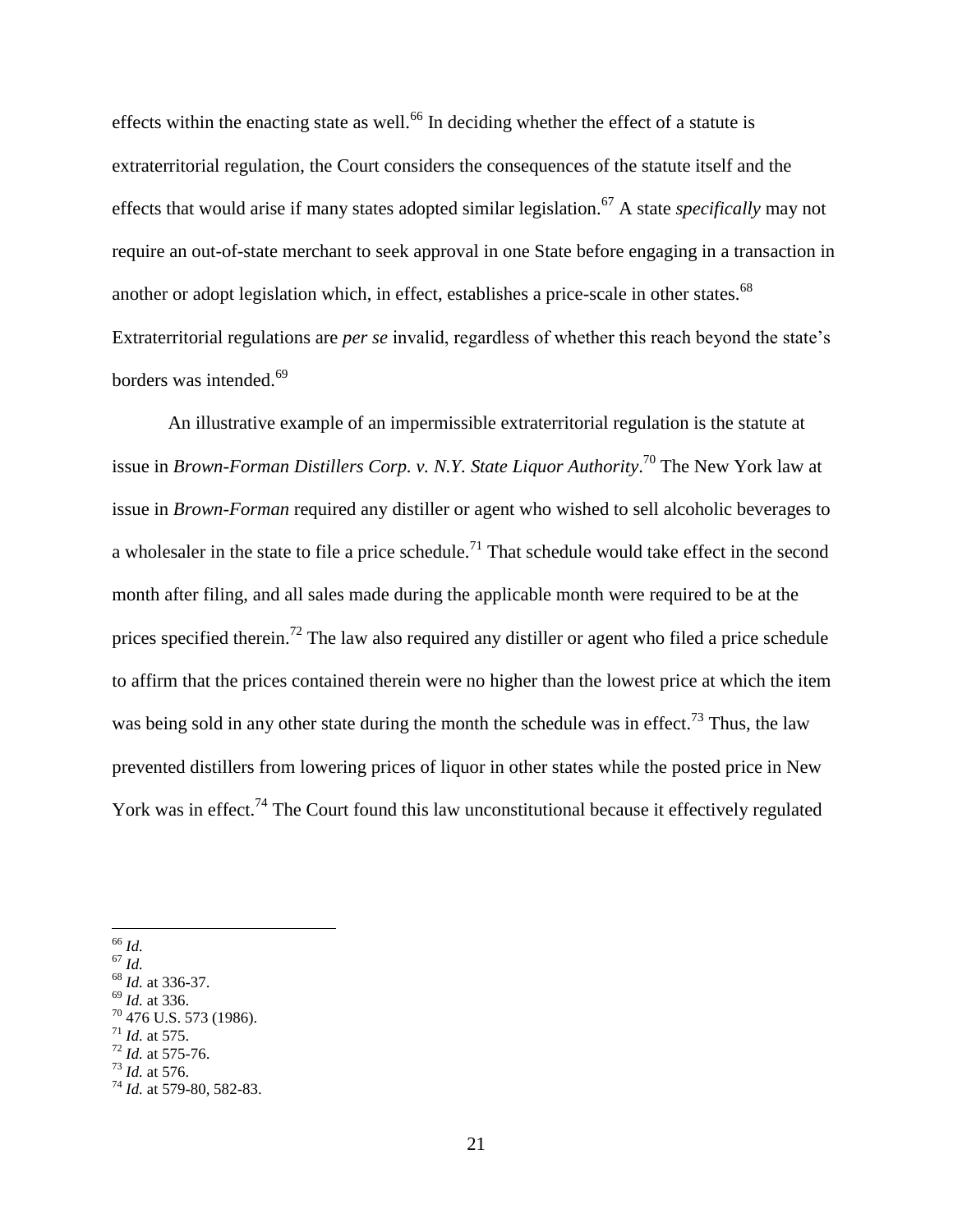the price of sales occurring entirely outside of New York, and required distillers to seek New York's approval in order to conduct wholly out-of-state sales as they wished.<sup>75</sup>

#### **2. Pike Balancing**

When a statute is determined not to be discriminatory or to effectuate extraterritorial regulation, but burdens interstate commerce, an evaluating court applies the more lenient standard articulated in *Pike v. Bruce Church, Inc*. <sup>76</sup> The *Pike* test provides that a statute with some effect on out-of-state commerce may be upheld so long as it 1) regulates even-handedly, 2) effectuates a legitimate local public interest, 3) affects interstate commerce only incidentally, and 4) does not impose a burden on interstate commerce that is clearly in excess of the putative local benefits.<sup>77</sup> "State laws frequently survive this *[Pike](https://1.next.westlaw.com/Link/Document/FullText?findType=Y&serNum=1970134191&originationContext=document&transitionType=DocumentItem&contextData=%28sc.DocLink%29)* scrutiny, . . . though not always."<sup>78</sup> The *Pike*  inquiry is extremely fact intensive, not easily susceptible to generalization. This paper will explore the *Pike* balancing test as it specifically applies to leakage regulation in Part II(b)(iii).

#### **3. Market Participant Exception**

Finally, it is worth noting that the Supreme Court has carved out an exception to the dormant Commerce Clause in those instances where a state acts as a market participant. As it has explained, "[n]othing in the purposes animating the Commerce Clause prohibits a State . . . from participating in the market and exercising the right to favor its own citizens over others."<sup>79</sup> As such, a state participating in the interstate market may choose not to deal with other parties as it sees fit.<sup>80</sup> The market participant exception, however, would not come into play during a challenge to imports regulations, as it only is implicated when the state itself is acting as a

<sup>75</sup> *Id.* at 582-83.

<sup>76</sup> 397 U.S. 137 (1970).

<sup>77</sup> *Id.* at 142.

 $^{78}$  Dept. of Revenue of Ky. v. Davis, 553 U.S. 328, 339 (2008).

<sup>79</sup> Hughes v. Alexandria Scrap Corp., 426 U.S. 794, 810 (1976).

<sup>80</sup> South-Central Timber Dev. v. Wunnicke, 467 U.S. 82, 94 (1984).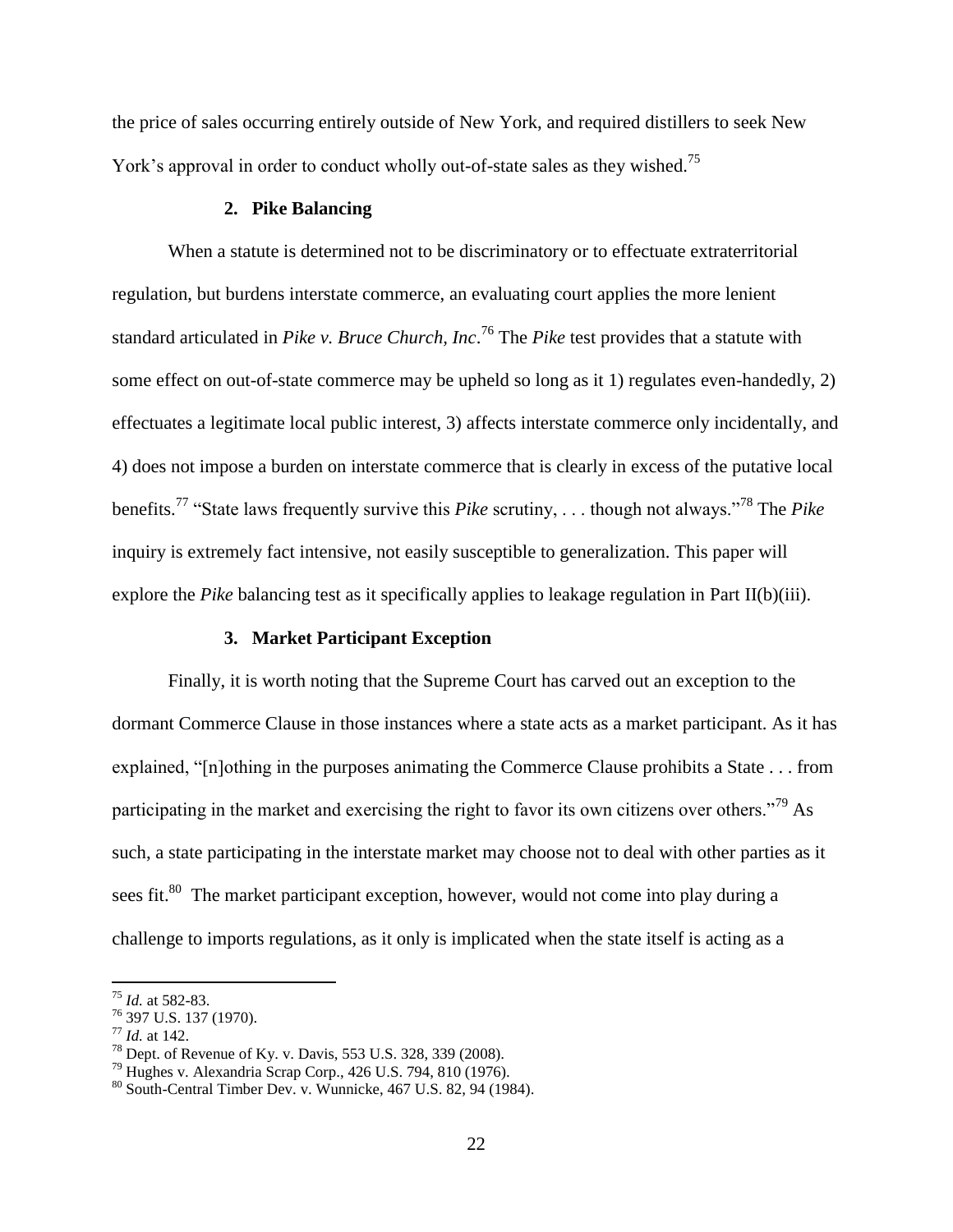commercial entity. $81$  In the case of RGGI states choosing to regulate imports, the states would not be acting as market participants, but rather imposing regulatory requirements on certain commercial transactions occurring within their borders. *Some* of the entities on whom compliance obligations would be placed might be able to claim market participant status, as in the case of municipal utilities like the Long Island Power Authority in New York.<sup>82</sup> However, the fact that states might be acting as "market participant with respect to one portion of a program while operating as a market regulator in implementing another" would not be enough to save imports regulations from a dormant Commerce Clause challenge.<sup>83</sup> And imposing compliance obligations on state-owned entities alone would not accomplish the goal of fully preventing leakage, and would likely be politically unattractive. Accordingly, we do not believe that the market participant exception would provide a full and valid defense to a dormant Commerce Clause challenge to imports regulations, and for that reason we do not discuss the exception in further detail.

#### **b. Dormant Commerce Clause Application**

 $\overline{a}$ 

We now consider whether RGGI states can adopt imports regulations while also conforming to the requirements of the dormant Commerce Clause. In order to conduct this analysis, we make some basic assumptions about the type of imports regulations that RGGI might adopt. First, while it is uncertain if RGGI will decide that the appropriate point of regulation is LSEs or FJDs, we believe that the distinction is largely irrelevant for Commerce Clause purposes. Even though some FJDs are closer than LSEs to out-of-state entities in the

<sup>82</sup> *See* Kelley A. Karn, Note, *State Electric Restructuring: Are Retail Wheeling and Reciprocity Provisions Constitutional?*, 33 IND. L. REV. 631, 648 (2000) (noting that "[i]t is possible that a municipal utility could . . . be exempt from a Commerce Clause attack as a market participant").

<sup>81</sup> *See, e.g.*, South-Central Timber Dev. v. Wunnicke, 467 U.S. 82, 96 (1984) (explaining that the exception only extends as far as the "continuing proprietary interest" a state retains during a commercial relationship).

<sup>83</sup> *See* United Haulers Ass'n, Inc. v. Oneida-Herkimer Solid Waste Mgmt. Auth., 438 F.3d 150, 157-58 (2d Cir. 2006), *aff'd*, 550 U.S. 330 (2007).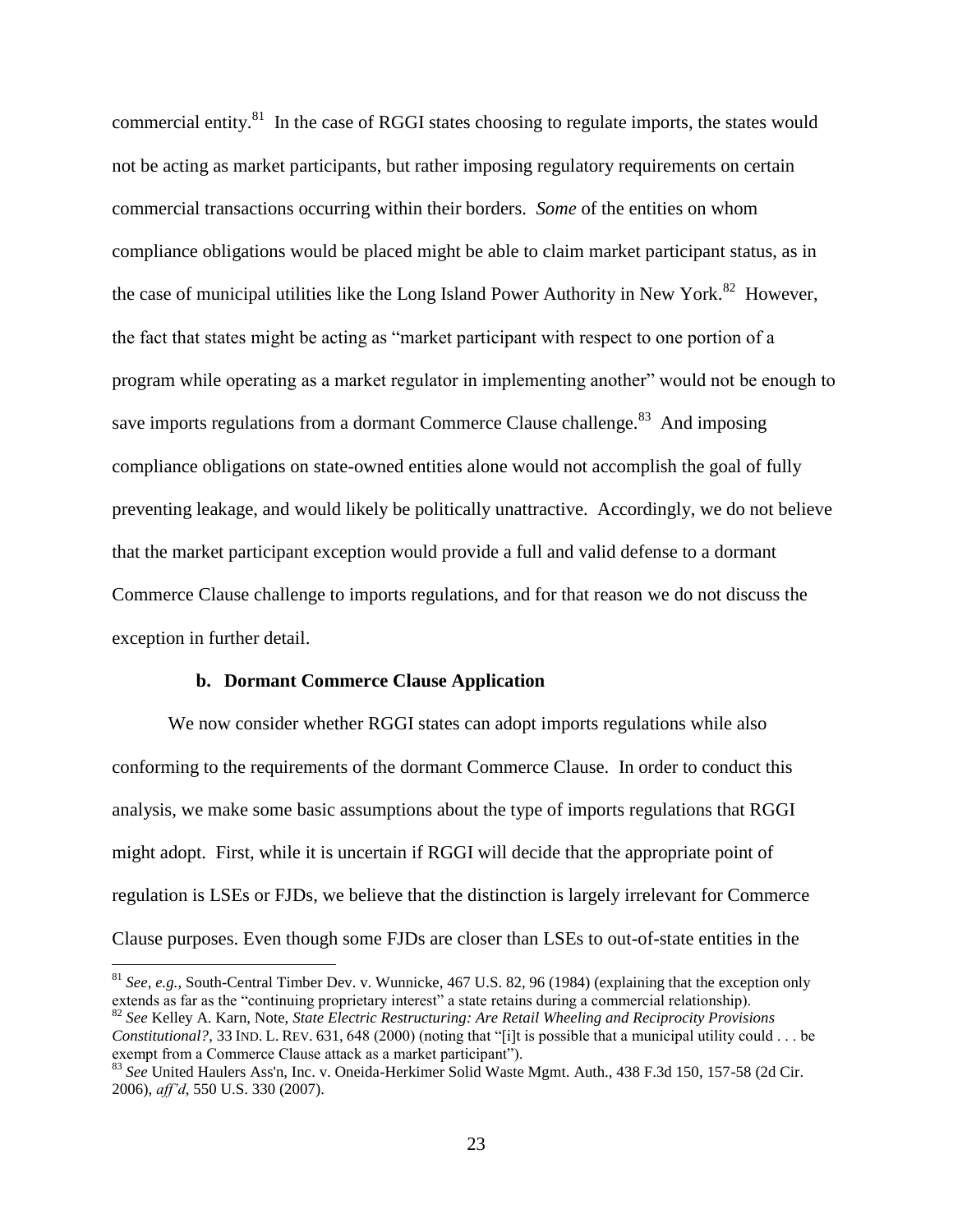chain of commerce, this distinction does not speak to the practical effect the regulations would have on interstate commerce.

We assume that irrespective of which entity it chooses to regulate, RGGI will apply an emissions factor to all unspecified energy provided to either FJDs or LSEs. This could be applied uniformly to all imports—as is the case in California—or it could be more narrowly calculated to account for imports coming from different regions with different generation mixes and thus emissions rates. This distinction may implicate certain dormant Commerce Clause issues, as discussed below. We further assume that, in order to prevent resource shuffling, all energy provided by out-of-state generators will be deemed "unspecified" with the exceptions of energy procured based on a historical agreement with an out-of-state source, from a new energy source, or from incremental capacity at an existing energy facility.<sup>84</sup> Finally, we assume that RGGI states will maintain their current method of source-based emission caps on electricity generated in-state.<sup>85</sup>

We believe that the regulation of resource shuffling—via application of a system-based emissions factor and limitations on specified contracts—is the most contentious element of imports regulations for dormant Commerce Clause purposes, and will thus focus the majority of our analysis on that issue. For the sake of brevity, we will refer to the use of a system-based emissions factor coupled with limited specified contracts as "resource shuffling regulations" for the remainder of this analysis.

It may also be helpful to say a word up front about who the potential challengers to any resource shuffling regulations might be. In general, the most likely aggrieved parties are out-of-

<sup>&</sup>lt;sup>84</sup> As explained in more detail *supra* page 13-14, "unspecified" imports are those that are purchased from a system, as opposed to an individual unit—or are deemed by regulation to come from an unspecified source in order to prevent resource shuffling—and are therefore subject to the emissions factor.

<sup>85</sup> *See supra* p. 2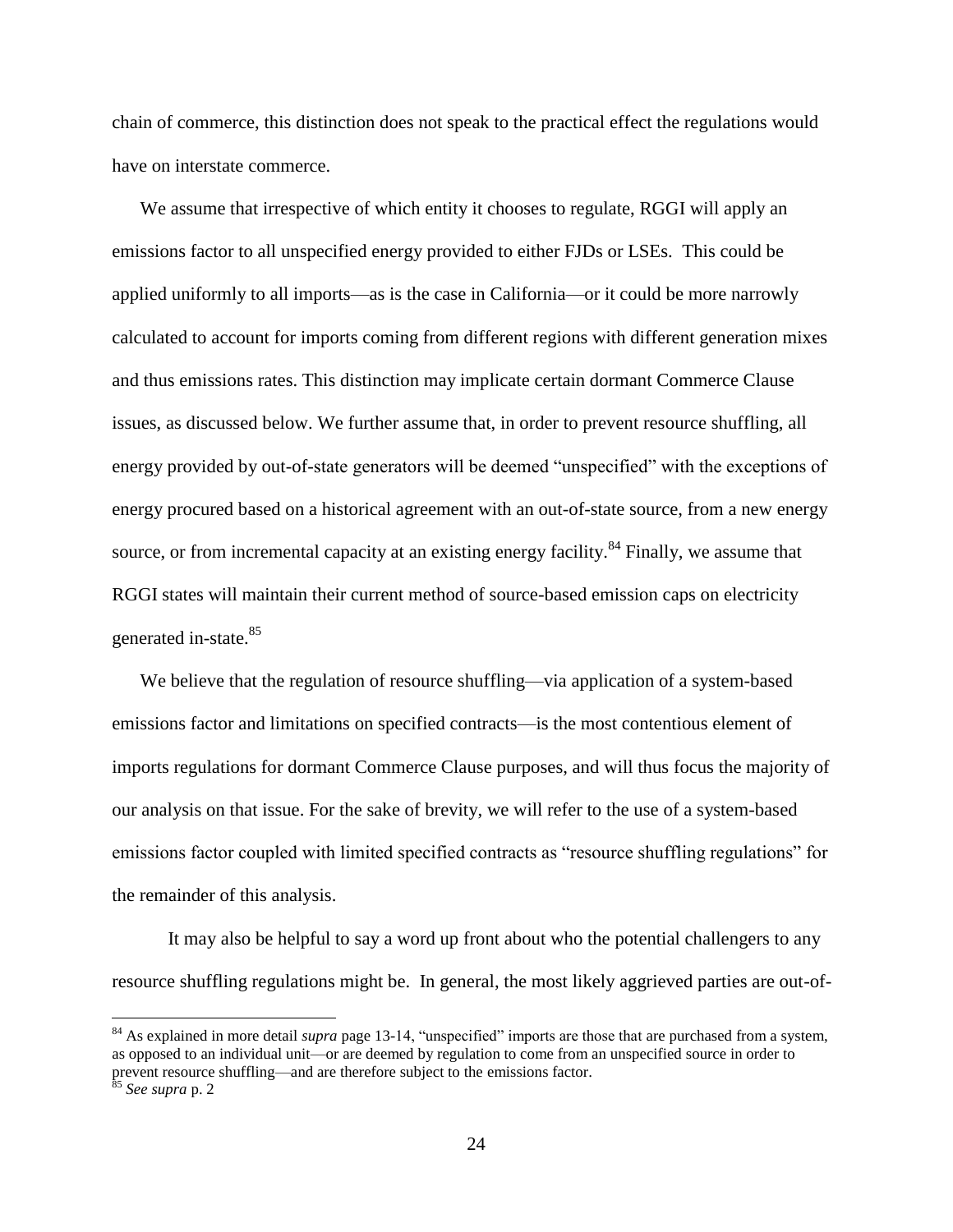region generators whose exports to the RGGI states would be subject to new regulations, or more precisely, the consumption of whose product is regulated within an adjacent state. Although all out-of-region generators might object, certain types of generators might have greater grounds for objection: any out-of-region generator whose generation portfolio was *cleaner* than the emissions factor applied to it, but who did not have historical specified contracts, might protest that it was being disadvantaged by having the emissions factor applied to its RGGI exports. Finally, states that are exporters to the RGGI region and whose generators might face a decrease in the amount of power that RGGI LSEs decide to import might also find reasons to object.

Ultimately, as we explain below, we believe any challenges would likely prove unsuccessful. Because these hypothetical resource shuffling regulations would not involve any transactions occurring entirely out-of-state, a court would probably not find them unconstitutional as an extraterritorial regulation. We likewise believe that a court would find that these regulations do not discriminate against out-of-state commerce, as they impose a cost on FJDs or LSEs who import electricity that is comparable to the cost already imposed on in-state generators subject to RGGI's cap-and-trade system. If this is correct, and a reviewing court ultimately applied the *Pike* balancing test to these regulations, we believe that, since the regulations do not present burdens disproportionate to their benefits and would not obviously result in a shift in demand from out-of-state electricity to in-state electricity, a court would uphold the regulations as a constitutionally valid exercise of state power.

#### **1. Imports regulations should survive an extraterritoriality challenge.**

To be invalidated as an extraterritorial action in violation of the dormant Commerce Clause, a statute typically must regulate activity that is not at all occurring within its own

25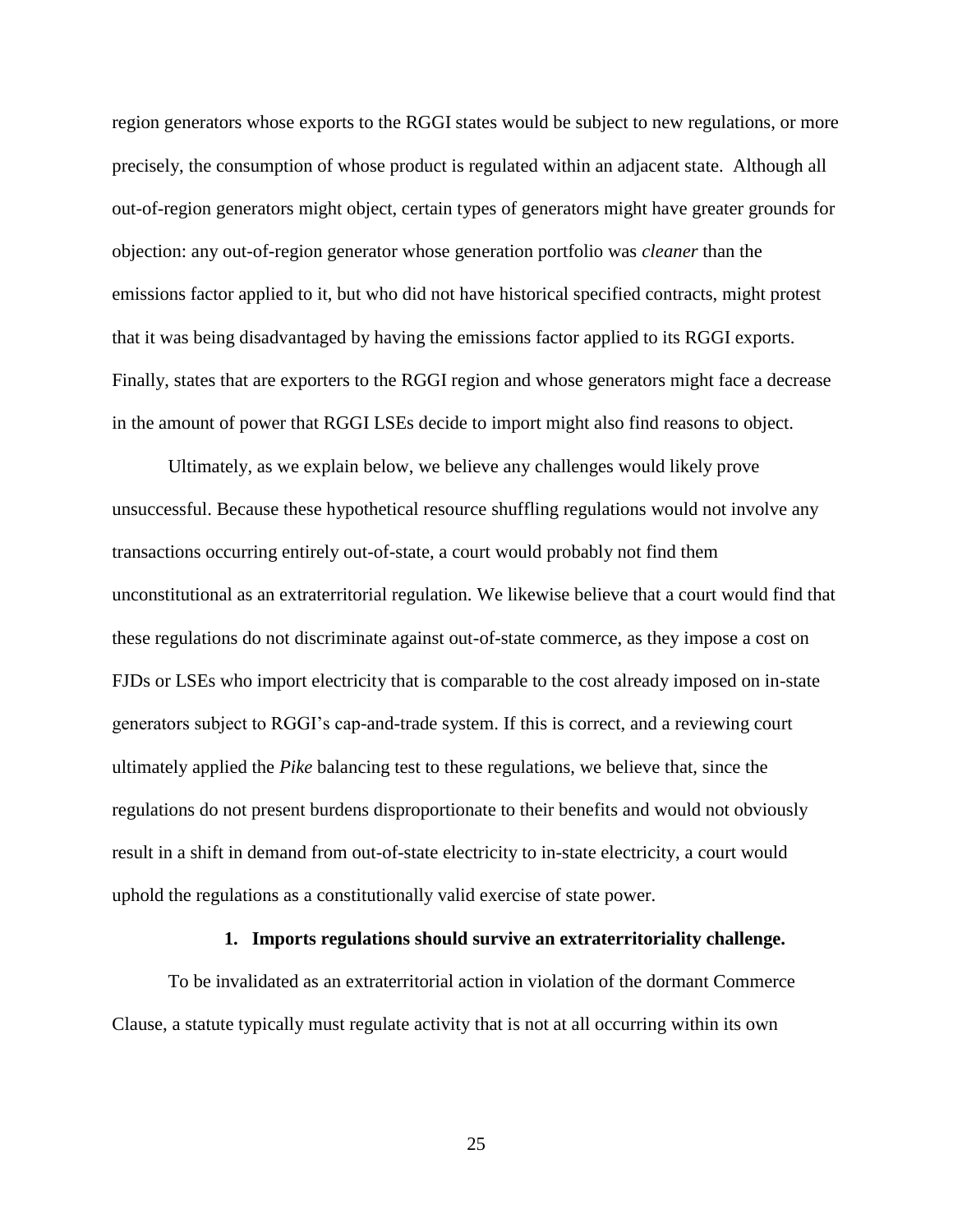borders. <sup>86</sup> As the point of compliance for RGGI's resource shuffling regulations would be either FJDs or LSEs – in-state entities in either situation –it is unlikely that a court would characterize the regulations as occurring "wholly outside of the State's borders."<sup>87</sup> Out-of-state generators would not be required to alter their practices in any way as a result of these regulations. As such, the regulations could not legitimately be characterized as regulating wholly out-of-state transactions.

Perhaps the strongest—though probably ultimately unavailing—argument in favor of extraterritoriality is that RGGI, by regulating imports, would impermissibly be trying to regulate how out-of-state entities go about producing electricity. This position might find support in the recent Eastern District of California decision in *Rocky Mountain Farmers Union v. Goldstene*. 88 There, the court invalidated the state's low carbon fuel standard (LCFS) on several grounds, including the fact that it interpreted the regulation as controlling conduct occurring wholly outside of California by grading imported fuels based on a range of components that include farming practices, harvesting practices, and "land use change" scores.<sup>89</sup> The court reasoned that because "the aim of the LCFS is to change these practices to reduce GHG emissions," the regulation impermissibly attempted to "control conduct beyond the boundary of the state."<sup>90</sup>

We are unconvinced that this particular interpretation of the extraterritoriality doctrine is correct or applicable to RGGI imports regulations. In the extraterritoriality examples we presented earlier, state regulations had a *direct* impact on out-of-state conduct, for example by controlling when and at what levels prices could be set in other states. This type of

<sup>86</sup> *See, e.g.*, Healy v. Beer Inst., 491 U.S. 324, 336 (1989).

<sup>87</sup> *Id.* (quoting Edgar v. MITE Corp., 457 U.S. 624, 642 (1982) (plurality opinion))

<sup>88</sup> No. CV-F-09-2234, 2011 WL 6934797 (E.D. Cal. Dec. 29, 2011).

<sup>89</sup> *Id.* at \*13.

<sup>90</sup> *Id.* (quoting Healy, 491 U.S. at 336-37).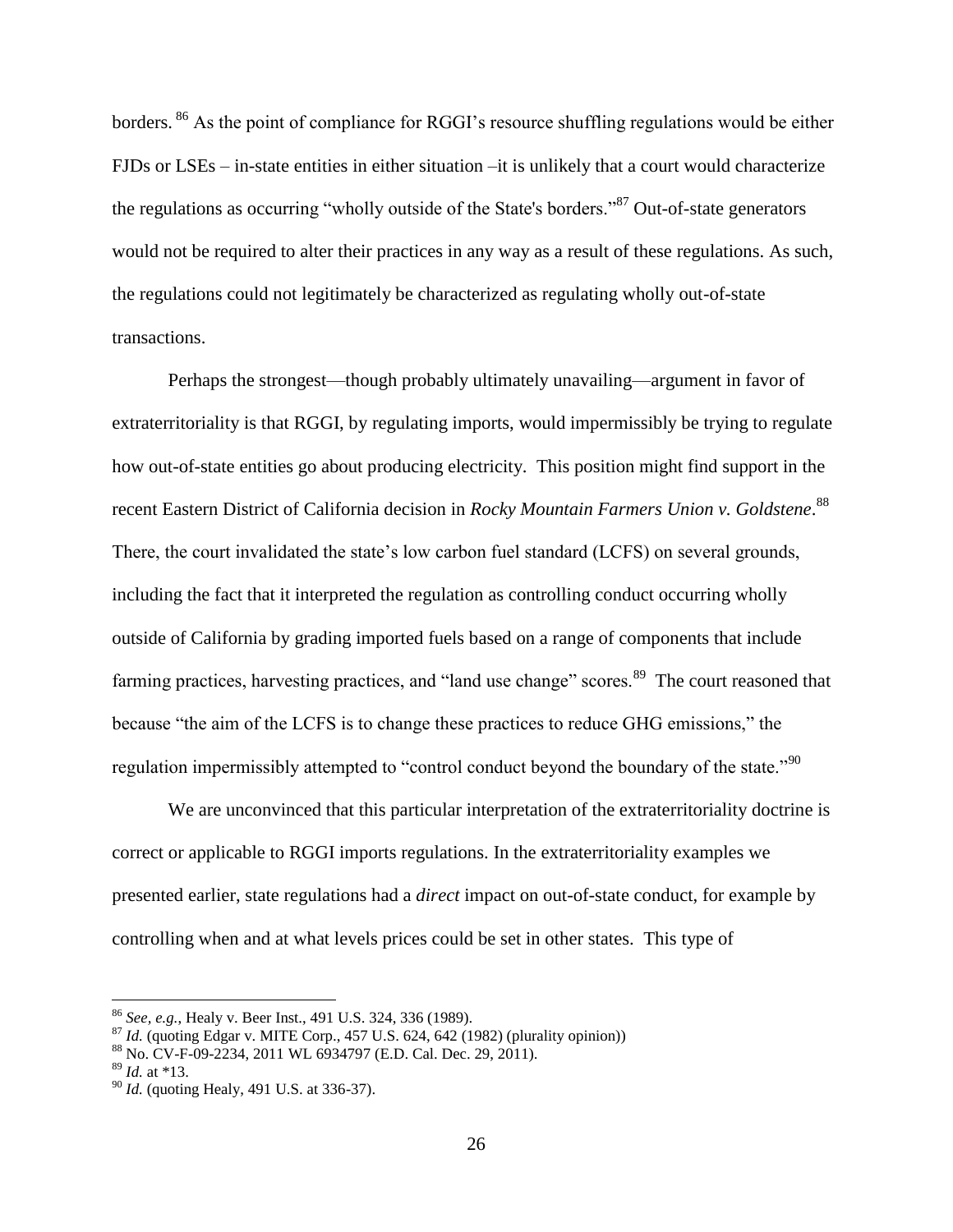extraterritorial effect is quite different from the attenuated incentives that RGGI imports regulations would provide. At most, by requiring LSEs or FJDs to purchase GHG allowances to account for the emissions associated with the energy they import, resource shuffling regulations would impact the *price* that LSEs/FJDs might be willing to pay for particular types of out-ofregion power. However, it is well established that a "[m]ere 'upstream pricing impact' is not a violation of the dormant Commerce Clause, even if the impact is felt out-of-state where the stream originates."<sup>91</sup> This upstream pricing effect alone therefore should not cause a court to invalidate resource shuffling regulations.

The Supreme Court has also invalidated state laws as extraterritorial regulations when those affected activities could be subjected to inconsistent regulations if many states adopted similar legislation.<sup>92</sup> On this point, out-of-state generators might argue that RGGI imports regulations would subject them to the laws of RGGI states in addition to their home states. This argument ignores the fact that out-of-state generators will themselves face *no compliance obligations* under either an FJD or load-based imports regulation scheme—all obligations will fall either on in-region FJDs or LSEs.

The more pertinent question, then, is whether FJDs or LSEs might be subject to inconsistent regulations if many states adopted similar legislation. The strongest argument against the regulations that might be mounted here is that a wholesale power marketer or utility serving customers in multiple states might face different compliance obligations in each state, to the extent that states outside of RGGI decided to adopt similar regimes. However, this fact alone is not likely enough to create a risk of inconsistent obligations—to the contrary, utilities

 $91$  Freedom Holdings, Inc. v. Cuomo, 624 F.3d 38, 67 (2d Cir. 2010) (alteration in original) (quoting Freedom Holdings, Inc. v. Cuomo, 592 F. Supp. 2d. 684, 707 (S.D.N.Y. 2009)).

<sup>92</sup> *See* CTS Corp. v. Dynamics Corp. of America, 481 U.S. 69, 88 (1987).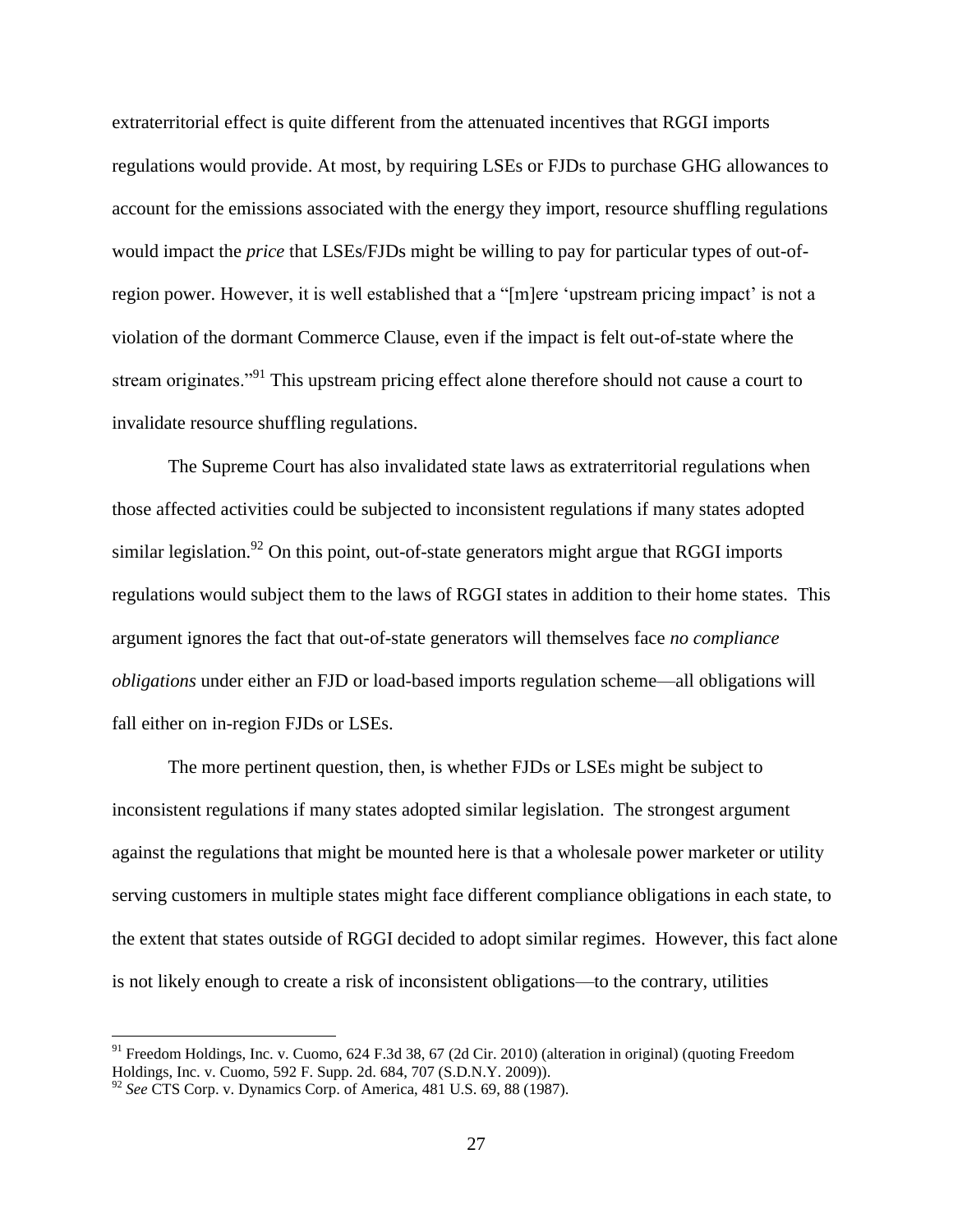operating in multiple states already face considerable regulatory burdens in each one that are not uniform. The fact that other states might also adopt cap-and-trade regulations with imports obligations would not create *inconsistent* obligations because an LSE or FJD would never be subject to multiple regulations *for the same power.* Because RGGI would only regulate power being consumed within the RGGI region, and no state outside the RGGI region could constitutionally impose requirements on power consumed inside RGGI, there is no real risk of inconsistent obligations. Although LSEs or FJDs might face different imports compliance obligations in different states (and right now, even this possibility is a distant hypothetical), there does not seem to be a likelihood that the obligations created would be inconsistent, such that RGGI states would be "project[ing] [their] legislation into other States."<sup>93</sup>

#### **2. Resource shuffling regulations are likely not discriminatory.**

Since resource shuffling regulations would not likely be invalidated based on the extraterritorial reach doctrine, a court would next consider whether RGGI's regulatory scheme is discriminatory on its face, in purpose, or in effect.<sup>94</sup> In order to be discriminatory, a law must

<sup>93</sup> Brown-Forman Distillers Corp. v. N.Y. Liquor Auth., 476 U.S. 573, 583-84 (1986) (finding a risk of inconsistent regulations where New York's price regulations on liquor created the distinct possibility that another state would have to abandon or modify its laws). The *Brown-Forman* court specifically found that a recent "proliferation" of similar state statutes "greatly multiplied the likelihood" of inconsistent obligations, and was able to identify specific ways in which state obligations might conflict -- a situation quite distant from the one faced by RGGI, where surrounding states do not appear close to adopting similar regulations. *Id.*

On the other hand, the district court in the recent decision invalidating California's low carbon fuel standard did find a possibility of inconsistent obligations, even though no other states had adopted standards. *See* Rocky Mtn. Farmers Union v. Goldstene, No. CV-F-09-2234, 2011 WL 6934797, at \*16 (E.D. Cal. Dec. 29, 2011). There, the court reasoned that California's rules, if adopted widely, would cause the ethanol market to become "Balkanized, since a producer would have a strong incentive to either relocate its operations in the State of largest use, or sell only locally to avoid transportation and other penalties." *Id.* at \*15. The same Balkanization argument would be more difficult to make in the case of electricity, given the nature of the good and its ability to flow freely between states. Nor would generators or FJDs be forced to physically alter their product to comply with different state laws in potentially problematic ways, *see id.*, because all that is required for RGGI compliance is the purchase of appropriate numbers of allowances, not physical alterations to a product.

<sup>94</sup> Maine v. Taylor, 477 U.S. 131, 138 (1986); Bacchus Imports, Ltd. v. Dias, 468 U.S. 263, 270 (1984). Courts *will* consider a statute's text, context, legislative history, and whether it is tailored to the asserted legislative goal, in order to try and discern its purpose. Family Winemakers of Cal. v. Jenkins, 592 F.3d 1, 13 (1st Cir. 2010). However, statutes are typically invalidated when they discriminate on their face or in effect, presumably because these types of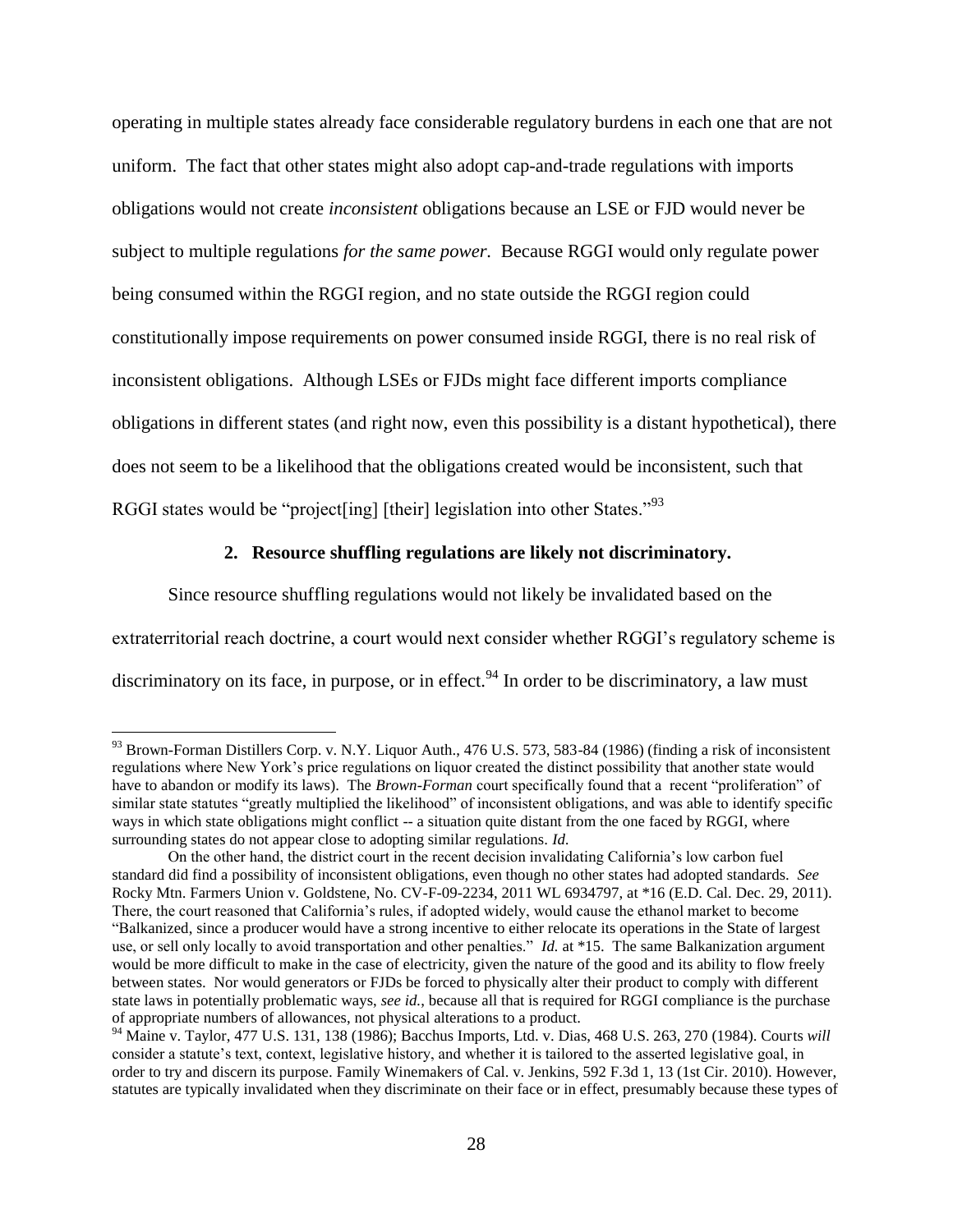burden out-of-state entities and benefit in-state entities that are similarly situated.<sup>95</sup> In the context of resource shuffling regulations, those similarly situated entities would presumably be in-state and out-of-state generators. A challenger would thus bear the burden of demonstrating that outof-state generators face hurdles not comparably levied upon in-state generators that wish to serve the relevant state's electricity market.<sup>96</sup> This burden must functionally evince economic protection in favor of those in-state interests.<sup>97</sup>

The sorts of regulations which have most commonly been ruled discriminatory are those which either explicitly reserved part of a market for in-state interests, <sup>98</sup> banned imports or exports of goods,<sup>99</sup> or enacted differential tax schemes on in-state and out-of-state interests for the benefit of the former.<sup>100</sup> The most blatant of these violations, a flat ban on imports, is not at issue here. What is at issue is the fact that only out-of-state generators would have their emissions subject to resource shuffling regulations, including assumptions about a system's emissions factor and limitations on what contracts could be "specified." However, as explained below, because application of an emissions factor is intended only to ensure that imports are treated *comparably* to in-state generation sources, we believe it is unlikely that a court would find resource shuffling regulations discriminatory.

 $95$  Gen. Motors Corp. v. Tracy, 519 U.S. 278, 298 (1997).

<sup>96</sup> Hughes v. Oklahoma, 441 U.S. 322, 336 (1979).

discrimination more obviously contravene the goal of preventing "differential treatment of in-state and out-of-state economic interests that benefits the former and burdens the latter." Or. Waste Sys., Inc. v. Dep't of Envtl. Quality of State of Or., 511 U.S. 93, 99 (1994). In order to avoid a finding of discriminatory purpose, RGGI states would need to avoid characterizing their regulatory goals as import prevention. Still, the closely related inquiries into facial and effective discrimination will probably be of more practical relevance to any dormant Commerce Clause challenges that might be raised. As long as the statute's stated purpose is along the lines of providing a system to fully account for a state's GHG footprint, the "purpose" prong of discrimination should be a non-issue.

 $97$  City of Philadelphia v. New Jersey, 437 U.S. 617, 624 (1978).

<sup>&</sup>lt;sup>98</sup> Wyoming v. Oklahoma, 502 U.S. 437, 455 (1992) (reserving a portion of the coal-fired electric market for in-state coal).

 $^{99}$  City of Philadelphia, 437 U.S. at 627 (banning the importation of out-of-state waste).

<sup>&</sup>lt;sup>100</sup> Bacchus Imports, Ltd. v. Dias, 468 U.S. 263, 265 (1984) (providing a tax exemption to certain locally produced alcoholic beverages).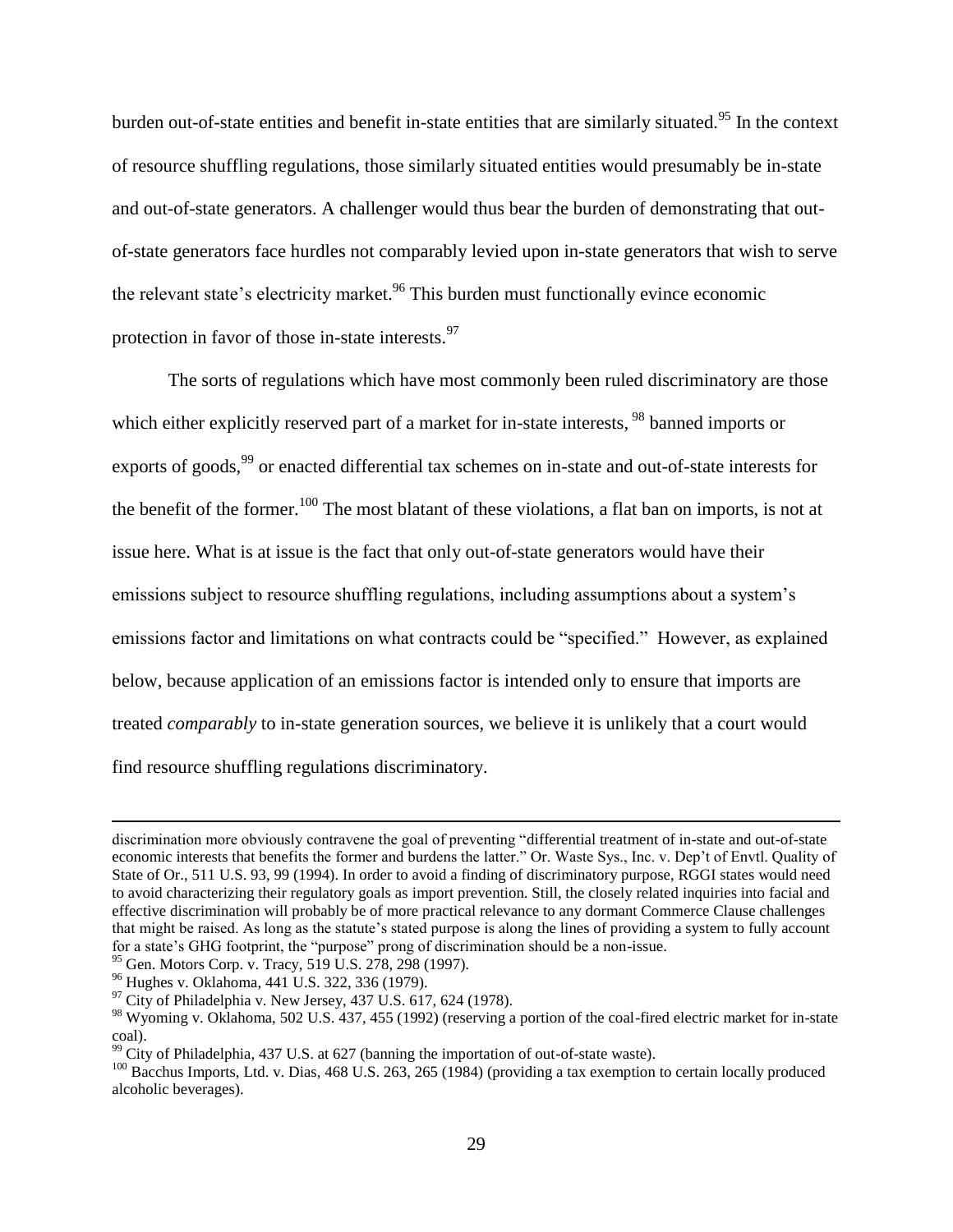#### **i. Resource shuffling regulations treat in-state and out-ofstate electricity generation comparably.**

Challengers will likely argue that making FJDs or LSEs responsible for emissions associated with their out-of-region electricity purchases based on emissions factor assumptions would disincentivize interstate commerce. In perhaps the most relevant precedent supporting this position, *Healy v. Beer Institute*, the Supreme Court considered a Connecticut statute that required out-of-state beer shippers to post monthly statewide wholesale beer prices and to affirm that their posted prices were, at the moment of posting, no higher than the prices they charged in neighboring states.<sup>101</sup> The Court invalidated this statute on multiple grounds, including the fact that it was facially discriminatory because it applied only to interstate brewers or shippers, creating a disincentive for companies doing business in Connecticut to also engage in the interstate market.<sup>102</sup> However, successfully analogizing resource shuffling regulations to the sort of disincentive-effect described in *Beer Institute* would not be straightforward.

If a court viewed resource shuffling regulations as an attempt to force in-state purchases, it might prove fatal to the regulations.<sup>103</sup> But such an interpretation of imports regulations would be a mischaracterization, for several important reasons. First, it is not clear that resource shuffling regulations would in fact deter FJDs or LSEs from importing electricity. Certainly, such rules would not deter FJDs or LSEs from entering into permissible specified contracts with out-of-state generators that have relatively clean emissions profiles, as this generation might well be cheaper than in-region generation subject to the RGGI cap.

<sup>101</sup> 491 U.S. 324, 326 (1989).

<sup>102</sup> *Id.* at 341.

<sup>&</sup>lt;sup>103</sup> See C & A Carbone, Inc. v. Town of Clarkstown, New York, 511 U.S. 383, 392 (1994) (explaining that a law which required all solid waste leaving a particular town be processed at a specific facility prevented out-of-state processors from serving the town's demand for waste processing).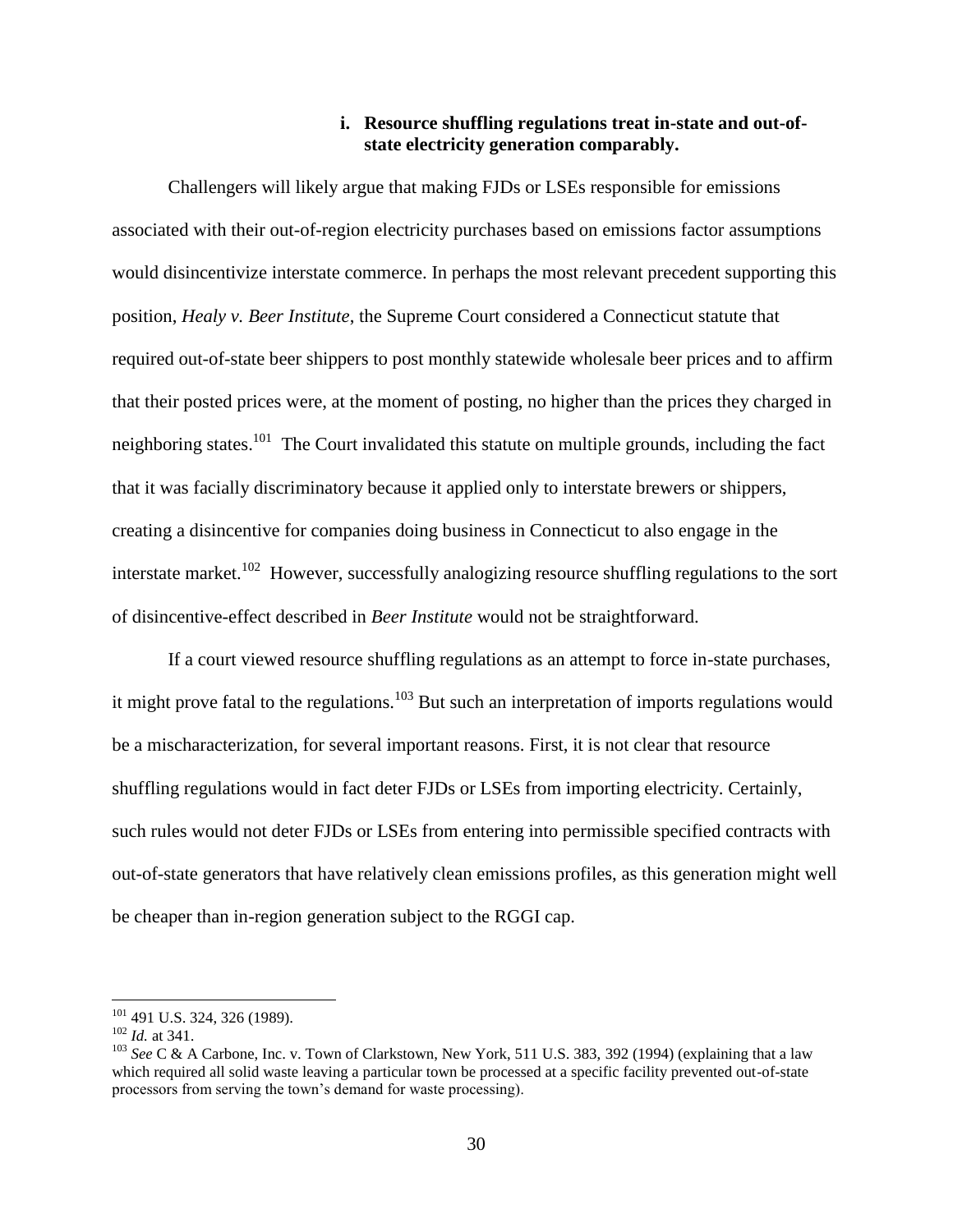Of course, per design, FJDs and LSEs would face an additional administrative burden when importing power, given that they would have new obligations to purchase RGGI allowances to cover associated emissions (whereas under RGGI's current design, LSEs are not burdened with any compliance obligations, which are placed solely on in-state generators). Nevertheless, this purposeful change in incentives hardly amounts to the kind of scheme invalidated in *Healy*, because there would be no more freedom accorded to in-state electricity contracts than to out-of-state ones.

RGGI states' strongest argument against allegations of discrimination stems from the existing cap on GHG emissions imposed on in-state generators. It cannot be overemphasized that the central goal of the dormant Commerce Clause is to prevent *economic protectionism*. <sup>104</sup> In *City of Philadelphia*, using reasoning similar to that later employed in *Beer Institute*, the Court struck down a ban on waste imports because it believed that New Jersey was attempting to isolate itself from the interstate economy and impose the full burden of conserving landfill space on out-of-state commercial interests.<sup>105</sup> The Court refused to allow New Jersey to solve its own problems at the expense of other states.<sup>106</sup> This logic does not extend to resource shuffling regulations. Far from attempting to impose full burdens out-of-state, RGGI states have *already* implemented caps on in-state generators' GHG emissions. But in-state obligations are not alone sufficient to reduce the carbon footprint of participating RGGI states—resource shuffling regulations are one necessary piece of the regulatory puzzle in order to ensure that RGGI achieves its environmental objectives.

 $104$  City of Philadelphia, 437 U.S. at 624.

<sup>105</sup> *Id.* at 628.

<sup>106</sup> *Id.*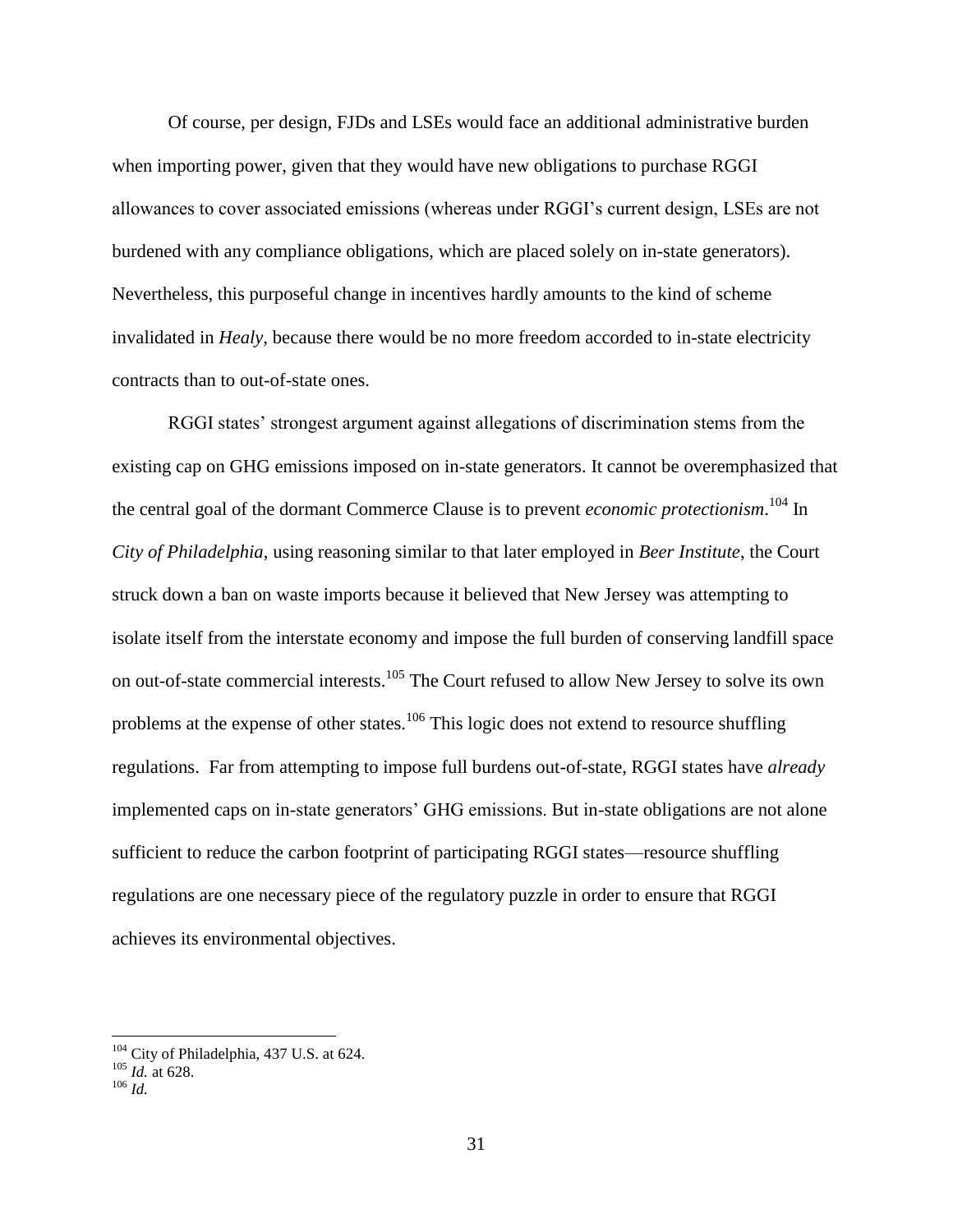If challengers argue that resource shuffling regulations should be viewed in isolation of the existing limits placed on in-state generators, Supreme Court precedent will not support their position. In *West Lynn Creamery, Inc. v. Healy*, the Court considered a regulatory regime in which all Massachusetts milk dealers (both in-state and out-of-state companies) were required to pay a non-discriminatory tax, and in-state producers of milk were granted a subsidy.<sup>107</sup> The Court granted Massachusetts its premise that both the tax and the subsidy were independently constitutional,<sup>108</sup> yet refused to "analyze separately two parts of an integrated regulation."<sup>109</sup> Just as the Court viewed Massachusetts' regulatory regime holistically in order to find it unconstitutional, it should also be willing to consider the entire scope of RGGI's regulations. Despite any initial appearance that resource shuffling regulations are discriminatory against outof-state generators, when considered within the existing scheme of source-based regulations already in place, a court should recognize that no such discrimination in fact exists.

RGGI states will find additional support for this holistic approach in the Supreme Court's compensatory tax doctrine. Under this line of cases, "a facially discriminatory tax that imposes on interstate commerce the equivalent of an identifiable and substantially similar tax on intrastate commerce does not offend the negative Commerce Clause."<sup>110</sup> In order to qualify, the tax must be imposed on "substantially equivalent event[s]."<sup>111</sup> It is a matter of some dispute whether RGGI itself is a "tax"; although this issue was raised in recent litigation in New York state court, the case was dismissed for lack of standing and the issue was not reached.<sup>112</sup> But RGGI need not be characterized as a tax in order to gain persuasive authority from the compensatory tax

 $107$  512 U.S. 186, 190-91 (1994).

<sup>&</sup>lt;sup>108</sup> West Lynn Creamery, Inc. v. Healy, 512 U.S. 186, 199 (1994).

<sup>109</sup> *Id.* at 201.

<sup>&</sup>lt;sup>110</sup> Associated Indus. of Mo. v. Lohman, 511 U.S. 641, 647 (1994) (internal quotation marks omitted).

<sup>&</sup>lt;sup>111</sup> *Id.* (alteration in original) (quoting Maryland v. Louisiana,  $451 \text{ U.S. } 725$ ,  $759 \text{ (1981)}$ ).

<sup>112</sup> Thrun v. Cuomo, Slip. Op. No. 4358-11, at \*4-6 (N.Y. Sup. Ct. June 12, 2012).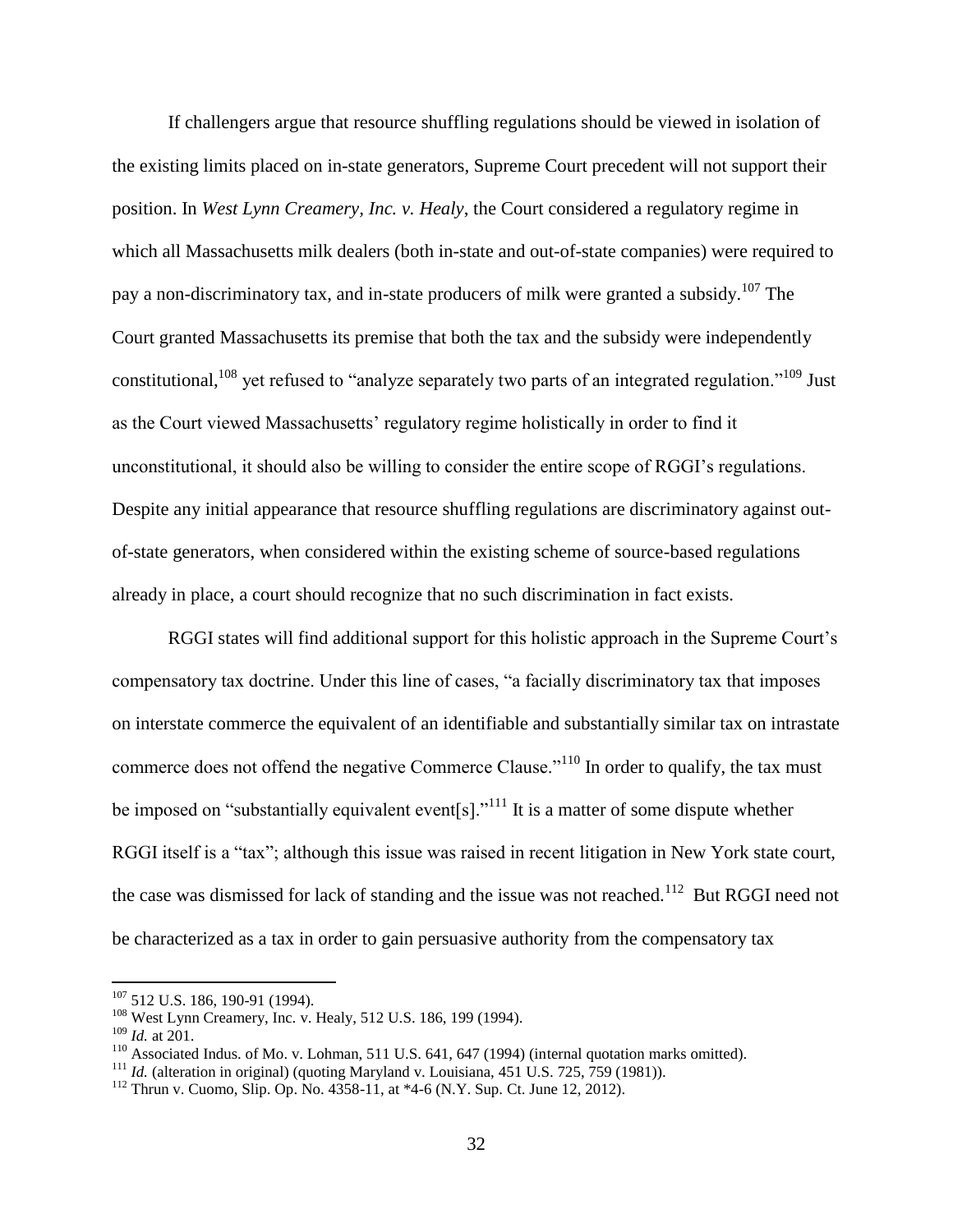doctrine. The doctrine's underlying justification— that it is acceptable to make interstate commerce bear the same level of burden as intrastate commerce<sup>113</sup>—should buttress the contention that imports regulations are permissible because they impose substantially equivalent requirements on in- and out-of-region electricity.

Opponents of import regulations may advance the argument that even taken as a whole, the burden upon interstate commerce exceeds that imposed on intrastate commerce, which is fatal under the compensatory tax doctrine.<sup>114</sup> They would point out that while in-state generators are subject to a cap on emissions and must themselves purchase allowances, they can sell as much electricity as they wish to FJDs or LSEs, without the *purchasing entity* having to fulfill any compliance obligations. Thus, they may argue that imports regulations make it more difficult for out-of-state generators to sell electricity to RGGI-regulated FJDs or LSEs.

RGGI states could best combat this point by arguing that even though the obligations are different, the end result is a GHG-based limitation on electricity generation, accomplished through slightly different, but comparable, mechanisms. Even granting that in-state generators would have an easier time completing the actual sale of electricity, they would have a more difficult time generating the electricity in the first place, since they are subject to direct compliance obligations. Thus, the ultimate effect of both the in-state source-based cap and the allowance obligations imposed on FJDs or LSEs is to burden generators at equivalent levels. Furthermore, the reality is that since all compliance obligations related to the resource shuffling regulations would fall on either FJDs or LSEs, out-of-state generators would not in fact face any new obligations at the point of sale. They could, at most, face a decrease in demand due to the indirect pricing implications of the FJD/LSE mandate to purchase GHG allowances in tandem

<sup>113</sup> *See* Associated Indus., 511 U.S. at 647.

<sup>114</sup> *See id.* at 648.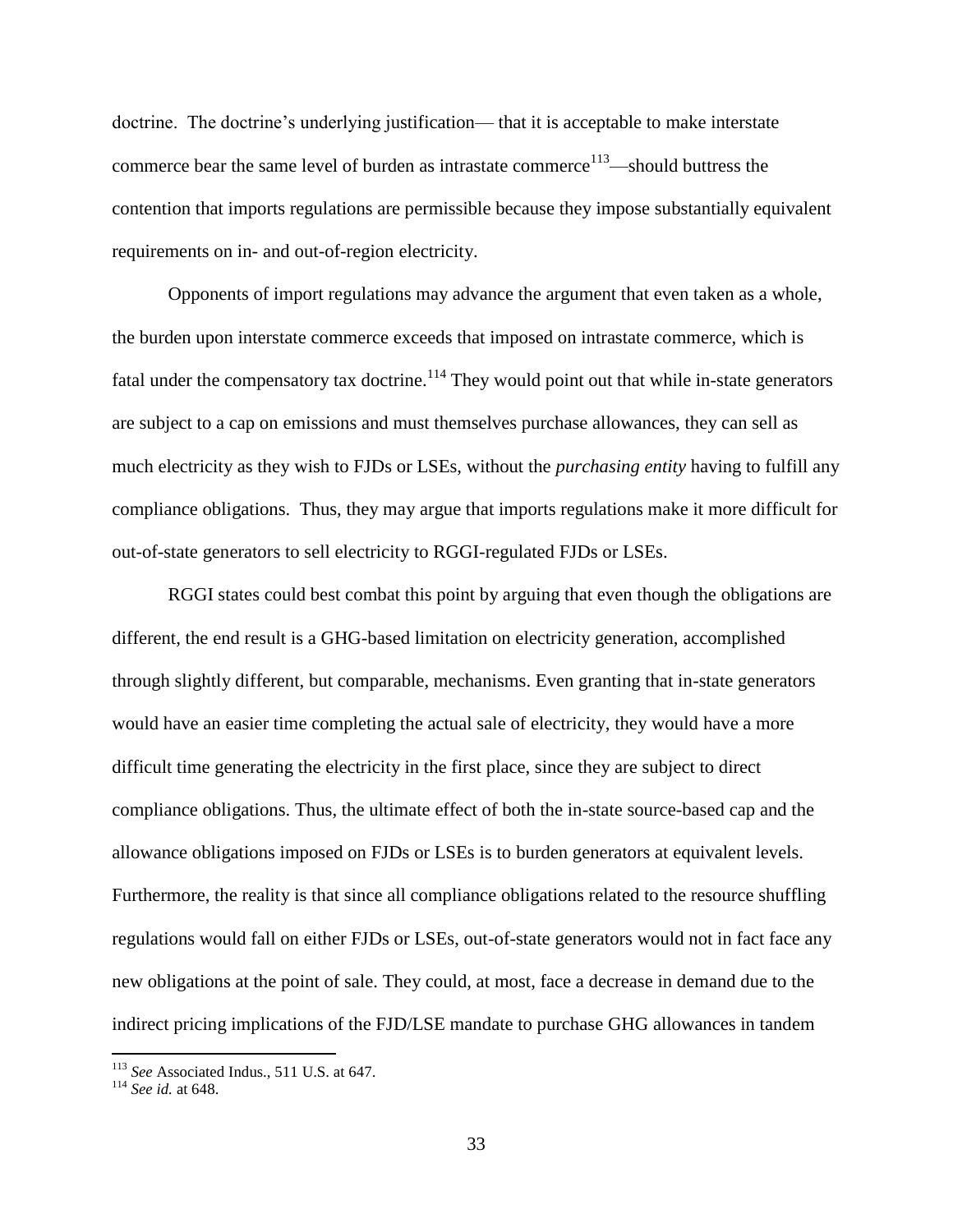with imported electricity—an equivalent effect to the one already felt by in-state generators who must purchase allowances accounting for their own emissions.

As discussed previously, part of RGGI's attempts to prevent resource shuffling may include limiting those instances when imported electricity can be classified as "specified" and account for its unit-specific emissions instead of having an emissions factor applied.<sup>115</sup> If RGGI chooses to limit specified status to imports that are from historical relationships, incremental generation capacity at existing facilities, and new facilities, its member states may face the challenge that a comparable qualification is not present for in-region generators. Again, this challenge ignores the very real limitations placed on in-state generators in the form of capped GHG emissions and specific reporting requirements. Because the interaction between existing source-based regulations and the proposed resource shuffling regulations results in a comparable hindrance on electricity purchases, a court would probably not find that the resource shuffling regulations were discriminatory.

Two words of caution, though: first, a court's willingness to find resource shuffling regulations non-discriminatory may hinge to some degree on the effects that the application of a system-based emissions factor would have on out-of-state generators. The use of an emissions factor will necessarily subject some out-of-state generators to assumptions about their emissions levels that are higher than their actual emissions levels (for that power that these generators sell through the wholesale market, rather than through specified contracts).<sup>116</sup> These generators may argue that subjecting them to these harmful assumptions amounts to discrimination, given that

<sup>115</sup> *See supra* pp. 10-12.

<sup>&</sup>lt;sup>116</sup> It is not clear to us how many generators might in fact be harmed by having an emissions factor applied. Only those out-of-state generators that currently sell into the wholesale market, rather than through bilateral contracts, and that have cleaner generation profiles than the average profile in their region, would be harmed. It might be useful for RGGI to gain an understanding of how many generators fall into this category.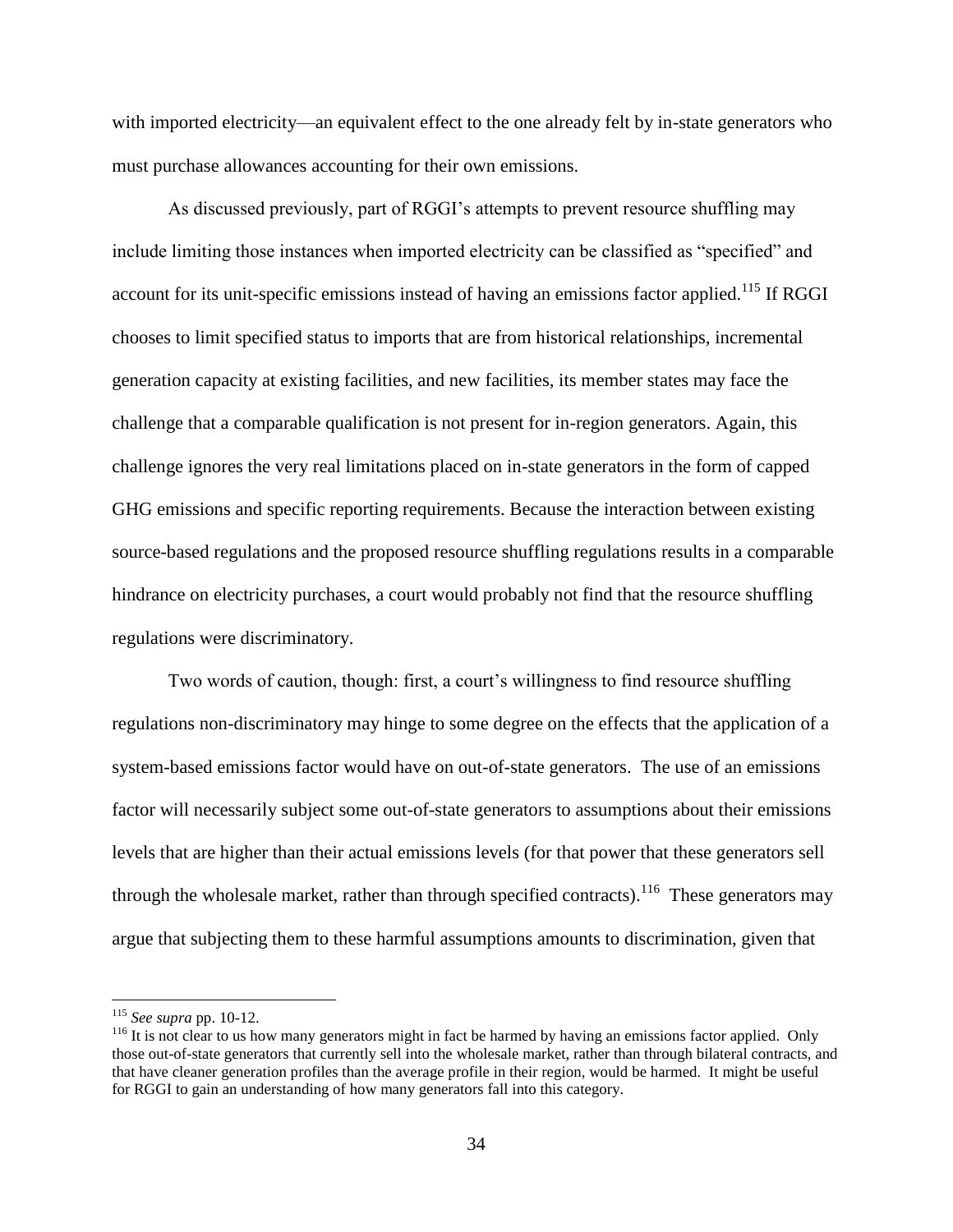in-state generators report their actual emissions and therefore are not subjected to these same potentially harmful assumptions.

 We do not believe this feature should doom imports regulations. Because the emissions factor would necessarily be an *average* of the emissions in a system, a proportional number of out-of-state generators would benefit from having the emissions factor applied. Such a shift in comparative advantage among out-of-state firms is not enough to constitute discrimination against interstate commerce. The Supreme Court has clearly held that the dormant Commerce Clause "protects the interstate market, not particular interstate firms."<sup>117</sup> Accordingly, "[t]he fact that the burden of a state regulation falls on some interstate companies does not, by itself, establish a claim of discrimination against interstate commerce."<sup>118</sup> Based on this precedent, the use of an emissions factor appears unlikely to lead to a finding of discrimination.

However, the more that the emissions factor assumptions appear grossly unfair to certain market participants, the more willing a court *might* be to view the emissions factor assumptions as discriminating against out-of-staters, given that in-state firms are not subjected to any similar assumptions. Thus, to the extent that certain systems differ greatly in their average emissions, RGGI would be wise to apply a specific emissions factor to each system, rather than use one default factor as California has done. Use of a more tailored method to calculate emissions factor might be viewed as creating more justifiably proportionate in- and out-of-state obligations.<sup>119</sup> RGGI should also characterize these systems as accurately as possible, and update assumptions periodically.

<sup>117</sup> Exxon Corp. v. Governor of Maryland, 437 U.S. 117, 127-28 (1978).

<sup>118</sup> *Id.* at 126.

<sup>&</sup>lt;sup>119</sup> However, under a more tailored approach, cleaner generators within regions that ended up with "dirtier" emissions factors would perhaps find even more cause to object. But again, a burden imposed on particular out-ofstate generators to the benefit of other out-of-state generators should not amount to discrimination. *See id.*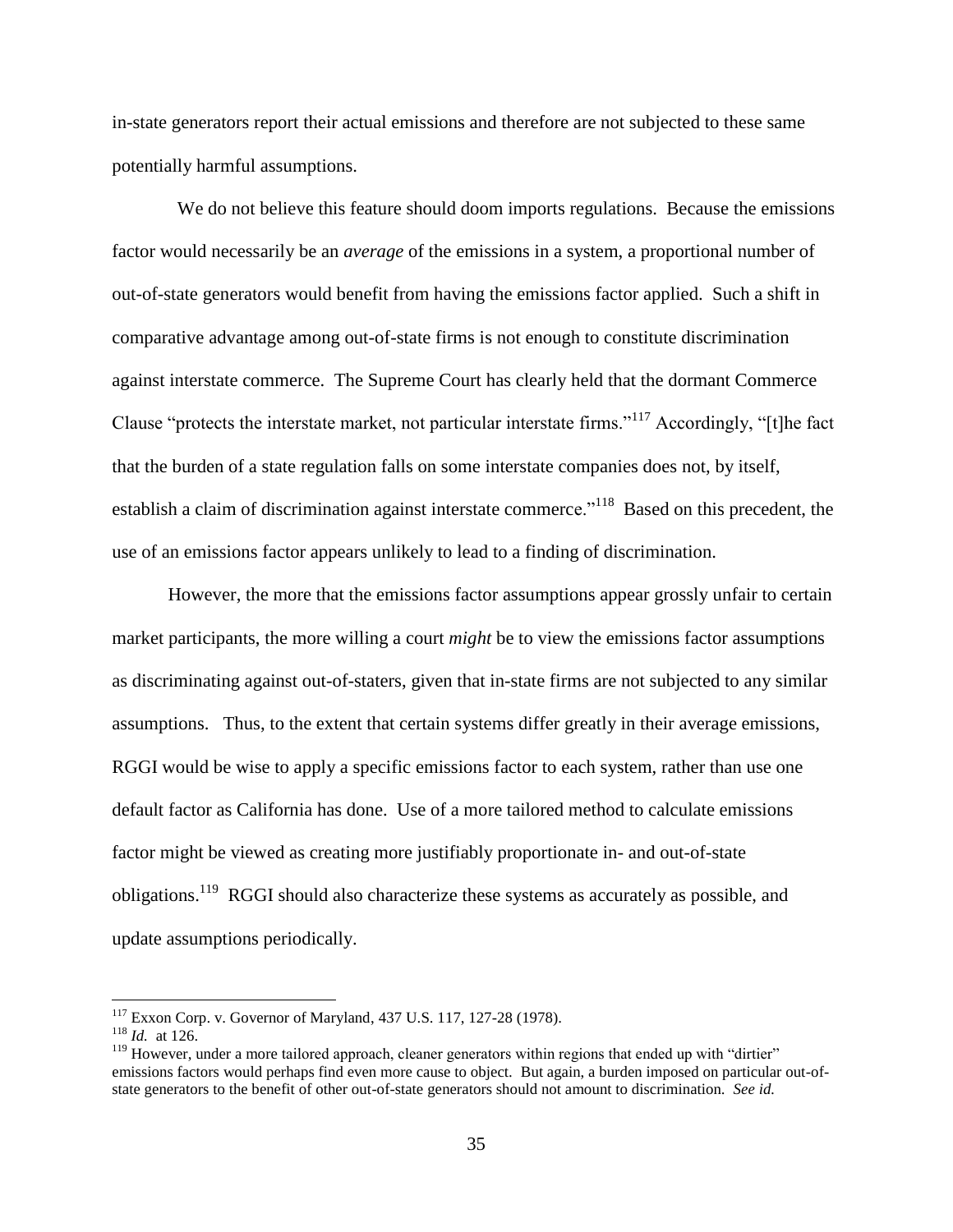Second, it will be important to pay attention to advancements in GHG regulations in states outside of RGGI that sell power into the RGGI region.<sup>120</sup> If a state abutting the RGGI region adopts its own cap-and-trade requirements, then power imported from that state would be double-regulated if RGGI failed to account for the regulatory requirements placed on that state's electric generators. To a certain extent, this problem is easily solved by following the lead of California, which allows allowances from approved, linked jurisdictions to count for compliance with its scheme.<sup>121</sup> We recommend that RGGI consider providing similar opportunities for exemption from its scheme when electricity is imported from a generator subject to what RGGI determines to be a comparable cap-and-trade system in its home state, or find some alternative method of properly accounting for the existence of an out-of-region cap-and-trade program.

Perhaps more complicated is the question of what to do in those situations where an outof-region generator is subject to *some* GHG compliance obligations in its home state, but something that falls short of an equivalent cap-and-trade scheme. Generators in this situation might justly assert that to require RGGI LSEs to cover the full value of their emissions would discriminate against them as compared to RGGI generators, who would be able to sell power more cheaply because they would not be subject to dual compliance obligations in and out of RGGI. At this point, a situation along these lines appears purely hypothetical, as no state selling into RGGI has a firm GHG reduction obligation imposed on its generators.<sup>122</sup> Nevertheless, RGGI might consider building some flexibility into any imports scheme to help deal with this problem should it arise in the future. Perhaps some sort of variance or credit could be granted to

<sup>&</sup>lt;sup>120</sup> The same is true of Canadian provinces, as discussed *infra* Part IV.

<sup>121</sup> *See* CAL. ADMIN. CODE tit. 17, § 95940 et seq.

<sup>&</sup>lt;sup>122</sup> An out-of-state generator might attempt to argue that state energy efficiency policies or renewable energy policies amount to GHG regulations that should receive RGGI credit. This contention is not persuasive, however, because RGGI states have their own versions of energy efficiency standards and renewable portfolio standards, such that in-region generators are already subject to equivalent requirements.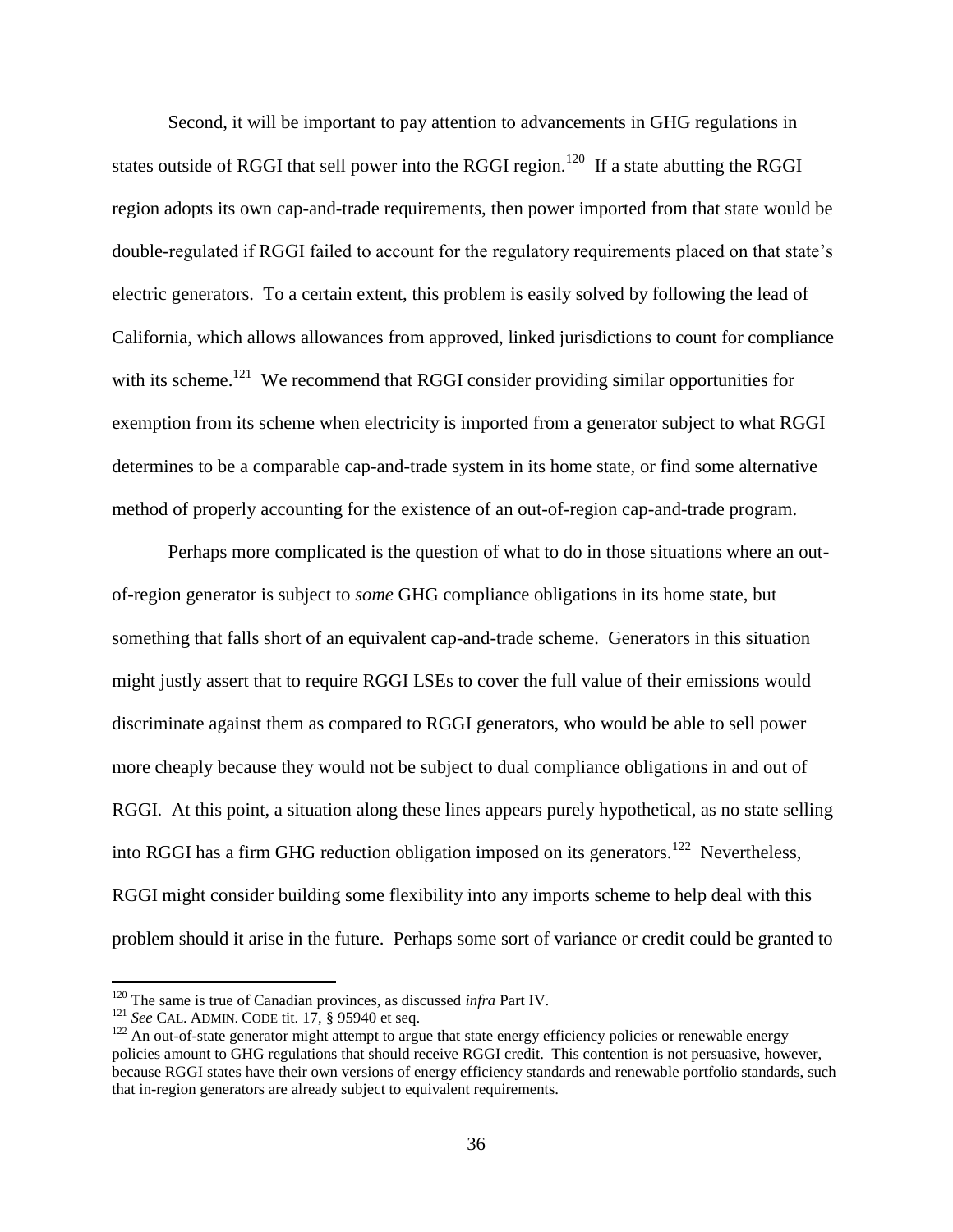electricity imported into RGGI from certain states that adopt GHG regulations producing measurable emissions reductions but not amounting to an equivalent cap-and-trade scheme. RGGI might consider including in any imports regulations adopted a procedure by which parties could petition to have certain out-of-region GHG compliance obligations granted equivalency status, or partial RGGI credit, as appropriate.<sup>123</sup>

#### **ii. Resource shuffling regulations do not negate a valid competitive advantage held by out-of-state generators.**

Out-of-state generators may contend that requiring FJDs or LSEs to purchase allowances to cover emissions associated with imported electricity will effectively negate any competitive advantage they have from producing cheaper, dirtier electricity. This argument would follow the contours sketched out in *Hunt v. Washington State Apple Advertising Commission*. <sup>124</sup> In *Hunt*, the Supreme Court considered the constitutionality of a statute that prohibited all closed containers of apples sold or shipped in North Carolina from bearing any grade other than the applicable federal grade.<sup>125</sup> The statute was contested by Washington State, which had established its own stringent, mandatory inspection program in order to protect and enhance the reputation of Washington apples.<sup>126</sup> Washington's program employed a grading system that was consistently equivalent or superior to the comparable, national grades.<sup>127</sup>

The Court invalidated the North Carolina statute for three reasons. The Court found that it "rais[ed] the costs of doing business in the North Carolina market for Washington apple growers and dealers" without a similar effect on their North Carolina counterparts, as

<sup>123</sup> *See, e.g.*, 40 C.F.R. § 264.193 (allowing owners or operators of underground storage tanks to obtain variances from EPA's solid waste regulations if the owner or operator demonstrates that "alternative design and operating practices, together with location characteristics," will create "equivalent protection" of ground and surface water).  $124$  432 U.S. 333 (1977).

<sup>125</sup> *Id.* at 335.

<sup>126</sup> *Id.* at 336.

<sup>127</sup> *Id.*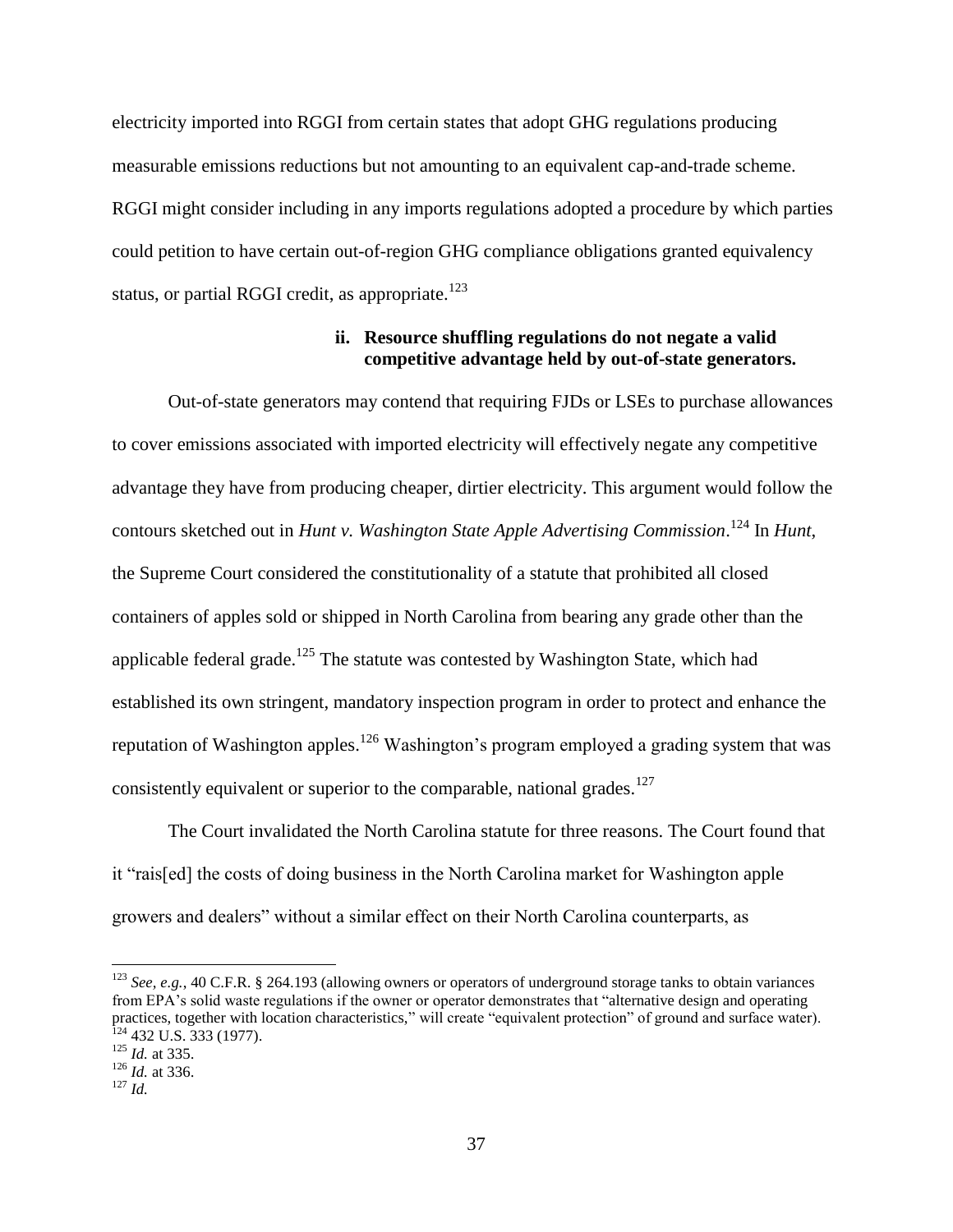Washington entities were forced to alter their marketing practices.<sup>128</sup> The statute was also offensive to the dormant Commerce Clause because it "stripp[ed] away from the Washington apple industry the competitive and economic advantages *it ha[d] earned for itself through its expensive inspection and grading system*."<sup>129</sup> Finally, the Court ruled that "because of the statute's operation, Washington apples which would otherwise qualify for and be sold under the superior Washington grades [would] now have to be marketed under their inferior USDA counterparts" and that "[s]uch 'downgrading' offer[ed] the North Carolina apple industry the very sort of protection against competing out-of-state products that the Commerce Clause was designed to prohibit." $130$ 

Challengers might try to suggest that, just as in *Hunt*, subjecting FJDs or LSEs to carbon regulations for the power they import will destroy the competitive advantage out-of-state generators enjoy in producing electricity that is not regulated for carbon. However, the conditions present in *Hunt* are not applicable in the context of resource shuffling regulations. Out-of-state generators do not have to alter their business practices in any way to continue participating in the regulated states' electricity markets. In *Hunt*, Washington apple growers and dealers were forced to adjust their longstanding packaging practices in order to legally enter the North Carolina market at all.<sup>131</sup> No such obligation would apply to out-of-state generators as a result of resource shuffling regulations; the full scope of compliance obligations would fall on FJDs or LSEs within RGGI states. Moreover, unlike the statute in *Hunt*, applying these resource shuffling regulations would not negate a quality-based advantage that another state specifically worked to develop. Instead, it would prevent important GHG regulations from being rendered

<sup>128</sup> *Id.* at 351.

<sup>129</sup> *Id.* (emphasis added).

<sup>130</sup> *Id.*

<sup>131</sup> *See id.* at 347.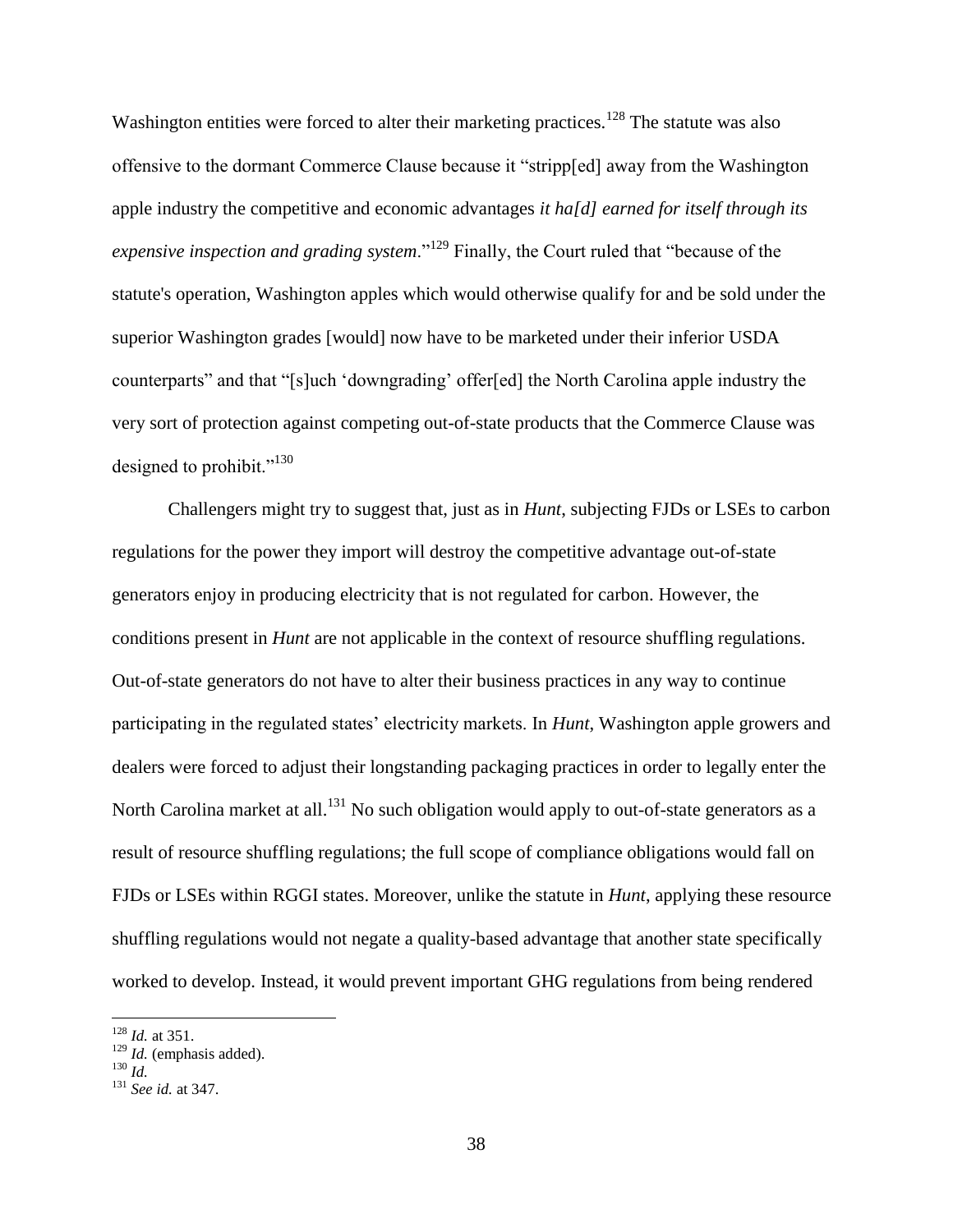futile by emissions leaking to out-of-state generators that had taken no action to control GHG emissions, unlike their in-region counterparts. Responding to this argument again reflects the need to emphasize the interaction between resource shuffling regulations and direct regulations on in-state generators. Because of this interaction, we believe a court would be unlikely to find that resource shuffling regulations are a discriminatory measure.

One final point on the topic of discrimination: some have expressed concern over the impact that *Rocky Mountain Farmers Union v. Goldstene*, the California district court decision concerning that state's low carbon fuel standard (LCFS) mentioned earlier with respect to extraterritoriality, might have on a court's determination of whether imports regulations are discriminatory. The Eastern District of California found California's LCFS to be facially discriminatory on the ground that the standard's design treated Midwest corn-derived ethanol differently from similar corn-derived ethanol made in California, by assigning Midwest ethanol higher carbon intensity based on the location of the production facility and the distance the product traveled.<sup>132</sup> This reasoning should not present cause for concern here. The district court in *Goldstene* was troubled by the fact that it read California's calculation methodology as favoring California ethanol producers over Midwest producers *in every instance*, by including distance as a discrete variable in the calculation formula.<sup>133</sup> In contrast, the resource shuffling regulations that we are considering do not exhibit such an in-state preference, instead assigning an emissions factor to all out-of-state sources simply as the best method of approximating the requirements already applied to all in-state generators (who will not necessarily fare better under the regulations than out-of-state generators). Origin does not in and of itself result in an automatically higher GHG value for out-of-state sources. Furthermore, it bears emphasizing that

<sup>&</sup>lt;sup>132</sup> No. CV-F-09-2234, 2011 WL 6934797, at \*16 (E.D. Cal. Dec. 29, 2011).

<sup>133</sup> *Id.* at \*9-10.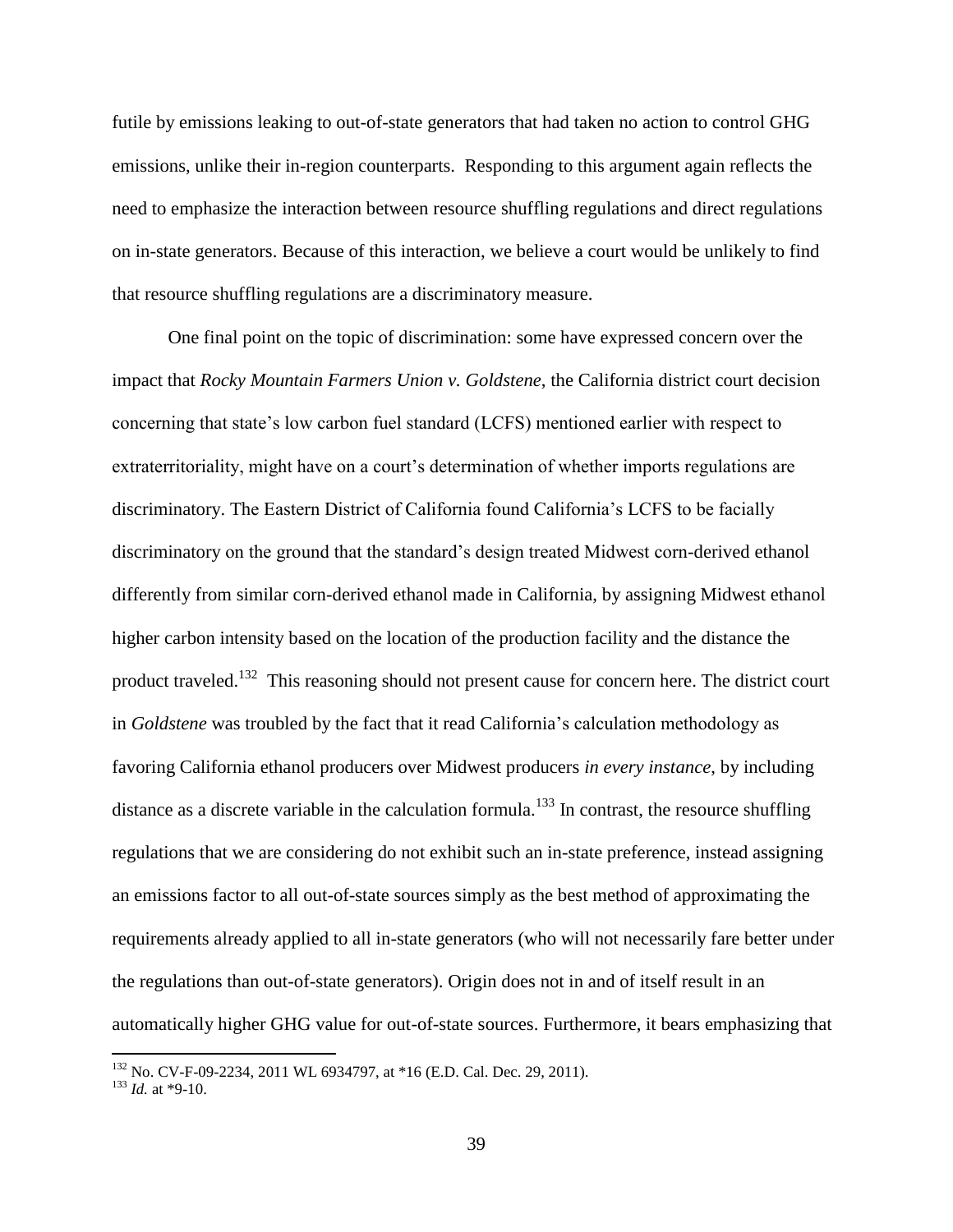the *Goldstene* decision is merely a single district court opinion and is currently on appeal to the Ninth Circuit.<sup>134</sup> As such, it would serve as persuasive authority at best in any challenge that RGGI might face.

### **iii. Resource shuffling regulations** *might* **survive a strict scrutiny inquiry.**

As discussed, we think it is unlikely that a court would conclude that regulations designed to stop resource shuffling are discriminatory. However, if a court decided that resource shuffling regulations were facially or effectively discriminatory, RGGI states would face the burden of demonstrating that the regulations were justified in terms of legitimate local benefits and the unavailability of nondiscriminatory alternatives.<sup>135</sup> In practice, a finding that a statute is discriminatory is typically fatal, hence its designation as grounds for "virtually *per se*" invalidation.<sup>136</sup> Nevertheless, RGGI states would have a reasonable argument that these import regulations would be a legitimate exception to that virtually automatic unconstitutionality. In *Maine v. Taylor*, 477 U.S. 131 (1986), the leading case in which a discriminatory statute was upheld, the Court allowed Maine's ban on importing live baitfish to stand because parasites common to out-of-state baitfish could have a potentially severe effect on Maine's ecology, and there was no way to effectively test live bait ish for the parasite.<sup>137</sup> The Court viewed the ban as motivated by reasons distinct from origin, making it acceptable despite its discriminatory nature.<sup>138</sup>

<sup>&</sup>lt;sup>134</sup> The Ninth Circuit most recently heard argument in this case on 16 October 2012.

<sup>&</sup>lt;sup>135</sup> Hunt, 432 U.S. at 353.

<sup>136</sup> *See* Or. Waste Sys., Inc. v. Dep't of Envtl. Quality of State of Or., 511 U.S. 93, 99 (1994).

<sup>137</sup> Maine v. Taylor, 477 U.S. 131, 138, 141, 151 (1986)

<sup>138</sup> *Id.* at 152.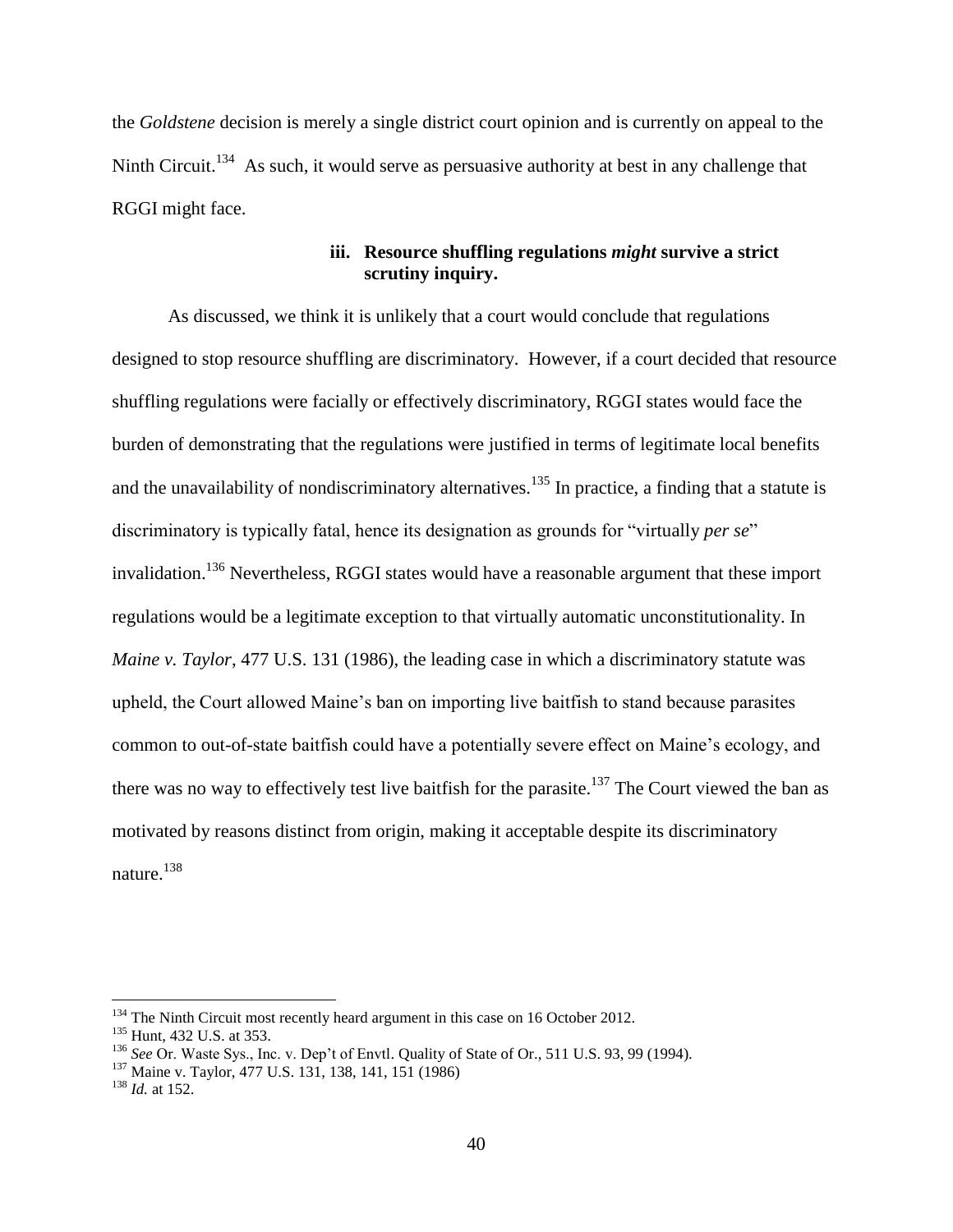While the exact nature of climate change is not fully understood, the Supreme Court has agreed that "[t]he harms associated with climate change are serious and well recognized."<sup>139</sup> In *Taylor*, the Supreme Court made clear that states have "a legitimate interest in guarding against imperfectly understood environmental risks, despite the possibility that they may ultimately prove to be negligible."<sup>140</sup> Thus, resource shuffling regulations would probably be viewed as addressing a legitimate state interest.

To demonstrate necessity, RGGI states should argue that resource shuffling regulations, including an assumed emissions factor, would be applied to FJDs and LSEs who import electricity not due to the origin of the electricity *per se*, but because of the difficulty in assessing the exact GHG emissions of out-of-state generators that are not directly subject to the enacting states' regulations. Challengers would likely respond that RGGI states could simply enact more indirect measures to help limit leakage in a less discriminatory fashion, such as stronger in-state energy efficiency and renewable energy policies. $141$  There is a rebuttal against this argument in the case of imports regulations. In *Taylor*, the Supreme Court specifically said that in order to be constitutional, a discriminatory statute's "purpose must be one that *cannot be served as well* by available nondiscriminatory means."<sup>142</sup> Even granting that indirect regulations may help mitigate RGGI states' GHG footprint, RGGI should be able to demonstrate that they would be far less

<sup>&</sup>lt;sup>139</sup> Massachusetts v. EPA, 549 U.S. 497, 521 (2007).

<sup>140</sup> Taylor, 477 U.S. at 148; *see also* Massachusetts, 549 U.S. at 521-22.

<sup>&</sup>lt;sup>141</sup> See supra not[e 20](#page-9-0) for a discussion of potential indirect policies. A similar argument appeared persuasive in *Goldstene*, the recent California LCFS case discussed *supra*. No. CV-F-09-2234, 2011 WL 6934797, at \*16 (E.D. Cal. Dec. 29, 2011). There, the court held that because California could increase vehicle efficiency, reduce the number of vehicle miles traveled, or adopt a fossil fuels tax instead of an LCFS, the state failed to establish that there were "no nondiscriminatory means by which California could serve its purpose of combating global warming through the reduction of GHG emissions." *Id.* The court so held even though it recognized that these approaches "may be less desirable." *Id.*

 $142$  477 U.S. at 140 (emphasis added).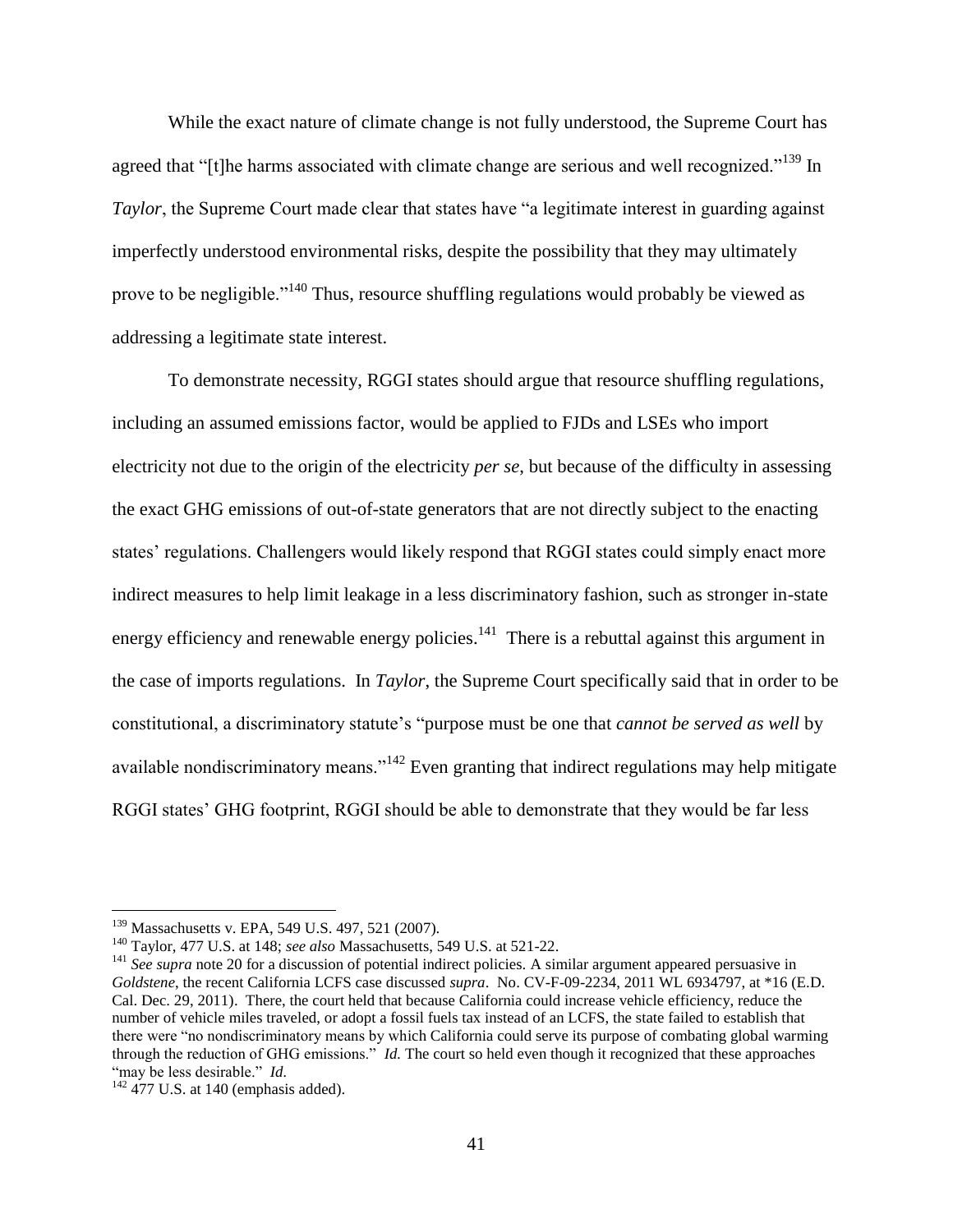<span id="page-42-0"></span>effective in advancing that goal.<sup>143</sup> The overriding purpose of resource shuffling regulations would be to correct a crucial component of the regions' GHG cap-and-trade program by eliminating leakage, which might otherwise impair the RGGI program's effectiveness in addressing climate change's harmful impacts on the RGGI region.<sup>144</sup> Therefore, it is at least possible that RGGI states could satisfy the strict scrutiny test applied to discriminatory statutes. Nevertheless, considering the infrequency with which courts uphold discriminatory statutes, RGGI would be better served by avoiding a finding that resource shuffling regulations are discriminatory at all costs.

#### **3. Resource shuffling regulations probably would survive** *Pike* **Balancing.**

Because we believe that a reviewing court would not hold that resource shuffling regulations were discriminatory or extraterritorial, it would instead apply the *Pike* balancing test in order to decide whether the regulations were constitutional.<sup>145</sup> Resource shuffling regulations stand a good chance of surviving judicial scrutiny under the *Pike* balancing test. As described above, in order for a state law to survive the *Pike* review, it must 1) regulate even-handedly, 2) effectuate a legitimate local public interest, 3) affect interstate commerce only incidentally, and 4) impose a burden on interstate commerce that is not clearly excessive in relation to the putative local benefits.<sup>146</sup> "State laws frequently survive this *[Pike](https://1.next.westlaw.com/Link/Document/FullText?findType=Y&serNum=1970134191&originationContext=document&transitionType=DocumentItem&contextData=%28sc.DocLink%29)* scrutiny."<sup>147</sup>

 $143$  In making this statement, it bears reiterating that we are assuming RGGI will not choose to adopt imports regulations unless it tightens its cap such that leakage becomes a major concern. Early draft analysis from a presentation at a March 2012 RGGI stakeholder session suggested that under a tightened cap, leakage would present a more serious problem. *See* Potential Scenarios for Modeling: Overview, Presentation to RGGI Stakeholder Session, March 20, 2012, at slide 30, *available at* http://www.rggi.org/docs/ProgramReview/March20/IPM-Modeling\_030212.pdf.

<sup>&</sup>lt;sup>144</sup> As RGGI has already documented, these harms include, among others, increased smog, sea level rise and the corresponding threat to coastal communities and infrastructure, saltwater contamination of drinking water, beach erosion, and an increase in habitats for disease-carrying insects. REG'L GREENHOUSE GAS INITIATIVE, MEMORANDUM OF UNDERSTANDING (2005).

<sup>145</sup> *See, e.g.*, Dept. of Revenue of Ky. v. Davis, 553 U.S. 328, 338-39 (2008).

<sup>&</sup>lt;sup>146</sup> Pike v. Bruce Church, Inc, 397 U.S. 137, 142 (1970).

<sup>&</sup>lt;sup>147</sup> Davis, 553 U.S. at 339.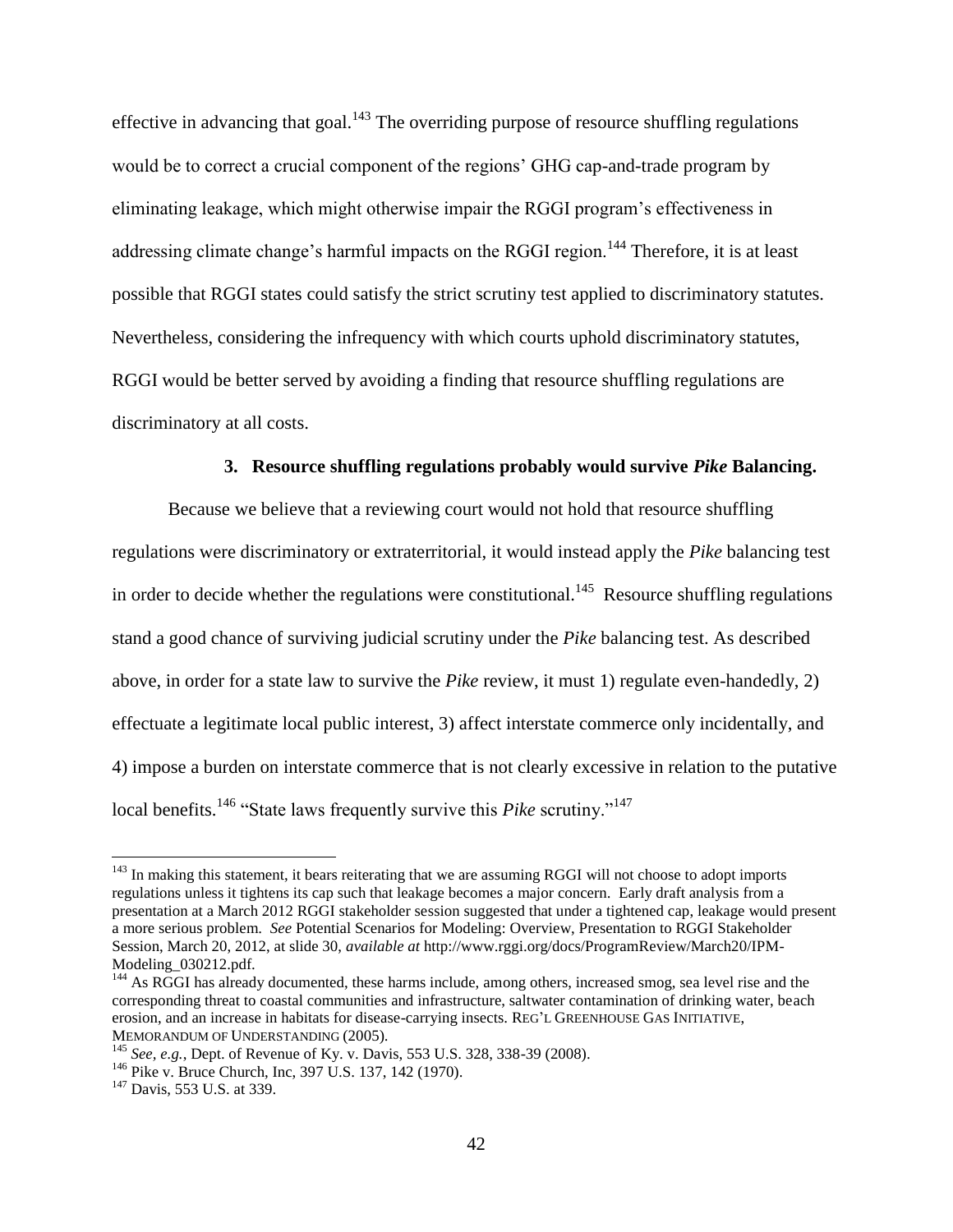Once a court rules that a state law is non-discriminatory, it has functionally decided that the state law regulates even-handedly and affects interstate commerce only incidentally. The *Pike* balancing analysis is therefore really focused on two of the four factors enumerated above: whether the statute effectuates a legitimate interest and does not excessively burden interstate commerce.<sup>148</sup> We assume that if RGGI states were to adopt resource shuffling regulations, they would justify them on the ground that they are central to the program's environmental integrity and its ability to effectively address the problem of climate change. Here, RGGI could point to its (predominantly coastal) participating states' documented concerns over sea level rise and the corresponding threat to coastal communities and infrastructure, saltwater contamination of drinking water, beach erosion, and an increase in habitats for disease-carrying insects.<sup>149</sup> As noted *supra*, Supreme Court precedent has already confirmed that states have a legitimate interest in guarding against the environmental risks posed by climate change,  $150$  suggesting that the "legitimate interest" prong of *Pike* could easily be satisfied. The central question in a *Pike* analysis of resource shuffling regulations would likely thus be whether or not the burden imposed on interstate commerce by resource shuffling regulations would clearly exceed the putative local benefits derived from those regulations.<sup>151</sup>

There is a question as to how concrete the benefits sought by a State must be in order to survive a *Pike* inquiry. The First Circuit has emphasized that "it is the *putative* local benefits that matter. It matters not whether these benefits actually come into being at the end of the day."<sup>152</sup> Yet the Supreme Court has previously held that when a statute placed a "substantial burden on

<sup>148</sup> *See* Minnesota v. Clover Leaf Creamery Co., 449 U.S. 456, 472 (1981)

<sup>&</sup>lt;sup>149</sup> REG'L GREENHOUSE GAS INITIATIVE, MEMORANDUM OF UNDERSTANDING (2005).

<sup>150</sup> *See* Massachusetts v. EPA, 549 U.S. 497, 521 (2007); Amer. Elec. Power Co. v. Connecticut, 131 S. Ct. 2527, 2535 (2011); *cf.* Taylor, 477 U.S. at 148.

<sup>151</sup> *Clover Leaf Creamery*, 449 U.S. at 472

<sup>152</sup> Pharm. Care Mgmt. Ass'n v. Rowe, 429 F.3d 294, 313 (1st Cir. 2005).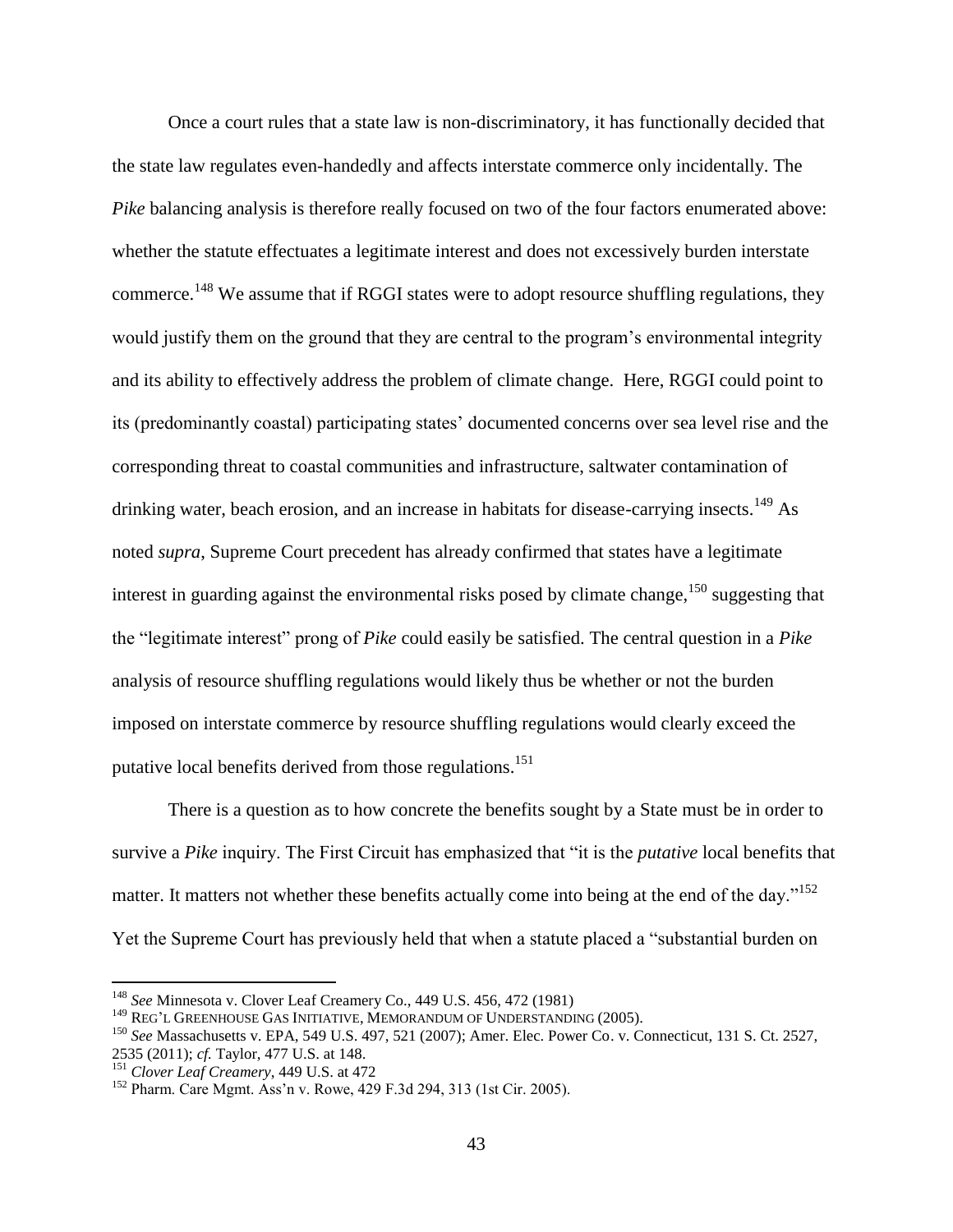interstate commerce and [could not] be said to make more than the most speculative contribution to [a sought benefit]," it violated the dormant Commerce Clause.<sup>153</sup> Taken together, these cases indicate that, the more certain benefits are, the more willing a court will be to overlook some burdens on interstate commerce.

We assume that RGGI will not choose to adopt imports regulations unless it also tightens its cap, such that leakage becomes a more prominent concern.<sup>154</sup> Therefore, although there is some debate over RGGI's current efficacy in reducing GHGs given the precipitous drop in emissions that occurred after its initial cap was set, it should be the case that once RGGI might be in the position of defending imports regulations, it would be able to prove that the RGGI scheme would result in more than speculative GHG reductions. The states would be best served by framing the regulation broadly, focusing attention on the combined effects of resource shuffling regulations and the existing in-state source-based regulations. The benefits of resource shuffling regulations become more obvious and concrete when appropriately considered within the broad regulatory scheme. RGGI states should further elucidate this connection by documenting the potentially deleterious effects that leakage and resource shuffling could have on their goal of reducing their GHG footprint.

Opponents might also turn to the argument that the GHG reductions resulting from RGGI alone would not save participating states from the harms of climate change, such that RGGI does not produce a real benefit. RGGI states' strongest response is that RGGI is part of their contribution to solving a global problem, adopted partly with the hope and expectation that it will spur action elsewhere. *Massachusetts v. EPA* supports the position that states have a strong and indeed, special—interest in preventing the harms associated with climate change, even

<sup>&</sup>lt;sup>153</sup> Raymond Motor Transp., Inc. v. Rice, 434 U.S. 429, 447 (1978).

<sup>154</sup> *See supra* not[e 143.](#page-42-0)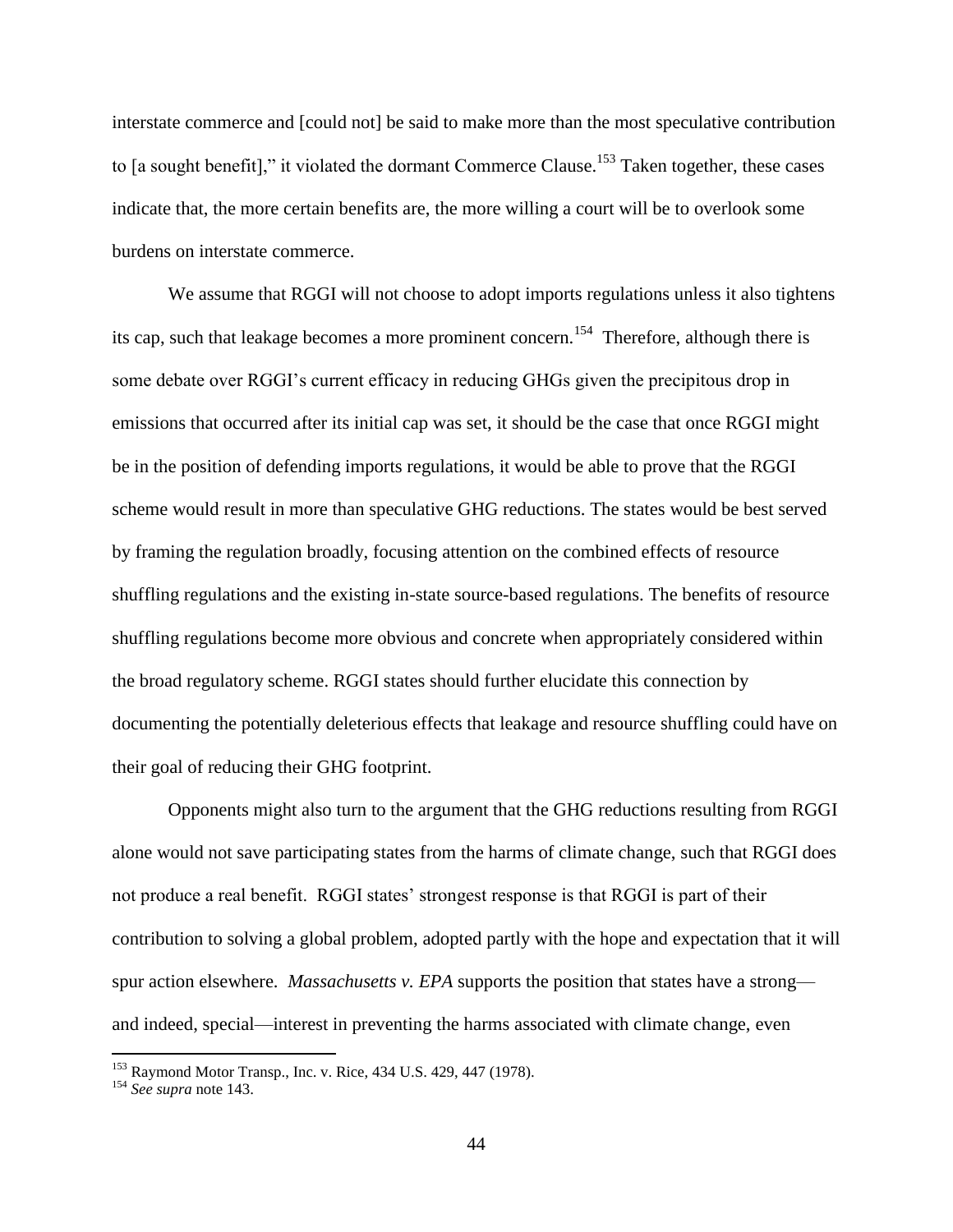though the problem is a global one.<sup>155</sup> Moreover, to further emphasize the benefits of RGGI, RGGI states might point to the recent study that found that RGGI also confers substantial economic benefits on its participants.<sup>156</sup> Taken as a whole, then, we believe there is a good case to be made that the RGGI regime, including imports regulations, brings substantial state benefits.

These benefits must be weighed against out-of-state burdens. As discussed earlier, outof-state generators that sell unspecified power into a power system with an emissions factor higher than the generators' actual emissions portfolios probably would have the strongest argument of a disproportionate burden. But again, just as this burden on a few generators should not lead to a finding of discrimination, it is also unlikely to amount to an impermissible burden on interstate commerce. In *Exxon*, the Supreme Court held that "interstate commerce is not subjected to an impermissible burden simply because an otherwise valid regulation causes some business to shift from one interstate supplier to another."<sup>157</sup> Here, even if application of a system-wide emissions factor causes FJDs or LSEs to obtain less electricity from certain out-ofstate generators, it does not necessarily mean that business will shift to in-state generators. It is just as likely that the demand will be serviced by other out-of-state generation facilities, including new, clean, out-of-state generation facilities, which would be permitted to sell to FJDs or LSEs as specified sources not subject to the emissions factor assumptions.

If RGGI adopts a non-uniform emissions factor calculation method, there will be an even greater likelihood that only some out-of-state generators would be burdened, as opposed to the interstate market as a whole. In-state FJDs or LSEs would presumably shift their purchases to

<sup>&</sup>lt;sup>155</sup> 549 U.S. 497, 522 (2007).

<sup>&</sup>lt;sup>156</sup> THE ANALYSIS GROUP, THE ECONOMIC IMPACTS OF THE REGIONAL GREENHOUSE GAS INITIATIVE ON TEN NORTHEAST AND MID-ATLANTIC STATES (Nov. 2011), *available at* 

http://www.analysisgroup.com/uploadedFiles/Publishing/Articles/Economic\_Impact\_RGGI\_Report.pdf. <sup>157</sup> *See* Exxon Corp. v. Governor of Maryland, 437 U.S. 117, 127 (1978).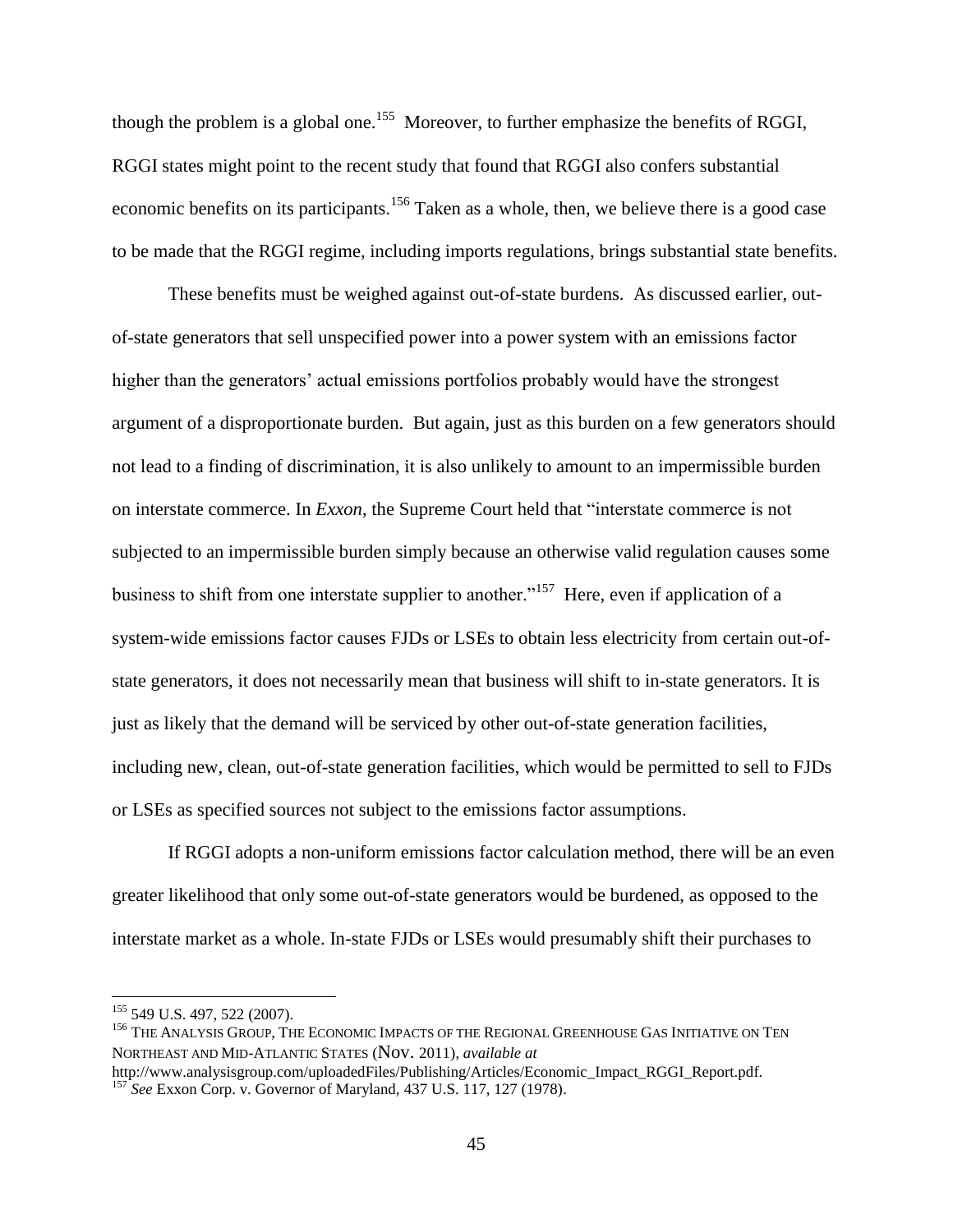those generators that can offer the best combination of electricity price and low GHG emissions. Furthermore, taking the regulatory scheme as a whole, those in-state generators who are forced to spend heavily in order to comply with their own caps will need to pass the costs along to FJDs and LSEs. Combined, these burdens on FJDs/LSEs and in-state generators simply seek to accomplish the goal of reducing RGGI states' carbon footprint, and do not impermissibly burden interstate commerce in the process.

In sum, because hypothetical resource shuffling regulations would not deal with any transactions occurring entirely out-of-state, we believe a court would be unlikely to find them unconstitutional as an extraterritorial regulation. Likewise, a court would probably find that these regulations do not discriminate against out-of-state commerce, as they simply impose a cost on FJDs or LSEs who import electricity that is comparable to the cost already imposed on in-state generators subject to RGGI's cap-and-trade system. If this is correct, and a reviewing court ultimately applied the *Pike* balancing test to these regulations, we believe that, since the regulations would serve an important purpose and would not obviously result in a shift in demand from out-of-state electricity to in-state electricity, there is a good chance that the court would uphold the regulations as a constitutionally valid exercise of state power.

#### **IV. THE FEDERAL POWER ACT**

Opponents to imports regulations might also argue that such measures are preempted by the FPA, which grants the federal government exclusive jurisdiction in some areas of electricity regulation. We believe that this is a relatively weaker argument than a dormant Commerce Clause claim and would not be likely to succeed, for reasons explained below.

46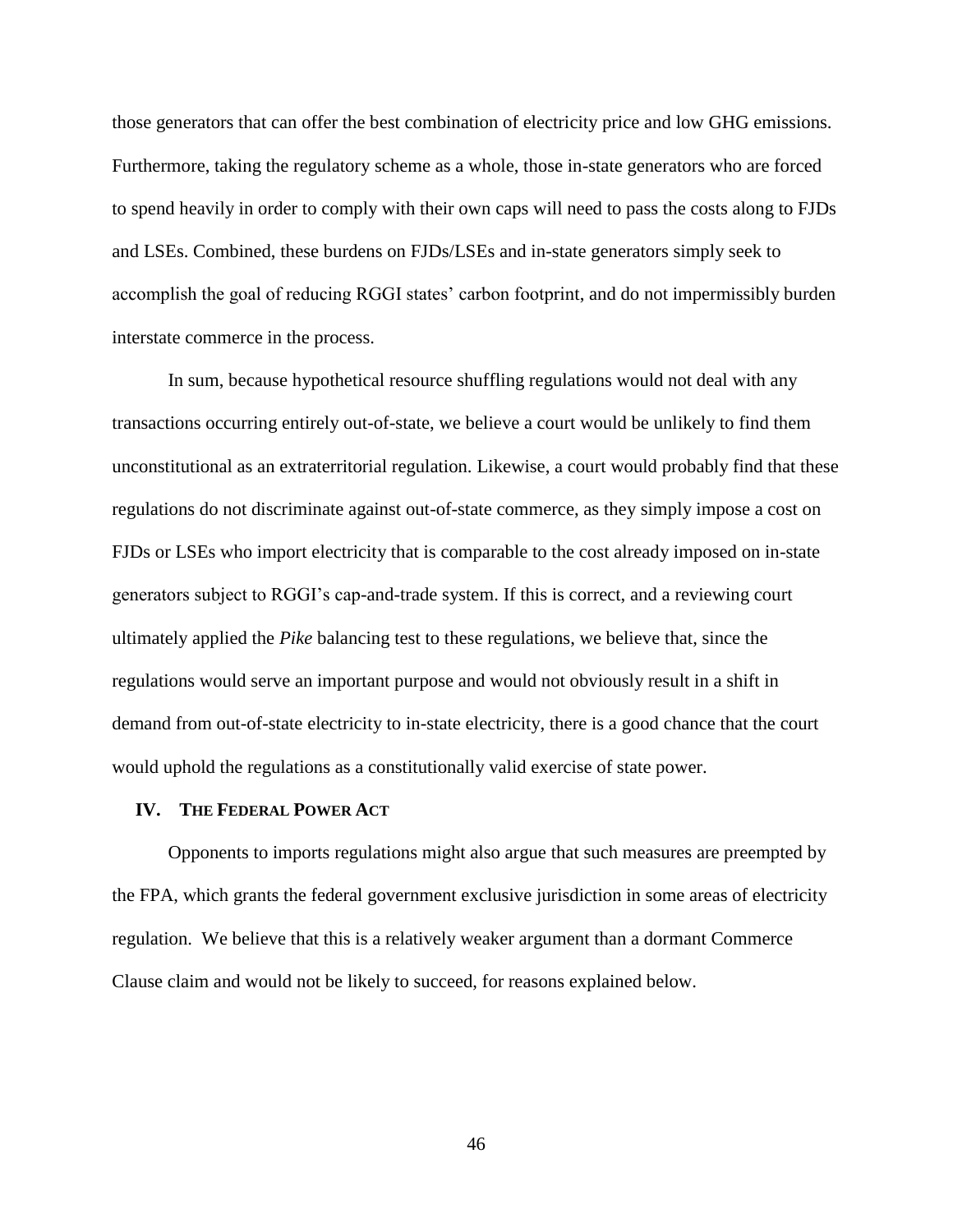#### **a. Overview of Preemption and the FPA**

The doctrine of preemption is derived from the Supremacy Clause of the U.S. Constitution,<sup>158</sup> which makes federal law the supreme law of the land and thus implies that state laws that contradict federal law cannot stand.<sup>159</sup> Congressional intent "is the ultimate touchstone" in every pre-emption case."<sup>160</sup> However, findings of preemption are not favored; the presumption against preemption dictates that in all preemption cases, courts "start with the assumption that the historic police powers of the States were not to be superseded by the Federal Act unless that was the clear and manifest purpose of Congress."<sup>161</sup> These are the two "cornerstones" that go into any preemption analysis.

Preemption can be either express or implied. Express preemption arises when Congress makes explicit in a statute its intent for Federal legislation to have preemptive effect.<sup>162</sup> Implied preemption results when "compliance with both federal and state regulations is a physical impossibility,"<sup>163</sup> when state law impedes the federal law's objective,  $164$  or when "[t]he scheme of federal regulation . . . [is] so pervasive as to make reasonable the inference that Congress left no room for the States to supplement it."<sup>165</sup>

The FPA's primary purpose is "to regulate the rates and charges of . . . interstate energy<sup>"166</sup> for "the protection of the public interest generally, [and] likewise the interest of the

<sup>158</sup> U.S. CONST. art. VI, cl. 2.

<sup>159</sup> *See, e.g*., Gonzales v. Raich, 545 U.S. 1, 29 (2005) ("The Supremacy Clause unambiguously provides that if there is any conflict between federal and state law, federal law shall prevail.").

<sup>&</sup>lt;sup>160</sup> Wyeth v. Levine, 555 U.S. 555, 565 (2009) (quoting Medtronic, Inc. v. Lohr, 518 U.S. 470, 485 (1996)).

<sup>&</sup>lt;sup>161</sup> Medtronic, Inc. v. Lohr, 518 U.S. 470, 485 (1996) (quoting Rice v. Santa Fe Elevator Corp., 331 U.S. 218, 230, 67 S.Ct. 1146 (1947)).

<sup>162</sup> Jones v. Rath Packing Co*.*, 430 U.S. 519, 525 (1977).

<sup>&</sup>lt;sup>163</sup> Hillsborough Cnty., Fla. v. Automated Med. Labs., Inc., 471 U.S. 707, 713 (1985) (quoting Fla. Lime & Avocado Growers, Inc. v. Paul, 373 U.S. 132, 142-43, 83 S.Ct. 1210 (1963)).

<sup>164</sup> Hines v. Davidowitz, 312 U.S. 52, 67, 61 S.Ct. 399, 404 (1941).

<sup>165</sup> Rice v. Santa Fe Elevator Corp*.*, 331 U.S. 218, 230 (1947) (citing Pa. R. Co. v. Pub. Serv. Comm'n, 250 U.S. 566, 569, 40 S.Ct. 36, 37 (1919)).

<sup>166</sup> Conn. Light & Power Co. v. FPC, 324 US 515, 524 (1945).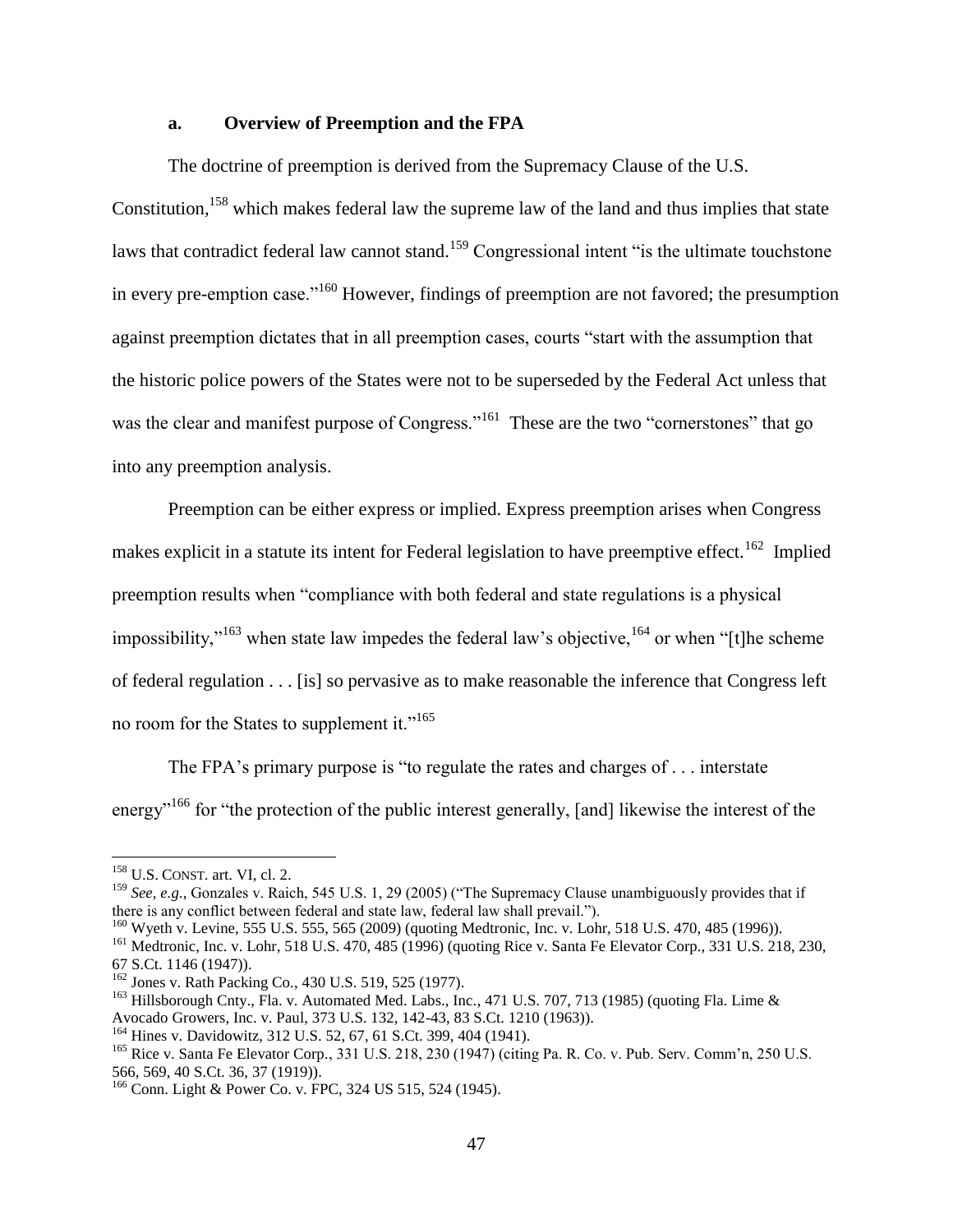consumer and the investor."<sup>167</sup> The FPA grants the Federal Energy Regulatory Commission (FERC) jurisdiction over "the transmission of electric energy in interstate commerce and the sale of such energy at wholesale in interstate commerce."<sup>168</sup> It also tasks FERC with setting "just and reasonable" rates for wholesale power.<sup>169</sup> The Supreme Court has interpreted these grants of authority to give FERC "exclusive jurisdiction over the rates to be charged . . . interstate wholesale customers."<sup>170</sup> However, the FPA also specifies that FERC's jurisdiction "extend[s] only to those matters which are not subject to regulation by the States."<sup>171</sup>

#### **b. FPA Preemption of Imports Regulations**

We believe that imports regulations would likely withstand an FPA preemption challenge. First, the FPA contains no statement of express preemption.<sup>172</sup> Consequently, if the FPA were to preempt state imports policies, it would have to be through implied preemption. But we do not believe there is a strong argument to be made that imports regulations interfere with FERC's jurisdiction over interstate transmission or the wholesale electricity market in such a way that implied preemption could attach.

The strongest argument that could be made in favor of implied preemption by opponents of imports regulations would likely be along the following lines: imports regulations would directly affect wholesale electricity rates by adding to the cost of any out-of-state power imported into the RGGI region an additional cost for allowances to cover associated GHG emissions. In this way, opponents might claim that imports regulations would infringe upon FERC's exclusive jurisdiction over wholesale rates.

 $167$  Louisville Gas & Elec. Co. v. FPC, 129 F.2d 126, 133 (6th Cir. 1942).

<sup>168</sup> 16 U.S.C. § 824(a) (2006).

<sup>169</sup> *Id*. § 824(a).

<sup>170</sup> *See* Nantahala Power and Light Co. v. Thornburg, 476 U.S. 953, 966 (1986).

 $171$  16 U.S.C. § 824d(a).

<sup>172</sup> *See* Federal Power Act, 16 U.S.C. §§ 791-823 (2006)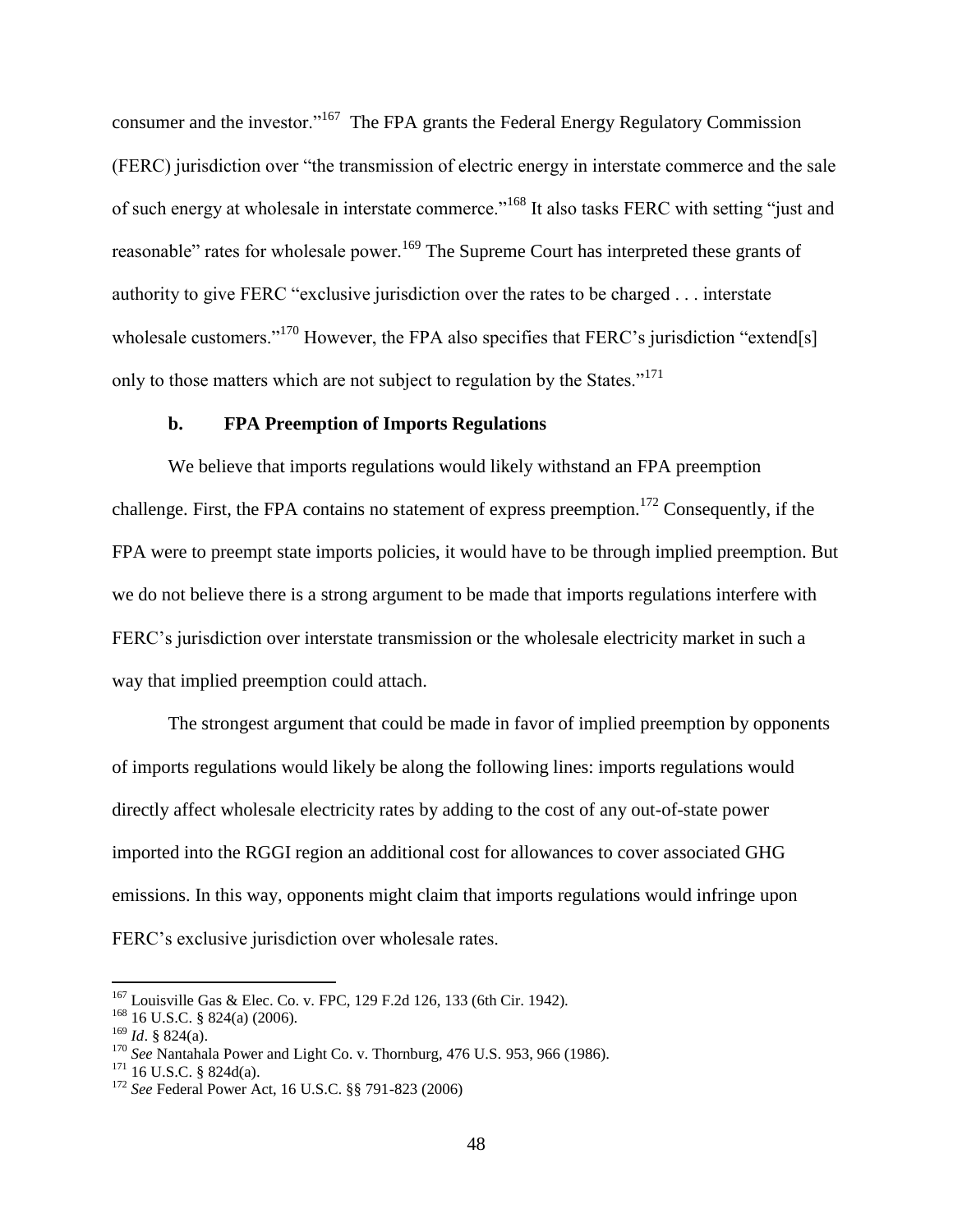This is not a particularly convincing argument.<sup>173</sup> Although the FPA declares that the federal government is expressly imbued with the power to regulate "the sale of . . . energy at wholesale in interstate commerce,"<sup>174</sup> it limits the extent of this "only to those matters *which are not subject to regulation by the States*."<sup>175</sup> This is a clear textual indication that the drafters of the FPA did not intend for the statute to preempt all state activity in the field of electricity supply and demand, even when state regulation might *incidentally* affect wholesale prices.<sup>176</sup>

Of potential relevance to the determination of whether imports regulations might impermissibly infringe on wholesale rate setting are recent controversies over the permissibility of state feed-in tariffs. A feed-in tariff is a policy instrument that guarantees developers of renewable generation a certain price, or a fixed premium above the spot market price.<sup>177</sup> This fixed-price guarantee increases the price certainty for renewables—a strategy that has proven very successful in incentivizing new renewable generation in European countries that have adopted it.<sup>178</sup> As U.S. states have begun adopting feed-in tariffs, challengers have questioned their viability under the FPA, as they essentially mandate a certain wholesale price be paid for renewable electricity purchases.<sup>179</sup> In response to a challenge to a California feed-in tariff for

<sup>&</sup>lt;sup>173</sup> However, in North Dakota v. Lori Swanson, No. 11-3232 (D. Minn. Sept. 30, 2012) (order granting in part and denying in part motion for judgment on the pleadings), out-of-state electricity producers pled sufficient facts to support a claim that a Minnesota import law was preempted by the FPA. "Since Congress delegated exclusive jurisdiction to FERC to regulate the transmission and sale of electric energy at wholesale in interstate commerce," fact finding would be necessary to determine whether specific provisions of the Minnesota law conflicted with the FPA.

 $174$  16 U.S.C. § 824(a).

<sup>&</sup>lt;sup>175</sup> *Id.* (emphasis added).

<sup>176</sup> *See* Hillsborough Cty., Fla. v. Automated Med. Labs., Inc., 471 U.S. 707, 715 (1985).

<sup>177</sup> *See* Steven Ferrey et al., *Fire and Ice: World Renewable Energy and Carbon Control Mechanisms Confront Constitutional Barriers*, 20 DUKE ENVTL. L. & POL'Y F. 125, 169-70 (2010).

<sup>&</sup>lt;sup>178</sup> *See id.* at 170-71. In fact, in some European countries the debate is now over whether feed-in tariffs have been too successful in promoting renewables development, and therefore too expensive for consumers. *See id.* at 172.

<sup>&</sup>lt;sup>179</sup> Feed-in tariffs also face challenges under the Public Utility Regulatory Policies Act (PURPA), which "does not permit either the FERC of the states to require a purchase rate that exceeds the utilities' avoided cost." *Id.* at 197. But imports regulations would be unlikely to face a PURPA challenge, as they would not mandate a purchase rate in the same way that a feed-in tariff does.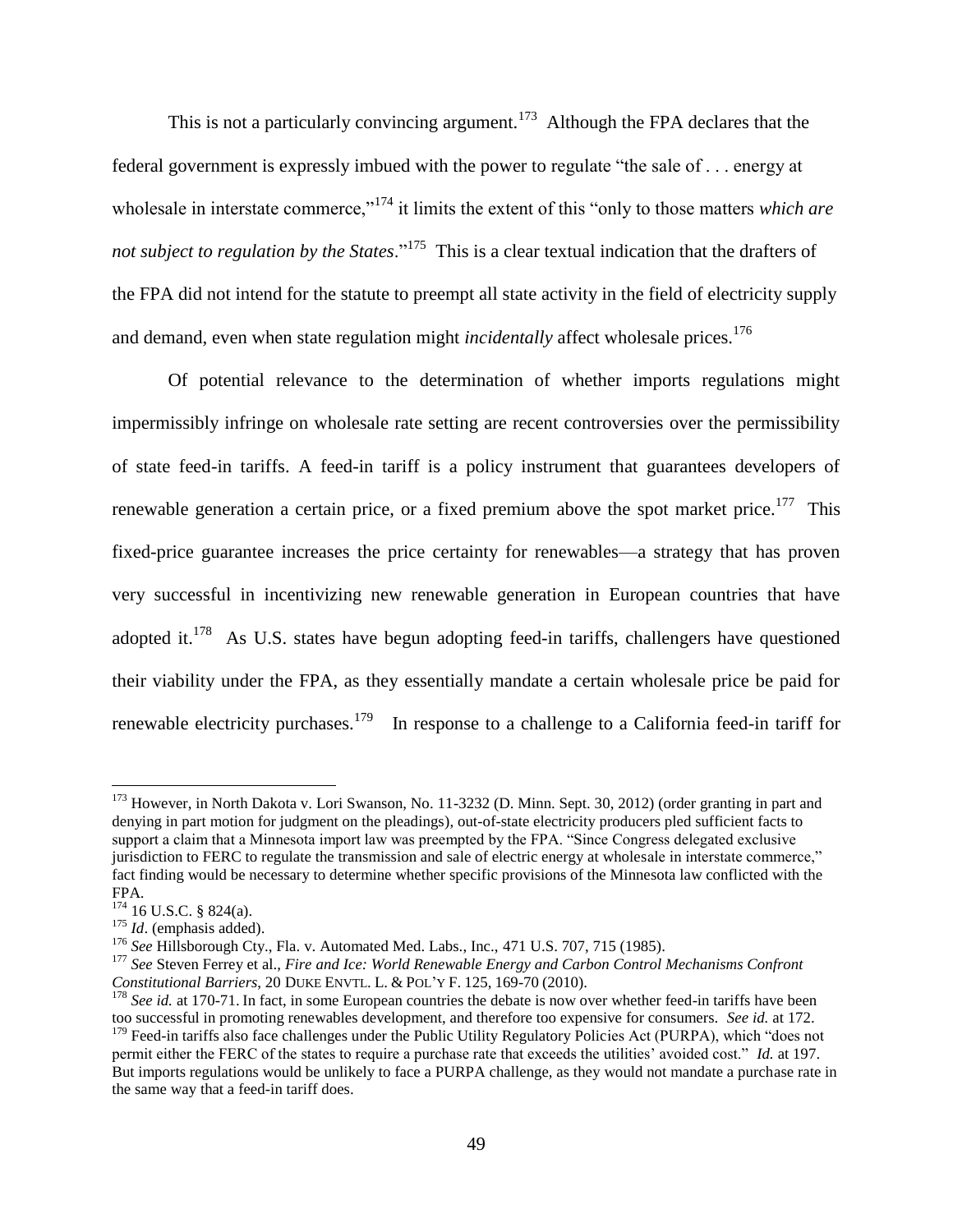combined heat and power, FERC issued an opinion that at least places limits on the way that feed-in tariffs can be designed.<sup>180</sup>

Unlike feed-in tariffs, however, imports regulations would not mandate a particular purchase price for certain types of wholesale electricity. Instead, imports regulations would place a separate obligation on LSEs or FJDs to purchase emissions allowances to cover emissions associated with their electricity purchases. By imposing these compliance obligations, the regulations would create an added cost for retail customers and new incentives for LSEs and FJDs to try to keep costs low. The regulations might therefore affect the business incentives and portfolio choices that LSEs or FJDs make in their wholesale purchasing decisions, but this is a far cry from directly mandating wholesale purchase rates.<sup>181</sup> This distinction is an important one that should save imports regulations from the same potential FPA vulnerability faced by feed-in tariffs. Imports regulations are more easily analogized to renewable portfolio standards (RPS), which require utilities to purchase certain percentages of renewables and thereby *indirectly* impact wholesale market choices, but do not directly dictate wholesale market prices. And FERC has indicated that it believes RPS-type state policies to be permissible.<sup>182</sup>

Further support for imports regulations' permissibility can be found outside the FPA context in the Supreme Court's consideration of analogous statutes. In particular, several

<sup>180</sup> Cal. Pub. Utils. Comm'n, 133 FERC ¶ 61,059 (2010).

<sup>&</sup>lt;sup>181</sup> It is worth noting that an FJD scheme may be slightly more constitutionally suspect than a load-based scheme in terms of FPA preemption. Some FJDs are wholesale power marketers, and are therefore within the exclusive jurisdiction of FERC for the sales that they make across state lines. However, we are not convinced that this distinction would make a significant difference, as any compliance obligations placed on an FJD would still not dictate the wholesale price paid by that FJD for out-of-state power purchases. Instead, regulations would simply seek to ensure that FJDs operating within a state or region helped the state/region to achieve its environmental objectives by purchasing allowances to cover imported emissions. Nevertheless, given states' expansive traditional authority over LSEs, it might be legally safer to choose to place the compliance obligations on these entities rather than FJDs.

<sup>&</sup>lt;sup>182</sup> *See* S. Cal. Ed. Co., 71 F.E.R.C. ¶ 61,269 (1995) ("The Commission believes that states have numerous ways to . . . encourage renewable resources. . . . [Assuming] state law permits, [they] may order utilities to purchase renewable generation.").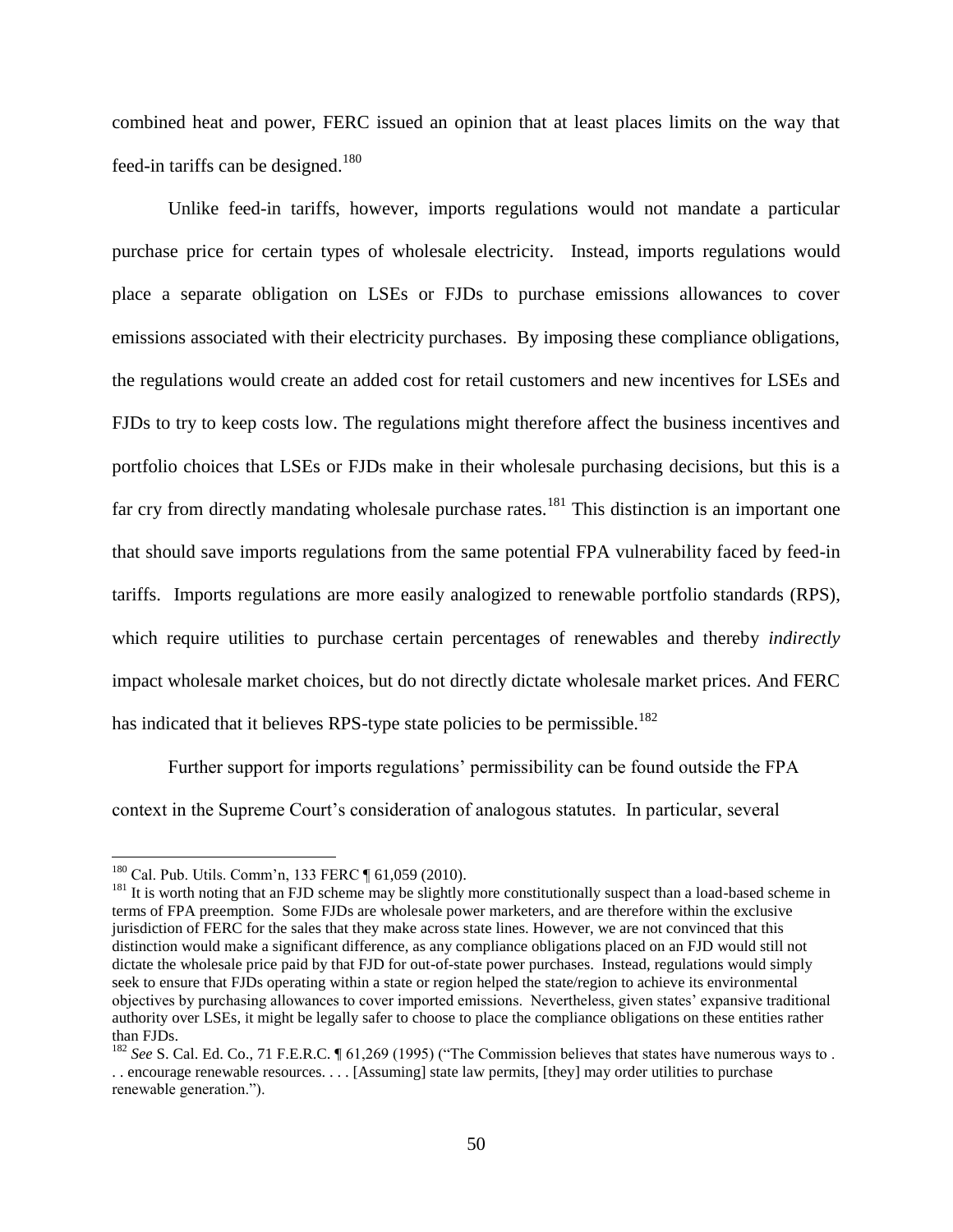commentators have pointed to the Supreme Court's consideration of the Atomic Energy Act in *Pacific Gas & Electric Co. v. State Energy Resources Conservation & Development Commission*   $(^{\prime}P G \& E$ ").<sup>183</sup> Similar to the FPA, the Atomic Energy Act splits authority between the states and the federal government: whereas the "federal government maintains complete control of the safety and 'nuclear' aspects of energy generation," states maintain "their traditional authority over the need for additional generating capacity, the type of generating facilities to be licensed, land use, ratemaking, and the like."<sup>184</sup> Petitioners in *PG&E* asserted that a California regulation requiring nuclear developers to demonstrate adequate capacity for a proposed plant's spent fuel rods in order to gain state approval for the plant was preempted by the Atomic Energy Act. The Court disagreed, holding that because the Atomic Energy Act occupied only the field of nuclear safety, state regulations not passed for the *purpose* of regulating nuclear safety were permissible. Because California justified its spent fuel rods regulation on economic grounds, rather than nuclear safety grounds, the court found it not to be preempted, even though it clearly impacted whether and when nuclear plants could be built.<sup>185</sup>

*PG&E* supports the conclusion that state import regulations enacted for the purpose of controlling leakage should be similarly permissible. As discussed above, although such regulations might indirectly impact wholesale power rates, they are not aimed at ratemaking as an end goal. Instead, import regulations would serve the purpose of ensuring the environmental integrity of the RGGI program, thereby preserving participating states' environments and contributing to the health and safety of their citizens. Such goals are well within traditional state police powers and therefore should fall outside of FERC's exclusive jurisdiction over wholesale

 $183$  461 U.S. 190 (1983).

<sup>184</sup> *Id.* at 212.

<sup>185</sup> *Id.* at 216.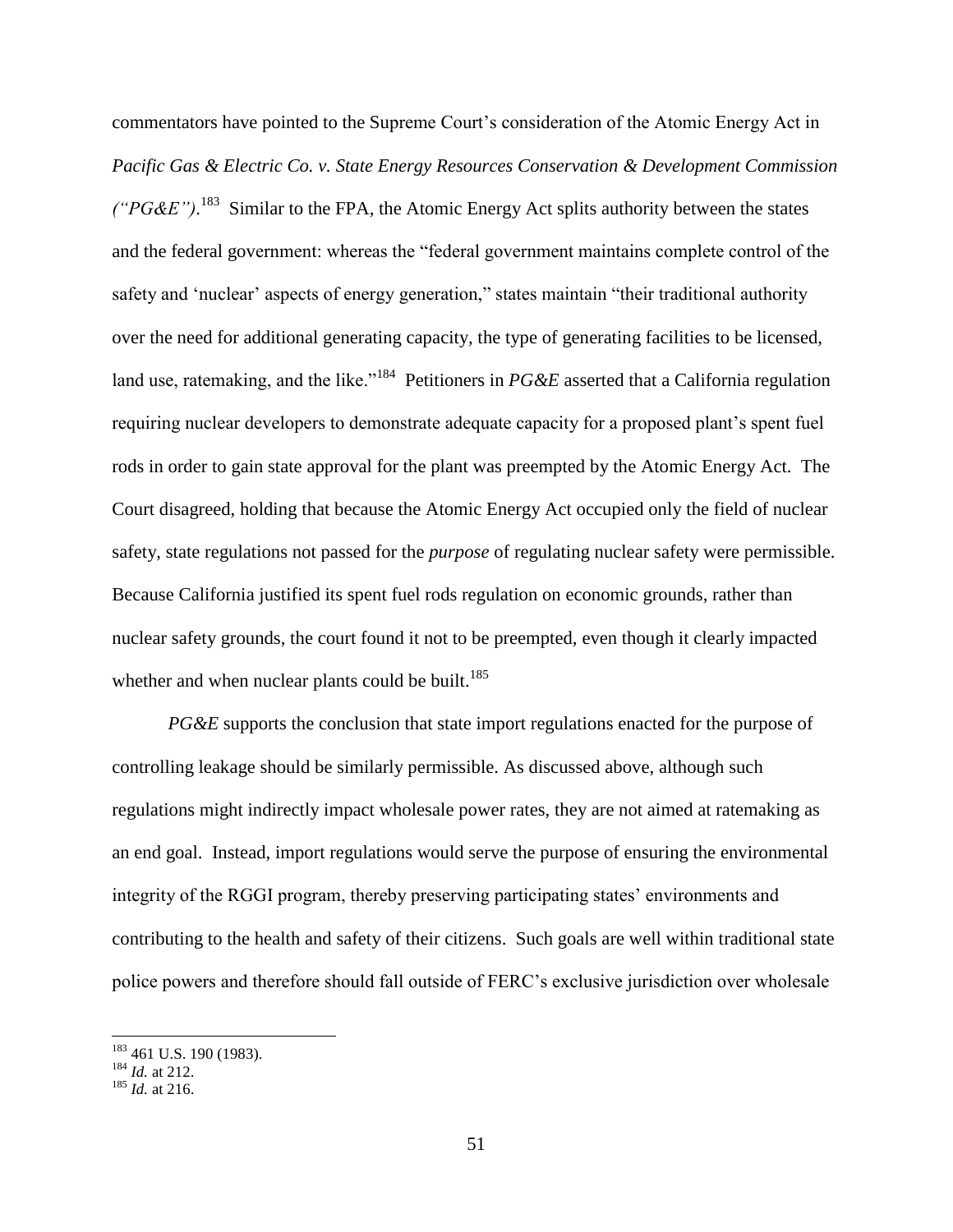power rates.<sup>186</sup> Language from *Northwest Central Pipeline Corp. v. Kansas*, a case considering federal preemption under the Natural Gas Act (an act that reserves *less* power for the states than the FPA), further supports this conclusion.<sup>187</sup> There, the Court stated that "[w]here state law impacts on matters within FERC's control, the State's purpose must be to regulate production or other subjects of state jurisdiction, and the means chosen must at least plausibly be related to matters of legitimate state concern."<sup>188</sup> This test would likely be met for import regulations, as long as an emissions leakage problem could be demonstrated.

In sum, we do not think imports regulations are likely to be held to be preempted by the FPA. The FPA expressly left room for state regulation within the electricity field on matters other than wholesale ratesetting and interstate transmission, and imports regulations would be a valid use of traditional state authority to regulate health and environmental impacts.

#### **V. SPECIAL ISSUES RELATING TO CANADIAN IMPORTS**

In addition to importing power from neighboring U.S. states that are not participating in RGGI, RGGI states also import power from three Canadian provinces: Quebec, Ontario, and New Brunswick. There are two additional legal issues worth flagging with respect to regulation of imports from Canada. First, RGGI should be aware that a dormant Commerce Clause analysis may differ slightly with respect to electricity imported from Canada. Case law on this point is sparse, particularly outside of the taxation context. The Supreme Court has indicated, however, that when considering the validity of a regulation under the dormant foreign Commerce Clause, courts should also consider the potential for international multiple taxation and whether a state

<sup>&</sup>lt;sup>186</sup> As NRDC pointed out in briefing to the California Energy Commission, FERC itself recognized that environmental regulation is a traditional state role in the preamble to its Order No. 888. *See* Legal Brief of the Natural Resources Defense Council and Environmental Defense on the "First Seller" Approach, Cal. Energy Comm'n Docket No. 07-OIIP-01 (August 6, 2007), *available at*

http://docs.cpuc.ca.gov/published/proceedings/R0604009\_doc.htm.

<sup>&</sup>lt;sup>187</sup> 489 U.S. 493 (1989).

<sup>188</sup> *Id.* at 518.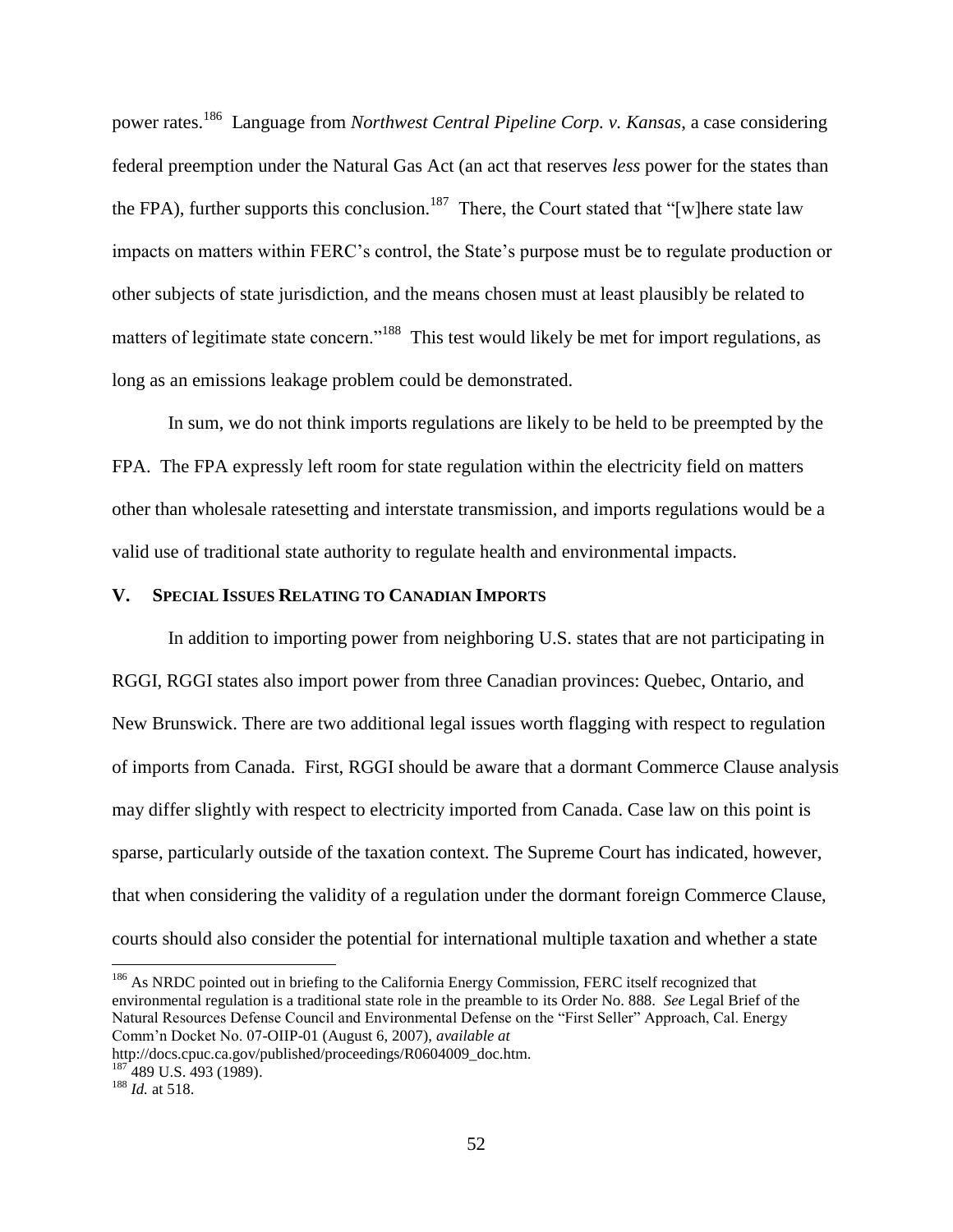policy would prevent the Federal Government from speaking with "one voice when regulating commercial relations with foreign governments."<sup>189</sup>

On the topic of double taxation, it is important to note that Quebec will be implementing its own cap-and-trade system in 2013.<sup>190</sup> It is not clear whether imports regulations would amount to a "tax" per se, such that they would implicate any of the double-taxation issues that often arise in the foreign dormant Commerce Clause context.<sup>191</sup> Nevertheless, RGGI should consider how it wants to treat electricity imported from Quebec. To subject Quebecois imports to the same compliance obligations as imports not subject to any carbon cap would arguably double-count emissions associated with their electricity production. This would unfairly disadvantage Quebecois generators, particularly given the relative stringency of Quebec's cap vis-à-vis the cap currently imposed by RGGI states on in-state generators. There might be several ways to go about ensuring that imports from Quebec receive fair treatment in RGGI, the technical details of which are beyond the scope of this analysis. For present purposes, the bottom line is that RGGI should work to find a way to treat imports from Quebec appropriately in order to avoid any foreign dormant Commerce Clause concerns.

Second, there is a potential North American Free Trade Agreement (NAFTA) issue that could arise with respect to how Canadian versus U.S. government-owned hydropower is treated.

<sup>189</sup> Japan Line, Ltd. v. Los Angeles, 441 U.S. 434, 451 (1979).

<sup>190</sup> Quebec's program takes effect in 2013 and runs through 2020. *Summary of Quebec's Cap-and-Trade System*, INT'L EMISSIONS TRADING ASS'N, 4 (Feb. 23, 2012),

http://www.ieta.org/assets/ieta\_quebec%20cap%20and%20trade%20summary.pdf. It will initially cover the industrial and electricity sectors before expanding to include fuel distributors and importers as well as transport emissions. *Id.* at 5. The program's goal is to reduce GHG emissions to 20% below 1990 levels by 2020. *Id.* at 1.

<sup>&</sup>lt;sup>191</sup> Even if a court *did* characterize these regulations as a tax, the Supreme Court has explained that the foreign commerce clause does not require a complete forbearance of taxation whenever a foreign sovereign may also tax the same activity. Container Corp. of America v. Franchise Tax Bd., 463 U.S. 159, 193 (1983). The Supreme Court has also looked favorably upon state schemes which provide a tax credit when a corporation has properly paid a tax in another jurisdiction on the same activity. Itel Containers Int'l Corp. v. Huddleston, 507 U.S. 60, 75 (1993). Policy implications aside, RGGI may thus want to consider providing an exception to FJDs' or LSEs' compliance obligations when importing electricity from Quebec in order to further avoid constitutional hurdles.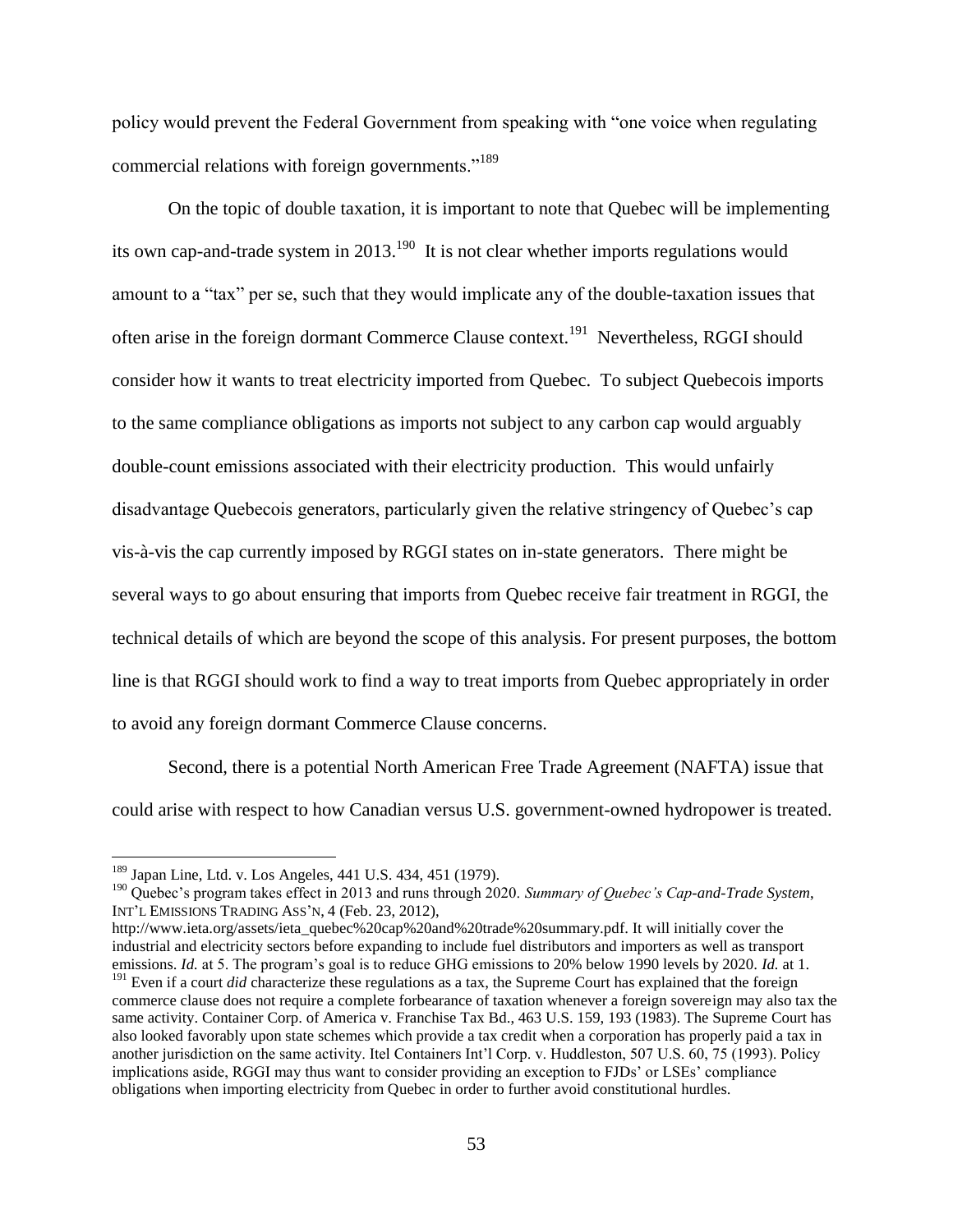In California's scheme, one of the exceptions to its prohibition against "specified" contracts is deliveries from federally-owned hydropower facilities, from their exclusive marketers, or otherwise allocated by contract with the federal government.<sup>192</sup> British Columbia Hydro has objected to this exception being extended only to U.S.-owned hydropower, arguing that Canadian government-owned hydropower deserves the same exceptions.<sup>193</sup> Otherwise, it has argued, California's regulations risk running afoul of NAFTA.<sup>194</sup> Given its different and in some ways more sophisticated technical capabilities to track imports, RGGI may be able to avoid the need faced in California to grant federal hydropower a resource shuffling exemption, and thus might not face this same legal challenge. But RGGI states should be aware of this issue if they move forward in designing imports regulations.

#### **CONCLUSION**

 $\overline{a}$ 

Based on our analysis of the dormant Commerce Clause and the FPA, we believe that the imports regulations are likely to ultimately be ruled constitutional by a reviewing court. In order to better assure this finding, we believe that RGGI would be best served by applying a tailored emissions factor that reflects the approximate emission levels of various geographic regions that produce electricity. By doing this, RGGI would have a stronger argument that the emissions factor method is intended to, and does, reflect the relative cleanliness of electricity generation and is not merely a penalty imposed on FJDs or LSEs who procure electricity from out-of-state.

<sup>192</sup> *See* Presentation by Scott Murtishaw, RGGI Learning Session (Oct. 11, 2011), *available at* [http://www.rggi.org/docs/ProgramReview/LearningSession1/Presentation\\_Scott\\_Murtishaw\\_CA\\_PUC.pdf.](http://www.rggi.org/docs/ProgramReview/LearningSession1/Presentation_Scott_Murtishaw_CA_PUC.pdf)

<sup>193</sup> *See* Gordon Hamilton, *BC Hydro Plays NAFTA Card in Bid to Win Green Status in California; Energy-Trading Arm Claims Clean-Energy Exemption for U.S. Power Supplier is Discriminatory*, VANCOUVER SUN, Oct. 21, 2011, at C1, *available at* 2011 WLNR 21614973.

<sup>&</sup>lt;sup>194</sup> However, at least as explained in one article, one of the reasons that BC Hydro was not accorded similar status is that it imports U.S. coal-fired electricity during some periods, complicating its status as a true hydropower source. *Id.*